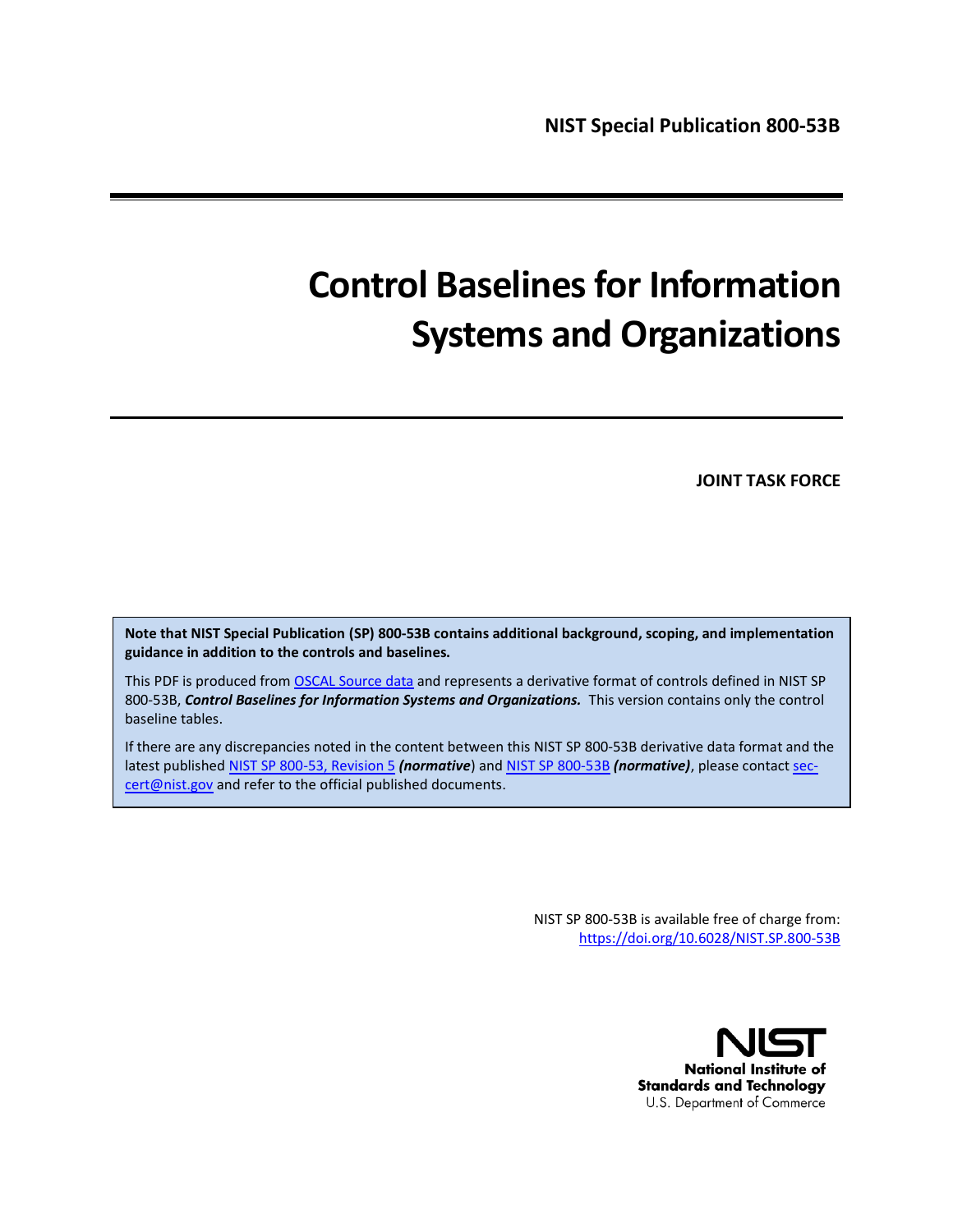# <span id="page-1-1"></span>**3.1 ACCESS CONTROL FAMILY**

Table 3-1 provides a summary of the controls and control enhancements assigned to the Access Control Family. The controls are allocated to the low-impact, moderate-impact, and high-impact security control baselines and the privacy control baseline, as appropriate. A control or control enhancement that has been withdrawn from the control catalog is indicated by a "W" and an explanation of the control or control enhancement disposition in light gray text.

| <b>TABLE 3-1: ACCESS CONTROL FAMILY</b> |  |  |  |  |  |
|-----------------------------------------|--|--|--|--|--|
|-----------------------------------------|--|--|--|--|--|

<span id="page-1-2"></span><span id="page-1-0"></span>

| <b>CONTROL</b> | <b>CONTROL NAME</b>                                  | PRIVACY CONTROL<br><b>BASELINE</b> | <b>SECURITY CONTROL</b><br><b>BASELINES</b> |                    |              |  |
|----------------|------------------------------------------------------|------------------------------------|---------------------------------------------|--------------------|--------------|--|
| <b>NUMBER</b>  | <b>CONTROL ENHANCEMENT NAME</b>                      |                                    | <b>LOW</b>                                  | <b>MOD</b>         | <b>HIGH</b>  |  |
| $AC-1$         | <b>Policy and Procedures</b>                         | $\boldsymbol{x}$                   | X                                           | X                  | X            |  |
| $AC-2$         | <b>Account Management</b>                            |                                    | X                                           | X                  | $\pmb{\chi}$ |  |
| $AC-2(1)$      | AUTOMATED SYSTEM ACCOUNT MANAGEMENT                  |                                    |                                             | $\pmb{\mathsf{x}}$ | X            |  |
| $AC-2(2)$      | AUTOMATED TEMPORARY AND EMERGENCY ACCOUNT MANAGEMENT |                                    |                                             | X                  | X            |  |
| $AC-2(3)$      | <b>DISABLE ACCOUNTS</b>                              |                                    |                                             | $\pmb{\mathsf{x}}$ | X            |  |
| $AC-2(4)$      | AUTOMATED AUDIT ACTIONS                              |                                    |                                             | X                  | X            |  |
| $AC-2(5)$      | <b>INACTIVITY LOGOUT</b>                             |                                    |                                             | X                  | $\mathbf{x}$ |  |
| $AC-2(6)$      | DYNAMIC PRIVILEGE MANAGEMENT                         |                                    |                                             |                    |              |  |
| $AC-2(7)$      | PRIVILEGED USER ACCOUNTS                             |                                    |                                             |                    |              |  |
| $AC-2(8)$      | DYNAMIC ACCOUNT MANAGEMENT                           |                                    |                                             |                    |              |  |
| $AC-2(9)$      | RESTRICTIONS ON USE OF SHARED AND GROUP ACCOUNTS     |                                    |                                             |                    |              |  |
| $AC-2(10)$     | SHARED AND GROUP ACCOUNT CREDENTIAL CHANGE           |                                    | W: Incorporated into AC-2.                  |                    |              |  |
| $AC-2(11)$     | <b>USAGE CONDITIONS</b>                              |                                    |                                             |                    | X            |  |
| $AC-2(12)$     | ACCOUNT MONITORING FOR ATYPICAL USAGE                |                                    |                                             |                    | X            |  |
| $AC-2(13)$     | DISABLE ACCOUNTS FOR HIGH-RISK INDIVIDUALS           |                                    |                                             | $\pmb{\mathsf{x}}$ | X            |  |
| $AC-3$         | <b>Access Enforcement</b>                            |                                    | $\mathbf{x}$                                | $\mathbf{x}$       | X            |  |
| $AC-3(1)$      | RESTRICTED ACCESS TO PRIVILEGED FUNCTIONS            |                                    | W: Incorporated into AC-6.                  |                    |              |  |
| $AC-3(2)$      | <b>DUAL AUTHORIZATION</b>                            |                                    |                                             |                    |              |  |
| $AC-3(3)$      | MANDATORY ACCESS CONTROL                             |                                    |                                             |                    |              |  |
| $AC-3(4)$      | DISCRETIONARY ACCESS CONTROL                         |                                    |                                             |                    |              |  |
| $AC-3(5)$      | SECURITY-RELEVANT INFORMATION                        |                                    |                                             |                    |              |  |
| $AC-3(6)$      | PROTECTION OF USER AND SYSTEM INFORMATION            | $SC-28.$                           | W: Incorporated into MP-4 and               |                    |              |  |
| $AC-3(7)$      | ROLE-BASED ACCESS CONTROL                            |                                    |                                             |                    |              |  |
| $AC-3(8)$      | REVOCATION OF ACCESS AUTHORIZATIONS                  |                                    |                                             |                    |              |  |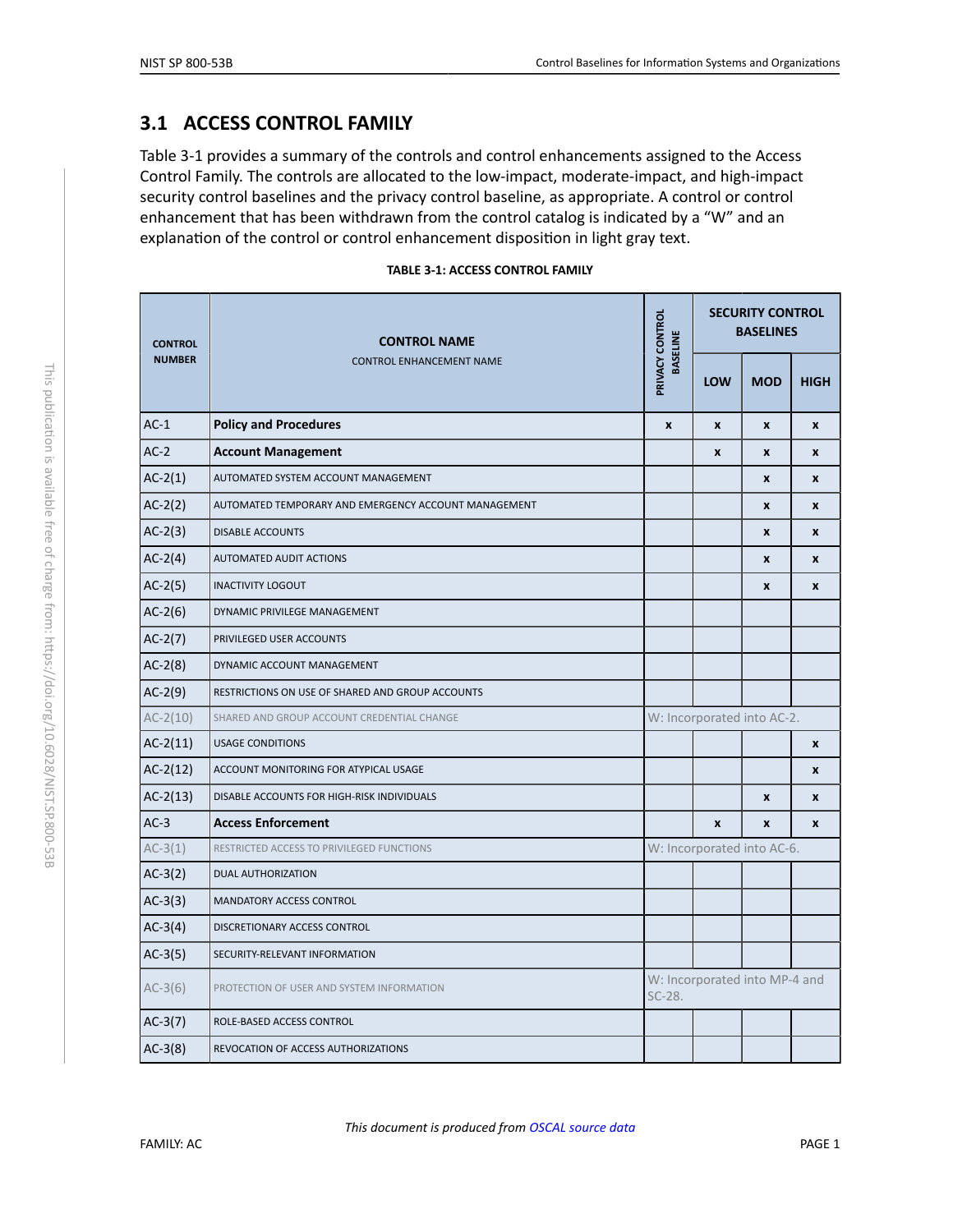<span id="page-2-1"></span><span id="page-2-0"></span>

| <b>CONTROL</b> | <b>CONTROL NAME</b>                                   |                                    | <b>SECURITY CONTROL</b><br><b>BASELINES</b> |                             |             |  |
|----------------|-------------------------------------------------------|------------------------------------|---------------------------------------------|-----------------------------|-------------|--|
| <b>NUMBER</b>  | <b>CONTROL ENHANCEMENT NAME</b>                       | PRIVACY CONTROL<br><b>BASELINE</b> | <b>LOW</b>                                  | <b>MOD</b>                  | <b>HIGH</b> |  |
| $AC-3(9)$      | <b>CONTROLLED RELEASE</b>                             |                                    |                                             |                             |             |  |
| $AC-3(10)$     | AUDITED OVERRIDE OF ACCESS CONTROL MECHANISMS         |                                    |                                             |                             |             |  |
| $AC-3(11)$     | RESTRICT ACCESS TO SPECIFIC INFORMATION TYPES         |                                    |                                             |                             |             |  |
| $AC-3(12)$     | ASSERT AND ENFORCE APPLICATION ACCESS                 |                                    |                                             |                             |             |  |
| $AC-3(13)$     | ATTRIBUTE-BASED ACCESS CONTROL                        |                                    |                                             |                             |             |  |
| $AC-3(14)$     | <b>INDIVIDUAL ACCESS</b>                              | X                                  |                                             |                             |             |  |
| $AC-3(15)$     | DISCRETIONARY AND MANDATORY ACCESS CONTROL            |                                    |                                             |                             |             |  |
| $AC-4$         | <b>Information Flow Enforcement</b>                   |                                    |                                             | $\pmb{\chi}$                | X           |  |
| $AC-4(1)$      | <b>OBJECT SECURITY AND PRIVACY ATTRIBUTES</b>         |                                    |                                             |                             |             |  |
| $AC-4(2)$      | PROCESSING DOMAINS                                    |                                    |                                             |                             |             |  |
| $AC-4(3)$      | DYNAMIC INFORMATION FLOW CONTROL                      |                                    |                                             |                             |             |  |
| $AC-4(4)$      | FLOW CONTROL OF ENCRYPTED INFORMATION                 |                                    |                                             |                             | X           |  |
| $AC-4(5)$      | <b>EMBEDDED DATA TYPES</b>                            |                                    |                                             |                             |             |  |
| $AC-4(6)$      | <b>METADATA</b>                                       |                                    |                                             |                             |             |  |
| $AC-4(7)$      | ONE-WAY FLOW MECHANISMS                               |                                    |                                             |                             |             |  |
| $AC-4(8)$      | SECURITY AND PRIVACY POLICY FILTERS                   |                                    |                                             |                             |             |  |
| $AC-4(9)$      | <b>HUMAN REVIEWS</b>                                  |                                    |                                             |                             |             |  |
| $AC-4(10)$     | ENABLE AND DISABLE SECURITY OR PRIVACY POLICY FILTERS |                                    |                                             |                             |             |  |
| $AC-4(11)$     | CONFIGURATION OF SECURITY OR PRIVACY POLICY FILTERS   |                                    |                                             |                             |             |  |
| $AC-4(12)$     | <b>DATA TYPE IDENTIFIERS</b>                          |                                    |                                             |                             |             |  |
| $AC-4(13)$     | DECOMPOSITION INTO POLICY-RELEVANT SUBCOMPONENTS      |                                    |                                             |                             |             |  |
| $AC-4(14)$     | SECURITY OR PRIVACY POLICY FILTER CONSTRAINTS         |                                    |                                             |                             |             |  |
| $AC-4(15)$     | DETECTION OF UNSANCTIONED INFORMATION                 |                                    |                                             |                             |             |  |
| $AC-4(16)$     | INFORMATION TRANSFERS ON INTERCONNECTED SYSTEMS       |                                    |                                             | W: Incorporated into AC-4.  |             |  |
| $AC-4(17)$     | DOMAIN AUTHENTICATION                                 |                                    |                                             |                             |             |  |
| $AC-4(18)$     | SECURITY ATTRIBUTE BINDING                            |                                    |                                             | W: Incorporated into AC-16. |             |  |
| $AC-4(19)$     | VALIDATION OF METADATA                                |                                    |                                             |                             |             |  |
| $AC-4(20)$     | APPROVED SOLUTIONS                                    |                                    |                                             |                             |             |  |
| $AC-4(21)$     | PHYSICAL OR LOGICAL SEPARATION OF INFORMATION FLOWS   |                                    |                                             |                             |             |  |
| $AC-4(22)$     | <b>ACCESS ONLY</b>                                    |                                    |                                             |                             |             |  |
| $AC-4(23)$     | MODIFY NON-RELEASABLE INFORMATION                     |                                    |                                             |                             |             |  |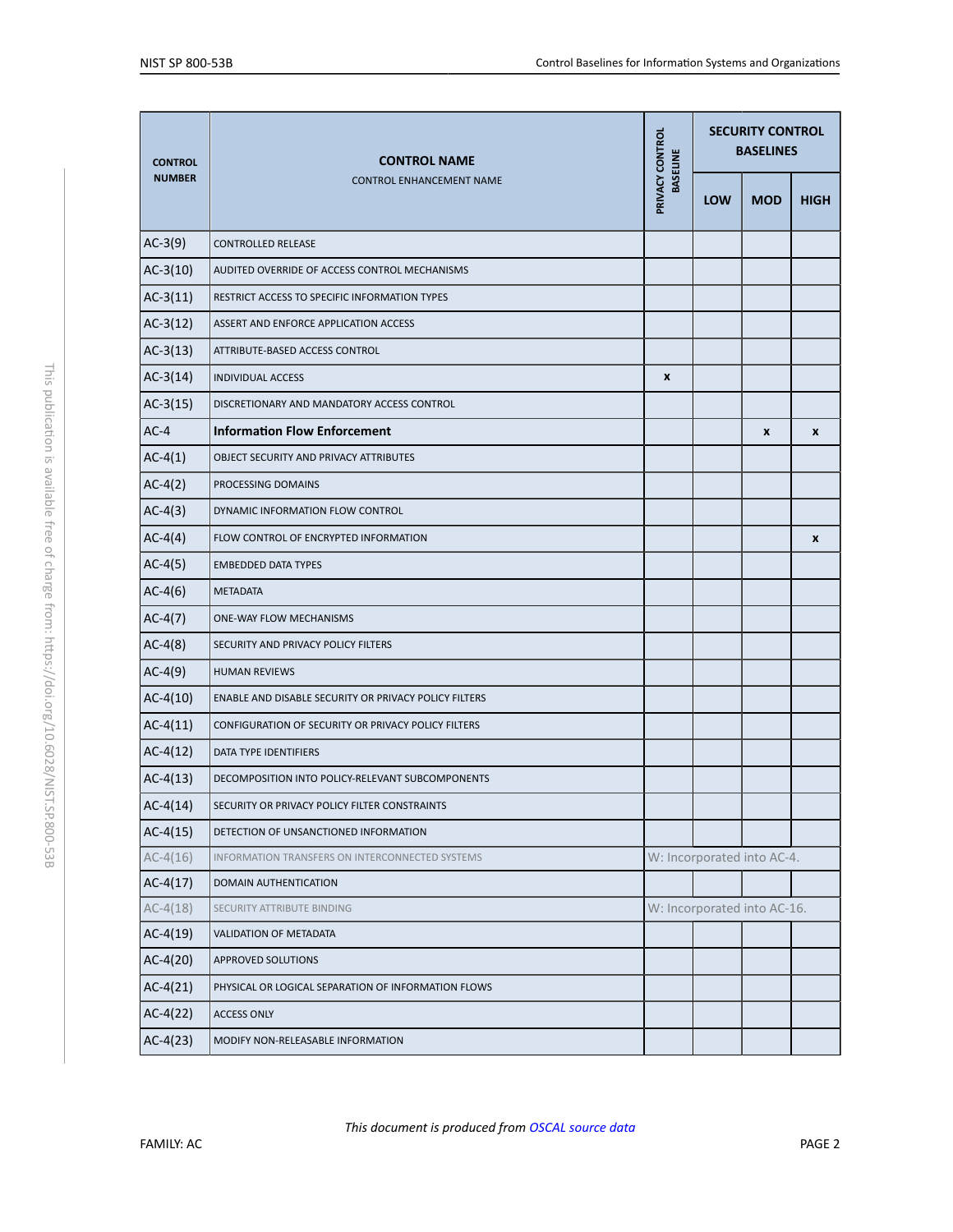<span id="page-3-4"></span><span id="page-3-3"></span><span id="page-3-2"></span><span id="page-3-1"></span><span id="page-3-0"></span>

| <b>CONTROL</b> | <b>CONTROL NAME</b>                                               |                                    | <b>SECURITY CONTROL</b><br><b>BASELINES</b> |                            |             |  |
|----------------|-------------------------------------------------------------------|------------------------------------|---------------------------------------------|----------------------------|-------------|--|
| <b>NUMBER</b>  | <b>CONTROL ENHANCEMENT NAME</b>                                   | PRIVACY CONTROL<br><b>BASELINE</b> | <b>LOW</b>                                  | <b>MOD</b>                 | <b>HIGH</b> |  |
| $AC-4(24)$     | INTERNAL NORMALIZED FORMAT                                        |                                    |                                             |                            |             |  |
| $AC-4(25)$     | DATA SANITIZATION                                                 |                                    |                                             |                            |             |  |
| $AC-4(26)$     | AUDIT FILTERING ACTIONS                                           |                                    |                                             |                            |             |  |
| $AC-4(27)$     | REDUNDANT/INDEPENDENT FILTERING MECHANISMS                        |                                    |                                             |                            |             |  |
| $AC-4(28)$     | LINEAR FILTER PIPELINES                                           |                                    |                                             |                            |             |  |
| $AC-4(29)$     | FILTER ORCHESTRATION ENGINES                                      |                                    |                                             |                            |             |  |
| $AC-4(30)$     | FILTER MECHANISMS USING MULTIPLE PROCESSES                        |                                    |                                             |                            |             |  |
| $AC-4(31)$     | FAILED CONTENT TRANSFER PREVENTION                                |                                    |                                             |                            |             |  |
| $AC-4(32)$     | PROCESS REQUIREMENTS FOR INFORMATION TRANSFER                     |                                    |                                             |                            |             |  |
| $AC-5$         | <b>Separation of Duties</b>                                       |                                    |                                             | $\pmb{\chi}$               | X           |  |
| $AC-6$         | <b>Least Privilege</b>                                            |                                    |                                             | X                          | X           |  |
| $AC-6(1)$      | AUTHORIZE ACCESS TO SECURITY FUNCTIONS                            |                                    |                                             | X                          | X           |  |
| $AC-6(2)$      | NON-PRIVILEGED ACCESS FOR NONSECURITY FUNCTIONS                   |                                    |                                             | X                          | X           |  |
| $AC-6(3)$      | NETWORK ACCESS TO PRIVILEGED COMMANDS                             |                                    |                                             |                            | x           |  |
| $AC-6(4)$      | SEPARATE PROCESSING DOMAINS                                       |                                    |                                             |                            |             |  |
| $AC-6(5)$      | PRIVILEGED ACCOUNTS                                               |                                    |                                             | $\pmb{\mathsf{x}}$         | X           |  |
| $AC-6(6)$      | PRIVILEGED ACCESS BY NON-ORGANIZATIONAL USERS                     |                                    |                                             |                            |             |  |
| $AC-6(7)$      | REVIEW OF USER PRIVILEGES                                         |                                    |                                             | X                          | X           |  |
| $AC-6(8)$      | PRIVILEGE LEVELS FOR CODE EXECUTION                               |                                    |                                             |                            |             |  |
| $AC-6(9)$      | LOG USE OF PRIVILEGED FUNCTIONS                                   |                                    |                                             | X                          | X           |  |
| $AC-6(10)$     | PROHIBIT NON-PRIVILEGED USERS FROM EXECUTING PRIVILEGED FUNCTIONS |                                    |                                             | X                          | X           |  |
| $AC-7$         | <b>Unsuccessful Logon Attempts</b>                                |                                    | x                                           | x                          | x           |  |
| $AC-7(1)$      | AUTOMATIC ACCOUNT LOCK                                            |                                    |                                             | W: Incorporated into AC-7. |             |  |
| $AC-7(2)$      | PURGE OR WIPE MOBILE DEVICE                                       |                                    |                                             |                            |             |  |
| $AC-7(3)$      | BIOMETRIC ATTEMPT LIMITING                                        |                                    |                                             |                            |             |  |
| $AC-7(4)$      | USE OF ALTERNATE AUTHENTICATION FACTOR                            |                                    |                                             |                            |             |  |
| $AC-8$         | <b>System Use Notification</b>                                    |                                    | x                                           | X                          | x           |  |
| $AC-9$         | <b>Previous Logon Notification</b>                                |                                    |                                             |                            |             |  |
| $AC-9(1)$      | UNSUCCESSFUL LOGONS                                               |                                    |                                             |                            |             |  |
| $AC-9(2)$      | SUCCESSFUL AND UNSUCCESSFUL LOGONS                                |                                    |                                             |                            |             |  |
| $AC-9(3)$      | NOTIFICATION OF ACCOUNT CHANGES                                   |                                    |                                             |                            |             |  |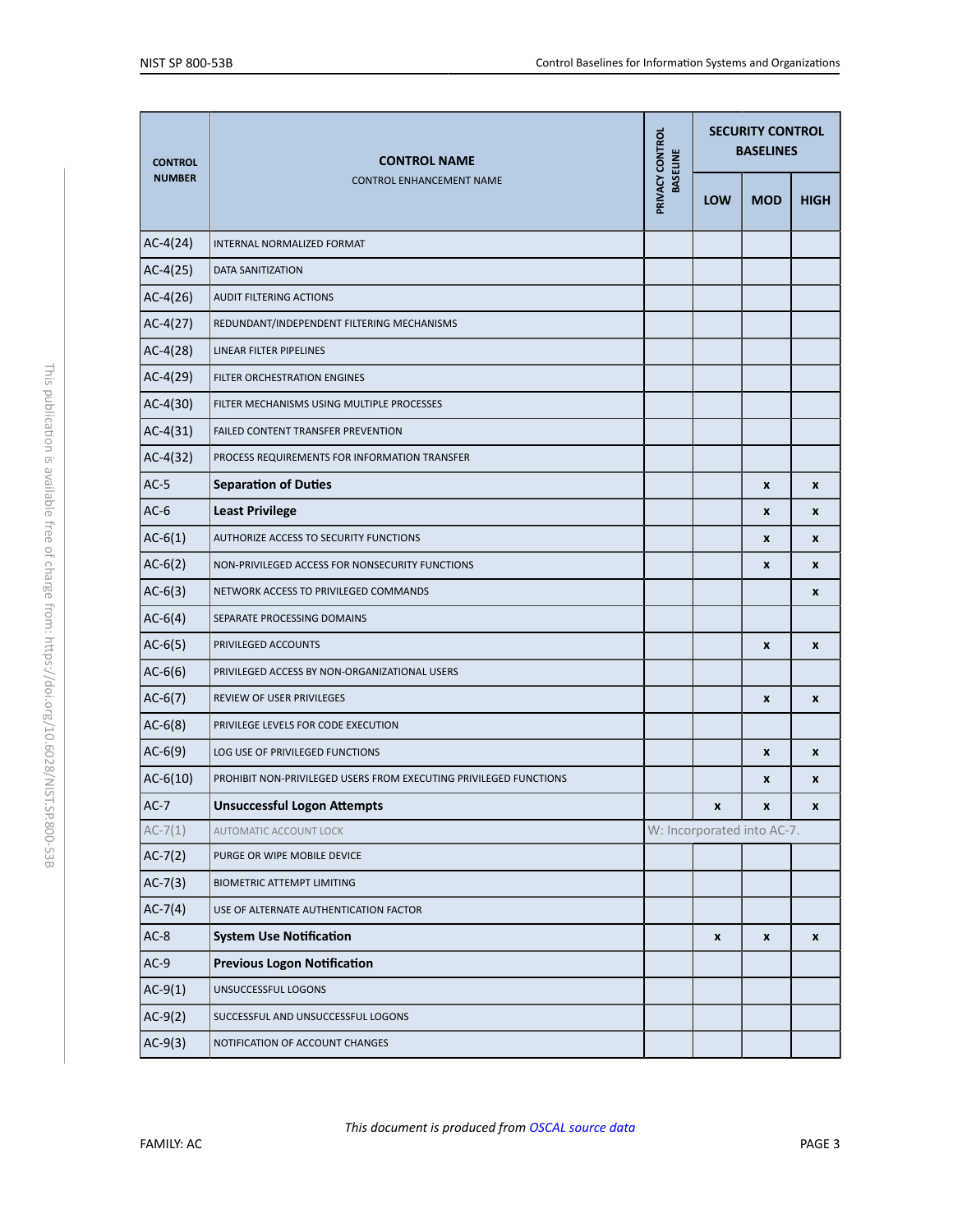<span id="page-4-2"></span><span id="page-4-1"></span><span id="page-4-0"></span>

| <b>CONTROL</b> | <b>CONTROL NAME</b>                                               | <b>SECURITY CONTROL</b><br>PRIVACY CONTROL<br><b>BASELINES</b><br><b>BASELINE</b> |                                |                  |             |  |
|----------------|-------------------------------------------------------------------|-----------------------------------------------------------------------------------|--------------------------------|------------------|-------------|--|
| <b>NUMBER</b>  | <b>CONTROL ENHANCEMENT NAME</b>                                   |                                                                                   | <b>LOW</b>                     | <b>MOD</b>       | <b>HIGH</b> |  |
| $AC-9(4)$      | ADDITIONAL LOGON INFORMATION                                      |                                                                                   |                                |                  |             |  |
| $AC-10$        | <b>Concurrent Session Control</b>                                 |                                                                                   |                                |                  | X           |  |
| $AC-11$        | <b>Device Lock</b>                                                |                                                                                   |                                | X                | X           |  |
| $AC-11(1)$     | PATTERN-HIDING DISPLAYS                                           |                                                                                   |                                | X                | X           |  |
| $AC-12$        | <b>Session Termination</b>                                        |                                                                                   |                                | $\boldsymbol{x}$ | X           |  |
| $AC-12(1)$     | <b>USER-INITIATED LOGOUTS</b>                                     |                                                                                   |                                |                  |             |  |
| $AC-12(2)$     | <b>TERMINATION MESSAGE</b>                                        |                                                                                   |                                |                  |             |  |
| $AC-12(3)$     | TIMEOUT WARNING MESSAGE                                           |                                                                                   |                                |                  |             |  |
| $AC-13$        | Supervision and Review - Access Control                           | AU-6.                                                                             | W: Incorporated into AC-2 and  |                  |             |  |
| $AC-14$        | <b>Permitted Actions Without Identification or Authentication</b> |                                                                                   | $\mathbf{x}$<br>$\mathbf{x}$   |                  |             |  |
| $AC-14(1)$     | NECESSARY USES                                                    |                                                                                   | W: Incorporated into AC-14.    |                  |             |  |
| $AC-15$        | <b>Automated Marking</b>                                          |                                                                                   | W: Incorporated into MP-3.     |                  |             |  |
| $AC-16$        | <b>Security and Privacy Attributes</b>                            |                                                                                   |                                |                  |             |  |
| $AC-16(1)$     | DYNAMIC ATTRIBUTE ASSOCIATION                                     |                                                                                   |                                |                  |             |  |
| $AC-16(2)$     | ATTRIBUTE VALUE CHANGES BY AUTHORIZED INDIVIDUALS                 |                                                                                   |                                |                  |             |  |
| $AC-16(3)$     | MAINTENANCE OF ATTRIBUTE ASSOCIATIONS BY SYSTEM                   |                                                                                   |                                |                  |             |  |
| $AC-16(4)$     | ASSOCIATION OF ATTRIBUTES BY AUTHORIZED INDIVIDUALS               |                                                                                   |                                |                  |             |  |
| $AC-16(5)$     | ATTRIBUTE DISPLAYS ON OBJECTS TO BE OUTPUT                        |                                                                                   |                                |                  |             |  |
| $AC-16(6)$     | MAINTENANCE OF ATTRIBUTE ASSOCIATION                              |                                                                                   |                                |                  |             |  |
| $AC-16(7)$     | CONSISTENT ATTRIBUTE INTERPRETATION                               |                                                                                   |                                |                  |             |  |
| $AC-16(8)$     | ASSOCIATION TECHNIQUES AND TECHNOLOGIES                           |                                                                                   |                                |                  |             |  |
| $AC-16(9)$     | ATTRIBUTE REASSIGNMENT - REGRADING MECHANISMS                     |                                                                                   |                                |                  |             |  |
| $AC-16(10)$    | ATTRIBUTE CONFIGURATION BY AUTHORIZED INDIVIDUALS                 |                                                                                   |                                |                  |             |  |
| $AC-17$        | <b>Remote Access</b>                                              |                                                                                   | X                              | $\boldsymbol{x}$ | X           |  |
| $AC-17(1)$     | MONITORING AND CONTROL                                            |                                                                                   |                                | X                | x           |  |
| $AC-17(2)$     | PROTECTION OF CONFIDENTIALITY AND INTEGRITY USING ENCRYPTION      |                                                                                   |                                | $\boldsymbol{x}$ | X           |  |
| $AC-17(3)$     | MANAGED ACCESS CONTROL POINTS                                     |                                                                                   |                                | x                | x           |  |
| $AC-17(4)$     | PRIVILEGED COMMANDS AND ACCESS                                    |                                                                                   |                                | X                | X           |  |
| $AC-17(5)$     | MONITORING FOR UNAUTHORIZED CONNECTIONS                           |                                                                                   | W: Incorporated into SI-4.     |                  |             |  |
| $AC-17(6)$     | PROTECTION OF MECHANISM INFORMATION                               |                                                                                   |                                |                  |             |  |
| $AC-17(7)$     | ADDITIONAL PROTECTION FOR SECURITY FUNCTION ACCESS                |                                                                                   | W: Incorporated into AC-3(10). |                  |             |  |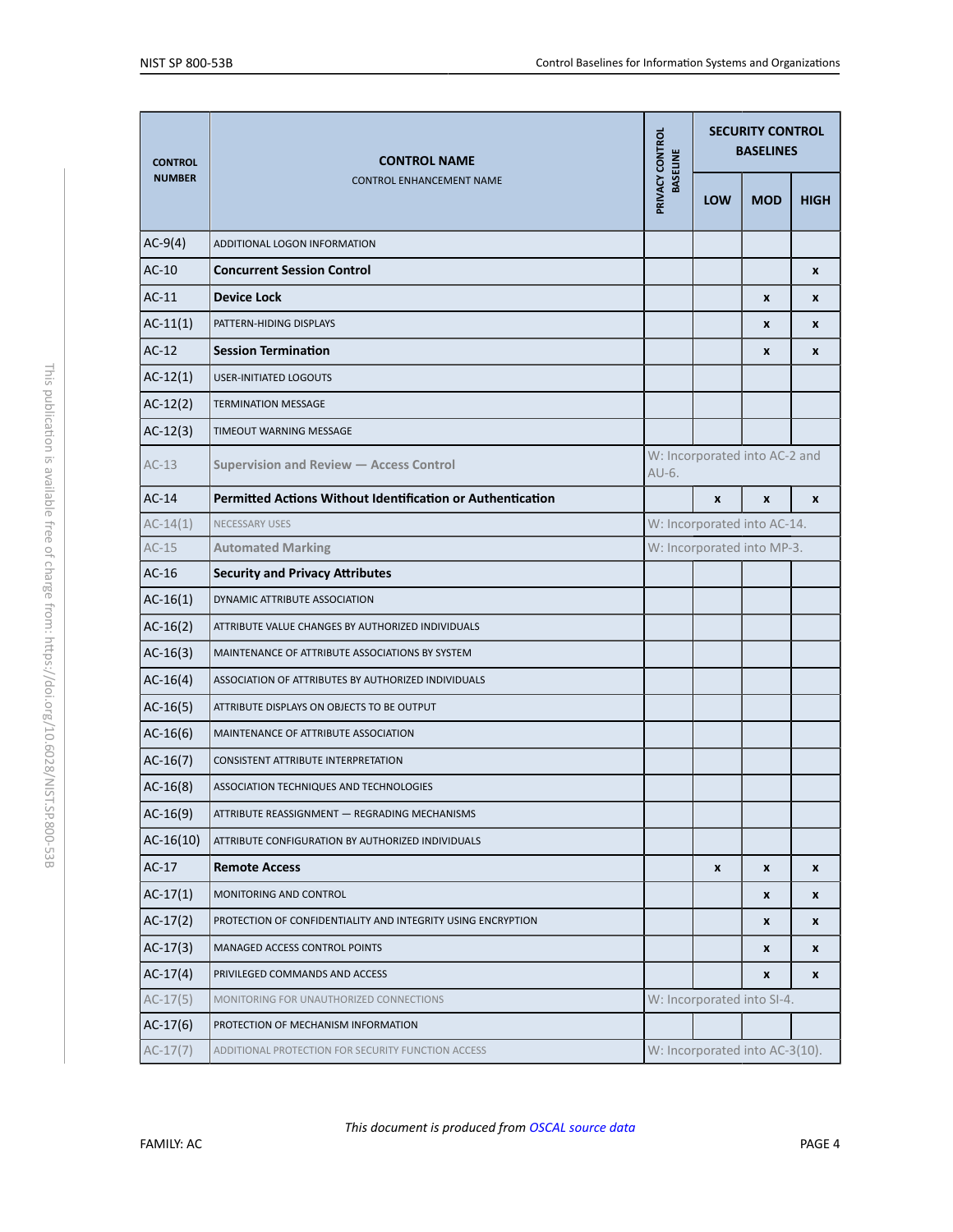<span id="page-5-0"></span>

| <b>CONTROL</b> | <b>CONTROL NAME</b>                                        | PRIVACY CONTROL<br><b>BASELINE</b> | <b>SECURITY CONTROL</b><br><b>BASELINES</b> |                            |                    |  |  |
|----------------|------------------------------------------------------------|------------------------------------|---------------------------------------------|----------------------------|--------------------|--|--|
| <b>NUMBER</b>  | <b>CONTROL ENHANCEMENT NAME</b>                            |                                    | <b>LOW</b>                                  | <b>MOD</b>                 | <b>HIGH</b>        |  |  |
| $AC-17(8)$     | DISABLE NONSECURE NETWORK PROTOCOLS                        |                                    |                                             | W: Incorporated into CM-7. |                    |  |  |
| $AC-17(9)$     | DISCONNECT OR DISABLE ACCESS                               |                                    |                                             |                            |                    |  |  |
| $AC-17(10)$    | AUTHENTICATE REMOTE COMMANDS                               |                                    |                                             |                            |                    |  |  |
| $AC-18$        | <b>Wireless Access</b>                                     |                                    | $\pmb{\chi}$                                | $\pmb{\mathsf{x}}$         | $\pmb{\chi}$       |  |  |
| $AC-18(1)$     | AUTHENTICATION AND ENCRYPTION                              |                                    |                                             | X                          | X                  |  |  |
| $AC-18(2)$     | MONITORING UNAUTHORIZED CONNECTIONS                        | W: Incorporated into SI-4.         |                                             |                            |                    |  |  |
| $AC-18(3)$     | DISABLE WIRELESS NETWORKING                                |                                    |                                             | $\pmb{\chi}$               | X                  |  |  |
| $AC-18(4)$     | RESTRICT CONFIGURATIONS BY USERS                           |                                    |                                             |                            | X                  |  |  |
| $AC-18(5)$     | ANTENNAS AND TRANSMISSION POWER LEVELS                     |                                    |                                             |                            | X                  |  |  |
| $AC-19$        | <b>Access Control for Mobile Devices</b>                   |                                    | $\mathbf{x}$                                | $\mathbf{x}$               | X                  |  |  |
| $AC-19(1)$     | USE OF WRITABLE AND PORTABLE STORAGE DEVICES               |                                    | W: Incorporated into MP-7.                  |                            |                    |  |  |
| $AC-19(2)$     | USE OF PERSONALLY OWNED PORTABLE STORAGE DEVICES           | W: Incorporated into MP-7.         |                                             |                            |                    |  |  |
| $AC-19(3)$     | USE OF PORTABLE STORAGE DEVICES WITH NO IDENTIFIABLE OWNER |                                    | W: Incorporated into MP-7.                  |                            |                    |  |  |
| $AC-19(4)$     | RESTRICTIONS FOR CLASSIFIED INFORMATION                    |                                    |                                             |                            |                    |  |  |
| $AC-19(5)$     | FULL DEVICE OR CONTAINER-BASED ENCRYPTION                  |                                    |                                             | X                          | X                  |  |  |
| $AC-20$        | <b>Use of External Systems</b>                             |                                    | X                                           | X                          | X                  |  |  |
| $AC-20(1)$     | LIMITS ON AUTHORIZED USE                                   |                                    |                                             | X                          | X                  |  |  |
| $AC-20(2)$     | PORTABLE STORAGE DEVICES - RESTRICTED USE                  |                                    |                                             | X                          | X                  |  |  |
| $AC-20(3)$     | NON-ORGANIZATIONALLY OWNED SYSTEMS - RESTRICTED USE        |                                    |                                             |                            |                    |  |  |
| $AC-20(4)$     | NETWORK ACCESSIBLE STORAGE DEVICES - PROHIBITED USE        |                                    |                                             |                            |                    |  |  |
| $AC-20(5)$     | PORTABLE STORAGE DEVICES - PROHIBITED USE                  |                                    |                                             |                            |                    |  |  |
| $AC-21$        | <b>Information Sharing</b>                                 |                                    |                                             | X                          | X                  |  |  |
| $AC-21(1)$     | AUTOMATED DECISION SUPPORT                                 |                                    |                                             |                            |                    |  |  |
| $AC-21(2)$     | INFORMATION SEARCH AND RETRIEVAL                           |                                    |                                             |                            |                    |  |  |
| $AC-22$        | <b>Publicly Accessible Content</b>                         |                                    | $\pmb{\mathsf{x}}$                          | $\pmb{\mathsf{x}}$         | $\pmb{\mathsf{x}}$ |  |  |
| $AC-23$        | <b>Data Mining Protection</b>                              |                                    |                                             |                            |                    |  |  |
| $AC-24$        | <b>Access Control Decisions</b>                            |                                    |                                             |                            |                    |  |  |
| $AC-24(1)$     | TRANSMIT ACCESS AUTHORIZATION INFORMATION                  |                                    |                                             |                            |                    |  |  |
| $AC-24(2)$     | NO USER OR PROCESS IDENTITY                                |                                    |                                             |                            |                    |  |  |
| $AC-25$        | <b>Reference Monitor</b>                                   |                                    |                                             |                            |                    |  |  |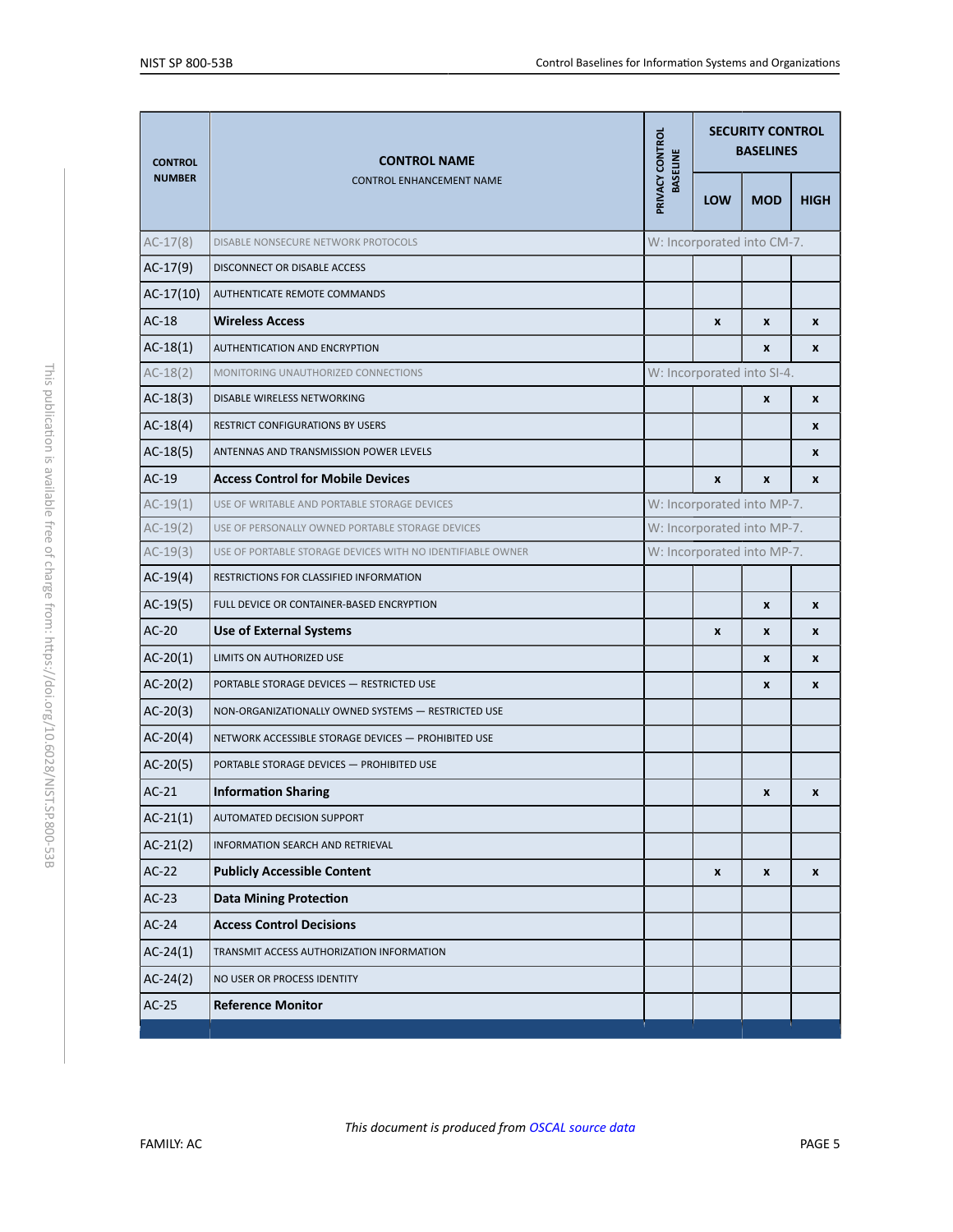# <span id="page-6-1"></span>**3.2 AWARENESS AND TRAINING FAMILY**

Table 3-2 provides a summary of the controls and control enhancements assigned to the Awareness and Training Family. The controls are allocated to the low-impact, moderate-impact, and highimpact security control baselines and the privacy control baseline, as appropriate. A control or control enhancement that has been withdrawn from the control catalog is indicated by a "W" and an explanation of the control or control enhancement disposition in light gray text.

| TABLE 3-2: AWARENESS AND TRAINING FAMILY |  |  |  |  |  |  |  |  |
|------------------------------------------|--|--|--|--|--|--|--|--|
|------------------------------------------|--|--|--|--|--|--|--|--|

<span id="page-6-0"></span>

| <b>CONTROL</b> | <b>CONTROL NAME</b>                                     | PRIVACY CONTROL<br><b>BASELINE</b> | <b>SECURITY CONTROL</b><br><b>BASELINES</b> |              |              |
|----------------|---------------------------------------------------------|------------------------------------|---------------------------------------------|--------------|--------------|
| <b>NUMBER</b>  | <b>CONTROL ENHANCEMENT NAME</b>                         |                                    | LOW                                         | <b>MOD</b>   | <b>HIGH</b>  |
| $AT-1$         | <b>Policy and Procedures</b>                            | $\boldsymbol{x}$                   | $\mathbf{x}$                                | X            | $\mathbf{x}$ |
| $AT-2$         | <b>Literacy Training and Awareness</b>                  | X                                  | X                                           | X            | X            |
| $AT-2(1)$      | PRACTICAL EXERCISES                                     |                                    |                                             |              |              |
| $AT-2(2)$      | <b>INSIDER THREAT</b>                                   |                                    | $\boldsymbol{x}$                            | X            | $\mathbf{x}$ |
| $AT-2(3)$      | SOCIAL ENGINEERING AND MINING                           |                                    |                                             | X            | X            |
| $AT-2(4)$      | SUSPICIOUS COMMUNICATIONS AND ANOMALOUS SYSTEM BEHAVIOR |                                    |                                             |              |              |
| $AT-2(5)$      | ADVANCED PERSISTENT THREAT                              |                                    |                                             |              |              |
| $AT-2(6)$      | <b>CYBER THREAT ENVIRONMENT</b>                         |                                    |                                             |              |              |
| $AT-3$         | <b>Role-based Training</b>                              | $\boldsymbol{x}$                   | $\mathbf{x}$                                | X            | $\mathbf{x}$ |
| $AT-3(1)$      | <b>ENVIRONMENTAL CONTROLS</b>                           |                                    |                                             |              |              |
| $AT-3(2)$      | PHYSICAL SECURITY CONTROLS                              |                                    |                                             |              |              |
| $AT-3(3)$      | PRACTICAL EXERCISES                                     |                                    |                                             |              |              |
| $AT-3(4)$      | SUSPICIOUS COMMUNICATIONS AND ANOMALOUS SYSTEM BEHAVIOR |                                    | W: Incorporated into AT-2(4).               |              |              |
| $AT-3(5)$      | PROCESSING PERSONALLY IDENTIFIABLE INFORMATION          | X                                  |                                             |              |              |
| $AT-4$         | <b>Training Records</b>                                 | $\mathbf{x}$                       | X                                           | $\mathbf{x}$ | $\mathbf{x}$ |
| $AT-5$         | <b>Contacts with Security Groups and Associations</b>   |                                    | W: Incorporated into PM-15.                 |              |              |
| $AT-6$         | <b>Training Feedback</b>                                |                                    |                                             |              |              |
|                |                                                         |                                    |                                             |              |              |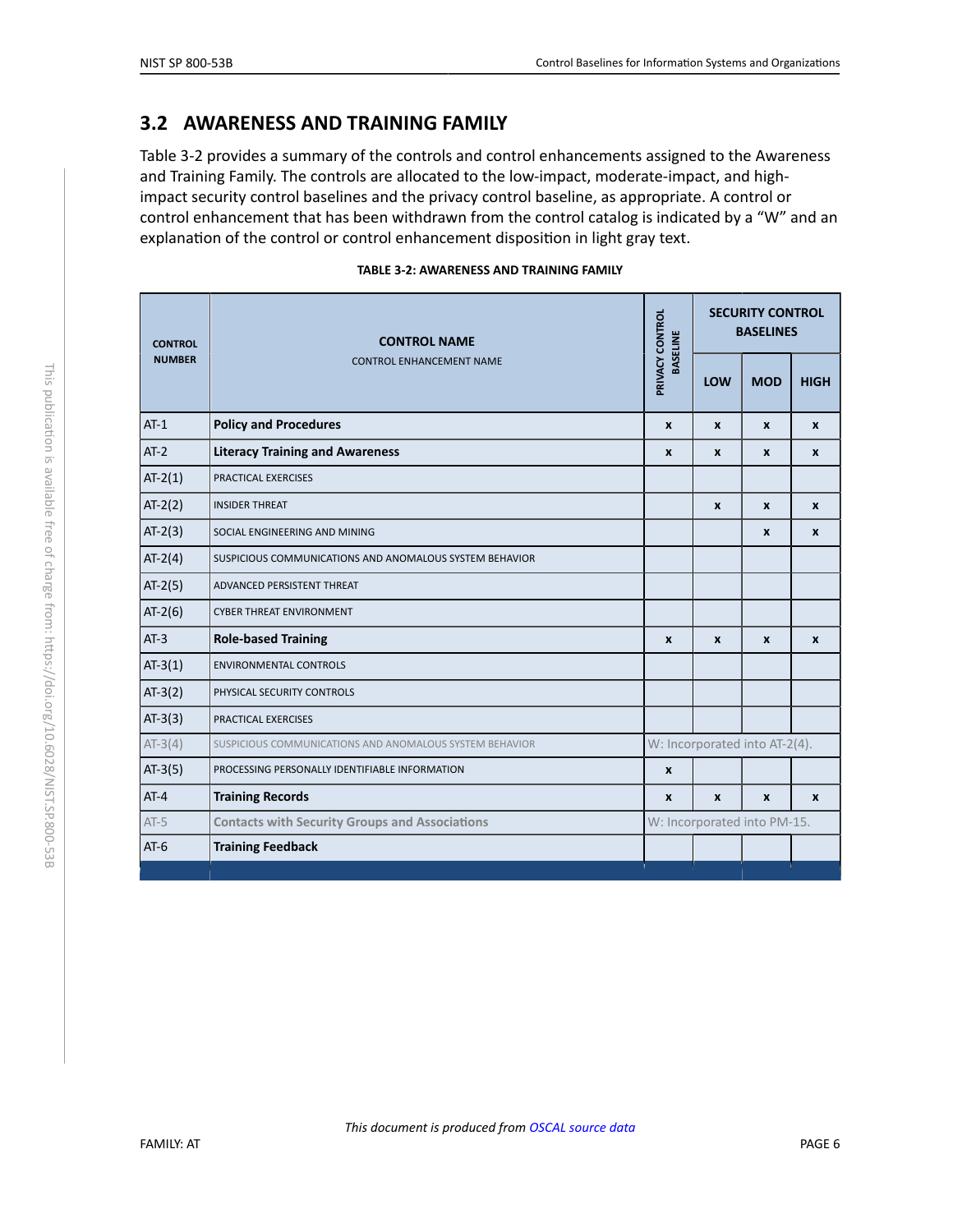## <span id="page-7-2"></span>**3.3 AUDIT AND ACCOUNTABILITY FAMILY**

Table 3-3 provides a summary of the controls and control enhancements assigned to the Audit and Accountability Family. The controls are allocated to the low-impact, moderate-impact, and highimpact security control baselines and the privacy control baseline, as appropriate. A control or control enhancement that has been withdrawn from the control catalog is indicated by a "W" and an explanation of the control or control enhancement disposition in light gray text.

|  | TABLE 3-3: AUDIT AND ACCOUNTABILITY FAMILY |  |  |  |
|--|--------------------------------------------|--|--|--|
|--|--------------------------------------------|--|--|--|

<span id="page-7-3"></span><span id="page-7-1"></span><span id="page-7-0"></span>

| <b>CONTROL</b> | <b>CONTROL NAME</b>                                    |                                    |                               | <b>SECURITY CONTROL</b><br><b>BASELINES</b> |                  |  |  |
|----------------|--------------------------------------------------------|------------------------------------|-------------------------------|---------------------------------------------|------------------|--|--|
| <b>NUMBER</b>  | <b>CONTROL ENHANCEMENT NAME</b>                        | PRIVACY CONTROL<br><b>BASELINE</b> | LOW                           | <b>MOD</b>                                  | <b>HIGH</b>      |  |  |
| $AU-1$         | <b>Policy and Procedures</b>                           | $\pmb{\chi}$                       | X                             | $\pmb{\chi}$                                | $\pmb{\chi}$     |  |  |
| $AU-2$         | <b>Event Logging</b>                                   | $\pmb{\mathsf{x}}$                 | X                             | $\boldsymbol{x}$                            | $\mathbf{x}$     |  |  |
| $AU-2(1)$      | COMPILATION OF AUDIT RECORDS FROM MULTIPLE SOURCES     |                                    |                               | W: Incorporated into AU-12.                 |                  |  |  |
| $AU-2(2)$      | SELECTION OF AUDIT EVENTS BY COMPONENT                 |                                    |                               | W: Incorporated into AU-12.                 |                  |  |  |
| $AU-2(3)$      | REVIEWS AND UPDATES                                    |                                    |                               | W: Incorporated into AU-2.                  |                  |  |  |
| $AU-2(4)$      | PRIVILEGED FUNCTIONS                                   |                                    | W: Incorporated into AC-6(9). |                                             |                  |  |  |
| $AU-3$         | <b>Content of Audit Records</b>                        |                                    | $\pmb{\times}$                | $\pmb{\mathsf{x}}$                          | $\pmb{\chi}$     |  |  |
| $AU-3(1)$      | ADDITIONAL AUDIT INFORMATION                           |                                    |                               | $\boldsymbol{x}$                            | $\boldsymbol{x}$ |  |  |
| $AU-3(2)$      | CENTRALIZED MANAGEMENT OF PLANNED AUDIT RECORD CONTENT |                                    | W: Incorporated into PL-9.    |                                             |                  |  |  |
| $AU-3(3)$      | LIMIT PERSONALLY IDENTIFIABLE INFORMATION ELEMENTS     | $\pmb{\mathsf{x}}$                 |                               |                                             |                  |  |  |
| $AU-4$         | <b>Audit Log Storage Capacity</b>                      |                                    | X                             | $\mathbf{x}$                                | $\boldsymbol{x}$ |  |  |
| $AU-4(1)$      | TRANSFER TO ALTERNATE STORAGE                          |                                    |                               |                                             |                  |  |  |
| $AU-5$         | <b>Response to Audit Logging Process Failures</b>      |                                    | X                             | $\pmb{\chi}$                                | $\mathbf{x}$     |  |  |
| $AU-5(1)$      | STORAGE CAPACITY WARNING                               |                                    |                               |                                             | $\mathbf{x}$     |  |  |
| $AU-5(2)$      | <b>REAL-TIME ALERTS</b>                                |                                    |                               |                                             | $\pmb{\chi}$     |  |  |
| $AU-5(3)$      | CONFIGURABLE TRAFFIC VOLUME THRESHOLDS                 |                                    |                               |                                             |                  |  |  |
| $AU-5(4)$      | SHUTDOWN ON FAILURE                                    |                                    |                               |                                             |                  |  |  |
| $AU-5(5)$      | ALTERNATE AUDIT LOGGING CAPABILITY                     |                                    |                               |                                             |                  |  |  |
| $AU-6$         | <b>Audit Record Review, Analysis, and Reporting</b>    |                                    | X                             | X                                           | X                |  |  |
| $AU-6(1)$      | AUTOMATED PROCESS INTEGRATION                          |                                    |                               | X                                           | X                |  |  |
| $AU-6(2)$      | <b>AUTOMATED SECURITY ALERTS</b>                       |                                    |                               | W: Incorporated into SI-4.                  |                  |  |  |
| $AU-6(3)$      | <b>CORRELATE AUDIT RECORD REPOSITORIES</b>             |                                    |                               | $\pmb{\chi}$                                | $\pmb{\chi}$     |  |  |
| $AU-6(4)$      | CENTRAL REVIEW AND ANALYSIS                            |                                    |                               |                                             |                  |  |  |
| $AU-6(5)$      | INTEGRATED ANALYSIS OF AUDIT RECORDS                   |                                    |                               |                                             | X                |  |  |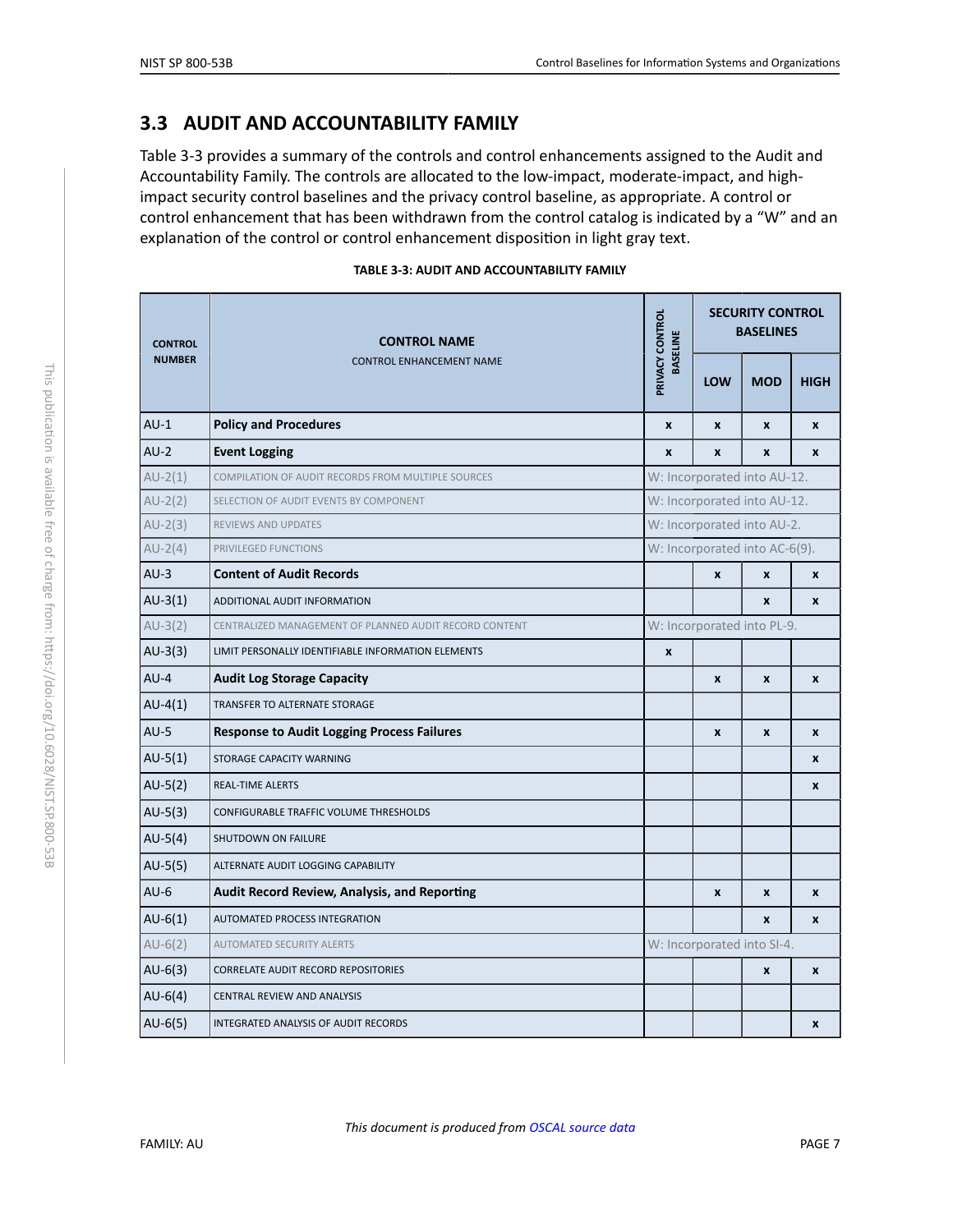<span id="page-8-1"></span><span id="page-8-0"></span>

| <b>CONTROL</b> | <b>CONTROL NAME</b>                                    | PRIVACY CONTROL<br><b>BASELINE</b> |                       | <b>SECURITY CONTROL</b><br><b>BASELINES</b> |              |  |
|----------------|--------------------------------------------------------|------------------------------------|-----------------------|---------------------------------------------|--------------|--|
| <b>NUMBER</b>  | <b>CONTROL ENHANCEMENT NAME</b>                        |                                    | <b>LOW</b>            | <b>MOD</b>                                  | <b>HIGH</b>  |  |
| $AU-6(6)$      | CORRELATION WITH PHYSICAL MONITORING                   |                                    |                       |                                             | X            |  |
| $AU-6(7)$      | PERMITTED ACTIONS                                      |                                    |                       |                                             |              |  |
| $AU-6(8)$      | FULL TEXT ANALYSIS OF PRIVILEGED COMMANDS              |                                    |                       |                                             |              |  |
| $AU-6(9)$      | CORRELATION WITH INFORMATION FROM NONTECHNICAL SOURCES |                                    |                       |                                             |              |  |
| $AU-6(10)$     | <b>AUDIT LEVEL ADJUSTMENT</b>                          |                                    |                       | W: Incorporated into AU-6.                  |              |  |
| $AU-7$         | <b>Audit Record Reduction and Report Generation</b>    |                                    |                       | X                                           | X            |  |
| $AU-7(1)$      | <b>AUTOMATIC PROCESSING</b>                            |                                    |                       | X                                           | X            |  |
| $AU-7(2)$      | <b>AUTOMATIC SORT AND SEARCH</b>                       |                                    |                       | W: Incorporated into AU-7(1).               |              |  |
| $AU-8$         | <b>Time Stamps</b>                                     |                                    | X                     | X                                           | $\pmb{\chi}$ |  |
| $AU-8(1)$      | SYNCHRONIZATION WITH AUTHORITATIVE TIME SOURCE         |                                    | W: Moved to SC-45(1). |                                             |              |  |
| $AU-8(2)$      | SECONDARY AUTHORITATIVE TIME SOURCE                    |                                    | W: Moved to SC-45(2). |                                             |              |  |
| $AU-9$         | <b>Protection of Audit Information</b>                 |                                    | $\pmb{\chi}$          | $\pmb{\chi}$                                | $\pmb{\chi}$ |  |
| $AU-9(1)$      | HARDWARE WRITE-ONCE MEDIA                              |                                    |                       |                                             |              |  |
| $AU-9(2)$      | STORE ON SEPARATE PHYSICAL SYSTEMS OR COMPONENTS       |                                    |                       |                                             | X            |  |
| $AU-9(3)$      | <b>CRYPTOGRAPHIC PROTECTION</b>                        |                                    |                       |                                             | X            |  |
| $AU-9(4)$      | ACCESS BY SUBSET OF PRIVILEGED USERS                   |                                    |                       | X                                           | X            |  |
| $AU-9(5)$      | DUAL AUTHORIZATION                                     |                                    |                       |                                             |              |  |
| $AU-9(6)$      | <b>READ-ONLY ACCESS</b>                                |                                    |                       |                                             |              |  |
| $AU-9(7)$      | STORE ON COMPONENT WITH DIFFERENT OPERATING SYSTEM     |                                    |                       |                                             |              |  |
| AU-10          | Non-repudiation                                        |                                    |                       |                                             | X            |  |
| $AU-10(1)$     | ASSOCIATION OF IDENTITIES                              |                                    |                       |                                             |              |  |
| $AU-10(2)$     | VALIDATE BINDING OF INFORMATION PRODUCER IDENTITY      |                                    |                       |                                             |              |  |
| $AU-10(3)$     | <b>CHAIN OF CUSTODY</b>                                |                                    |                       |                                             |              |  |
| $AU-10(4)$     | VALIDATE BINDING OF INFORMATION REVIEWER IDENTITY      |                                    |                       |                                             |              |  |
| $AU-10(5)$     | <b>DIGITAL SIGNATURES</b>                              |                                    |                       | W: Incorporated into SI-7.                  |              |  |
| $AU-11$        | <b>Audit Record Retention</b>                          | $\pmb{\mathsf{x}}$                 | $\pmb{\mathsf{x}}$    | $\pmb{\mathsf{x}}$                          | x            |  |
| $AU-11(1)$     | LONG-TERM RETRIEVAL CAPABILITY                         |                                    |                       |                                             |              |  |
| $AU-12$        | <b>Audit Record Generation</b>                         |                                    | X                     | X                                           | X            |  |
| $AU-12(1)$     | SYSTEM-WIDE AND TIME-CORRELATED AUDIT TRAIL            |                                    |                       |                                             | x            |  |
| $AU-12(2)$     | STANDARDIZED FORMATS                                   |                                    |                       |                                             |              |  |
| $AU-12(3)$     | CHANGES BY AUTHORIZED INDIVIDUALS                      |                                    |                       |                                             | X            |  |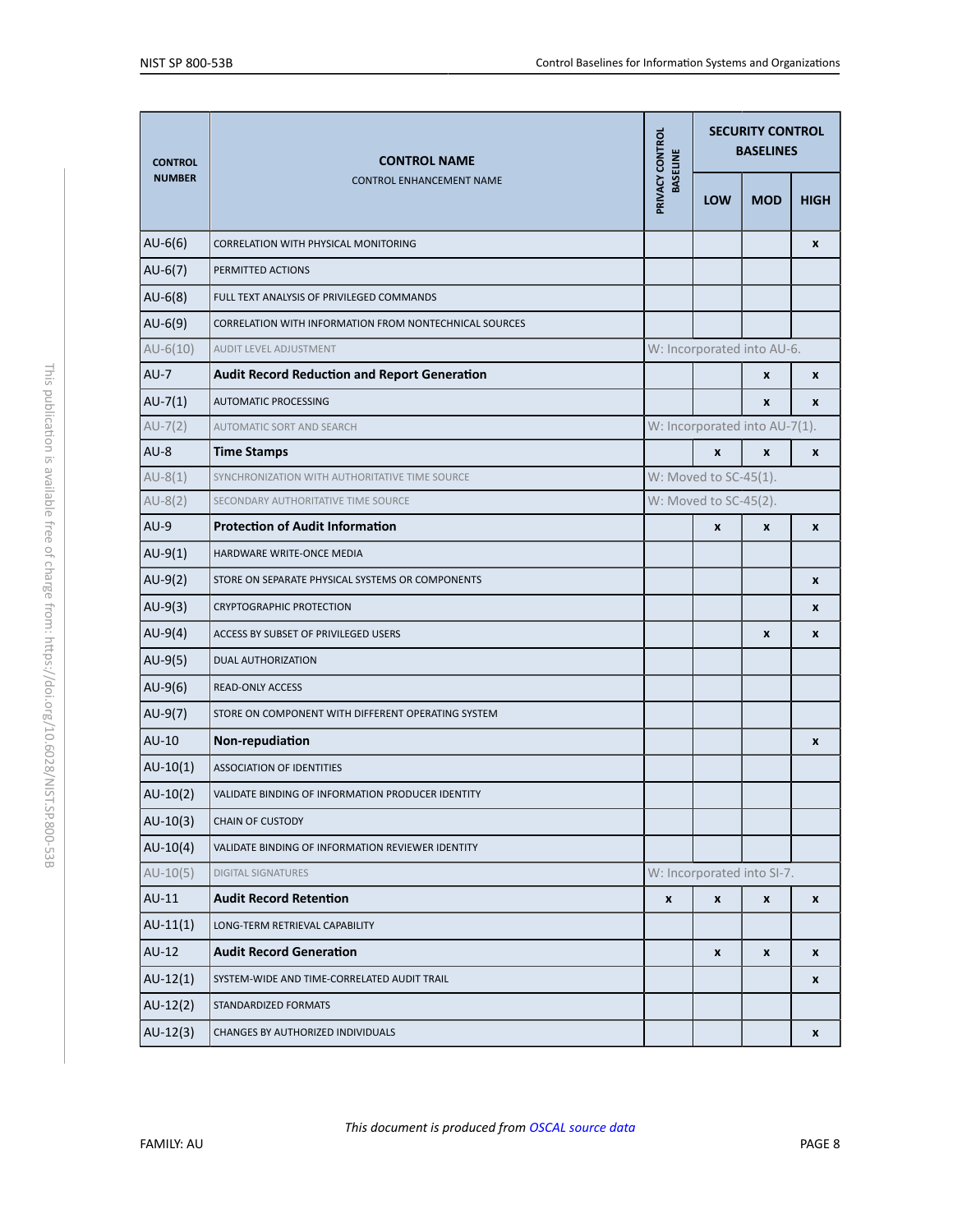<span id="page-9-0"></span>

| <b>CONTROL</b> | <b>CONTROL NAME</b><br><b>CONTROL ENHANCEMENT NAME</b>        | PRIVACY CONTROL<br><b>BASELINE</b> | <b>SECURITY CONTROL</b><br><b>BASELINES</b> |            |             |
|----------------|---------------------------------------------------------------|------------------------------------|---------------------------------------------|------------|-------------|
| <b>NUMBER</b>  |                                                               |                                    | LOW                                         | <b>MOD</b> | <b>HIGH</b> |
| $AU-12(4)$     | QUERY PARAMETER AUDITS OF PERSONALLY IDENTIFIABLE INFORMATION |                                    |                                             |            |             |
| $AU-13$        | <b>Monitoring for Information Disclosure</b>                  |                                    |                                             |            |             |
| $AU-13(1)$     | USE OF AUTOMATED TOOLS                                        |                                    |                                             |            |             |
| $AU-13(2)$     | <b>REVIEW OF MONITORED SITES</b>                              |                                    |                                             |            |             |
| $AU-13(3)$     | UNAUTHORIZED REPLICATION OF INFORMATION                       |                                    |                                             |            |             |
| $AU-14$        | <b>Session Audit</b>                                          |                                    |                                             |            |             |
| $AU-14(1)$     | <b>SYSTEM START-UP</b>                                        |                                    |                                             |            |             |
| $AU-14(2)$     | CAPTURE AND RECORD CONTENT                                    | W: Incorporated into AU-14.        |                                             |            |             |
| $AU-14(3)$     | REMOTE VIEWING AND LISTENING                                  |                                    |                                             |            |             |
| $AU-15$        | <b>Alternate Audit Logging Capability</b>                     | W: Moved to AU-5(5).               |                                             |            |             |
| $AU-16$        | <b>Cross-organizational Audit Logging</b>                     |                                    |                                             |            |             |
| $AU-16(1)$     | <b>IDENTITY PRESERVATION</b>                                  |                                    |                                             |            |             |
| $AU-16(2)$     | SHARING OF AUDIT INFORMATION                                  |                                    |                                             |            |             |
| $AU-16(3)$     | <b>DISASSOCIABILITY</b>                                       |                                    |                                             |            |             |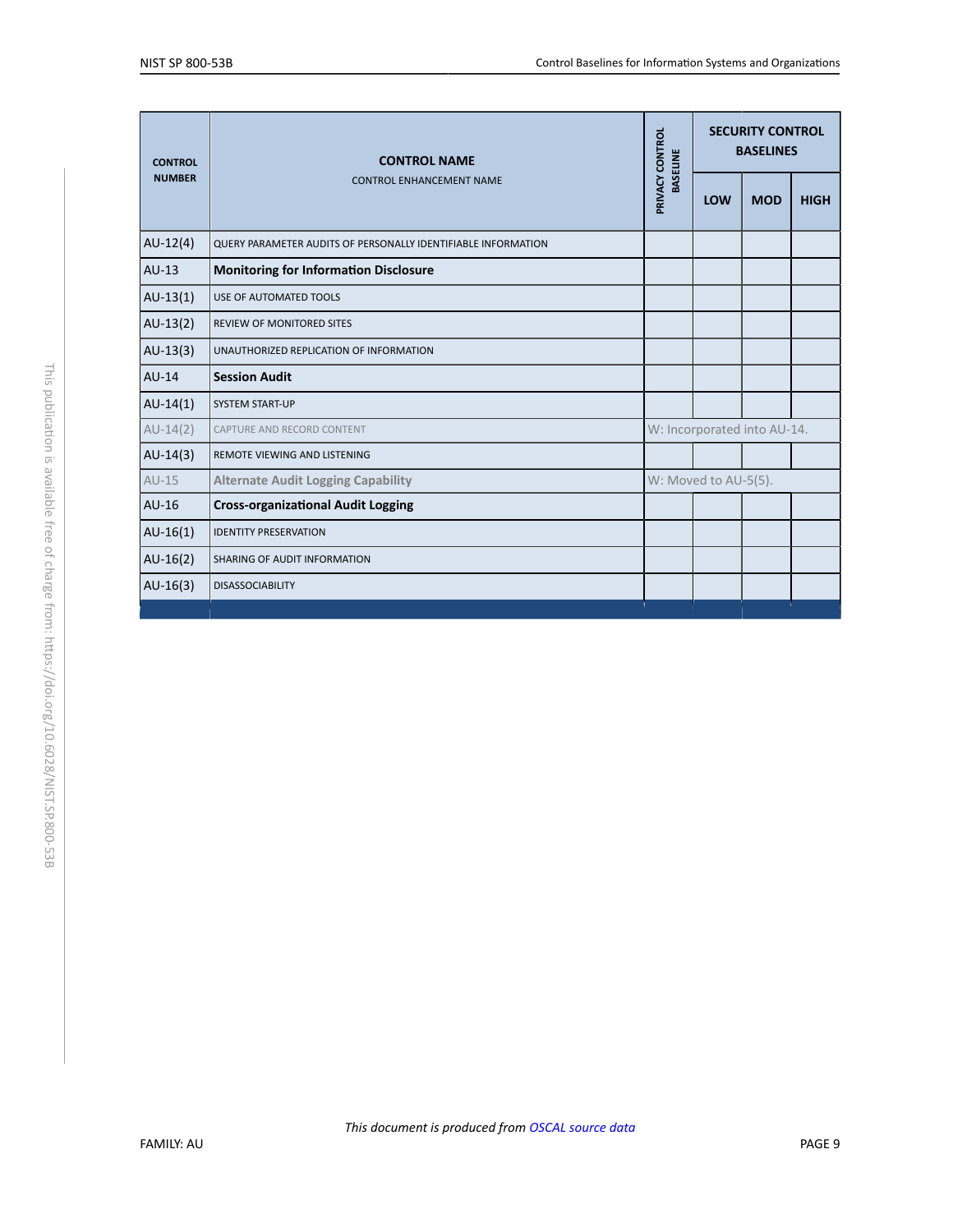## <span id="page-10-1"></span>**3.4 ASSESSMENT, AUTHORIZATION, AND MONITORING FAMILY**

Table 3-4 provides a summary of the controls and control enhancements assigned to the Assessment, Authorization, and Monitoring Family. The controls are allocated to the low-impact, moderate-impact, and high-impact security control baselines and the privacy control baseline, as appropriate. A control or control enhancement that has been withdrawn from the control catalog is indicated by a "W" and an explanation of the control or control enhancement disposition in light gray text.

<span id="page-10-0"></span>

| <b>CONTROL</b><br><b>NUMBER</b> | <b>CONTROL NAME</b>                                   | PRIVACY CONTROL<br><b>BASELINE</b> | <b>SECURITY CONTROL</b><br><b>BASELINES</b> |              |              |  |
|---------------------------------|-------------------------------------------------------|------------------------------------|---------------------------------------------|--------------|--------------|--|
|                                 | <b>CONTROL ENHANCEMENT NAME</b>                       |                                    | <b>LOW</b>                                  | <b>MOD</b>   | <b>HIGH</b>  |  |
| $CA-1$                          | <b>Policy and Procedures</b>                          | $\boldsymbol{x}$                   | X                                           | $\mathbf{x}$ | $\mathbf{x}$ |  |
| $CA-2$                          | <b>Control Assessments</b>                            | $\pmb{\mathsf{x}}$                 | X                                           | $\pmb{\chi}$ | $\mathbf{x}$ |  |
| $CA-2(1)$                       | <b>INDEPENDENT ASSESSORS</b>                          |                                    |                                             | $\pmb{\chi}$ | $\mathbf{x}$ |  |
| $CA-2(2)$                       | SPECIALIZED ASSESSMENTS                               |                                    |                                             |              | X            |  |
| $CA-2(3)$                       | LEVERAGING RESULTS FROM EXTERNAL ORGANIZATIONS        |                                    |                                             |              |              |  |
| $CA-3$                          | <b>Information Exchange</b>                           |                                    | X                                           | $\mathbf{x}$ | $\mathbf{x}$ |  |
| $CA-3(1)$                       | UNCLASSIFIED NATIONAL SECURITY SYSTEM CONNECTIONS     | W: Moved to SC-7(25).              |                                             |              |              |  |
| $CA-3(2)$                       | CLASSIFIED NATIONAL SECURITY SYSTEM CONNECTIONS       | W: Moved to SC-7(26).              |                                             |              |              |  |
| $CA-3(3)$                       | UNCLASSIFIED NON-NATIONAL SECURITY SYSTEM CONNECTIONS | W: Moved to SC-7(27).              |                                             |              |              |  |
| $CA-3(4)$                       | <b>CONNECTIONS TO PUBLIC NETWORKS</b>                 | W: Moved to SC-7(28).              |                                             |              |              |  |
| $CA-3(5)$                       | RESTRICTIONS ON EXTERNAL SYSTEM CONNECTIONS           | W: Incorporated into SC-7(5).      |                                             |              |              |  |
| $CA-3(6)$                       | <b>TRANSFER AUTHORIZATIONS</b>                        |                                    |                                             |              | $\pmb{\chi}$ |  |
| $CA-3(7)$                       | <b>TRANSITIVE INFORMATION EXCHANGES</b>               |                                    |                                             |              |              |  |
| $CA-4$                          | <b>Security Certification</b>                         |                                    | W: Incorporated into CA-2.                  |              |              |  |
| $CA-5$                          | <b>Plan of Action and Milestones</b>                  | X                                  | X                                           | $\mathbf{x}$ | $\pmb{\chi}$ |  |
| $CA-5(1)$                       | AUTOMATION SUPPORT FOR ACCURACY AND CURRENCY          |                                    |                                             |              |              |  |
| $CA-6$                          | Authorization                                         | X                                  | X                                           | $\mathbf{x}$ | $\mathbf{x}$ |  |
| $CA-6(1)$                       | JOINT AUTHORIZATION - INTRA-ORGANIZATION              |                                    |                                             |              |              |  |
| $CA-6(2)$                       | JOINT AUTHORIZATION - INTER-ORGANIZATION              |                                    |                                             |              |              |  |
| $CA-7$                          | <b>Continuous Monitoring</b>                          | X                                  | X                                           | X            | $\mathbf{x}$ |  |
| $CA-7(1)$                       | INDEPENDENT ASSESSMENT                                |                                    |                                             | $\mathbf{x}$ | $\mathbf{x}$ |  |
| $CA-7(2)$                       | <b>TYPES OF ASSESSMENTS</b>                           |                                    | W: Incorporated into CA-2.                  |              |              |  |
| $CA-7(3)$                       | <b>TREND ANALYSES</b>                                 |                                    |                                             |              |              |  |
| $CA-7(4)$                       | <b>RISK MONITORING</b>                                | X                                  | X                                           | X            | X            |  |

| TABLE 3-4: ASSESSMENT, AUTHORIZATION, AND MONITORING FAMILY |  |  |
|-------------------------------------------------------------|--|--|
|                                                             |  |  |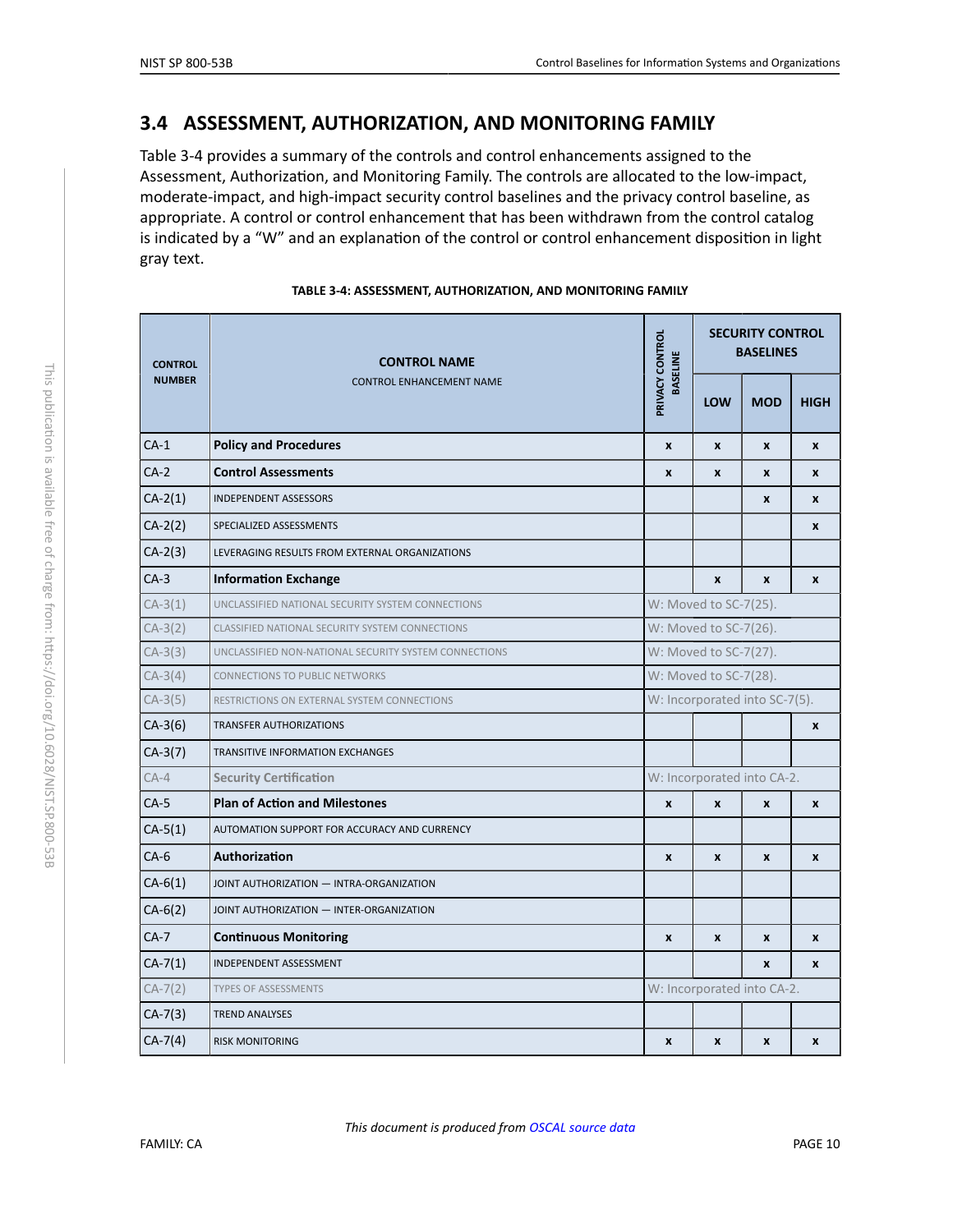<span id="page-11-0"></span>

| <b>CONTROL</b><br><b>NUMBER</b> | <b>CONTROL NAME</b><br><b>CONTROL ENHANCEMENT NAME</b> | PRIVACY CONTROL<br><b>BASELINE</b> | <b>SECURITY CONTROL</b><br><b>BASELINES</b> |              |                  |
|---------------------------------|--------------------------------------------------------|------------------------------------|---------------------------------------------|--------------|------------------|
|                                 |                                                        |                                    | LOW                                         | <b>MOD</b>   | <b>HIGH</b>      |
| $CA-7(5)$                       | <b>CONSISTENCY ANALYSIS</b>                            |                                    |                                             |              |                  |
| $CA-7(6)$                       | <b>AUTOMATION SUPPORT FOR MONITORING</b>               |                                    |                                             |              |                  |
| $CA-8$                          | <b>Penetration Testing</b>                             |                                    |                                             |              | X                |
| $CA-8(1)$                       | INDEPENDENT PENETRATION TESTING AGENT OR TEAM          |                                    |                                             |              | X                |
| $CA-8(2)$                       | <b>RED TEAM EXERCISES</b>                              |                                    |                                             |              |                  |
| $CA-8(3)$                       | <b>FACILITY PENETRATION TESTING</b>                    |                                    |                                             |              |                  |
| $CA-9$                          | <b>Internal System Connections</b>                     |                                    | $\boldsymbol{x}$                            | $\mathbf{x}$ | $\boldsymbol{x}$ |
| $CA-9(1)$                       | <b>COMPLIANCE CHECKS</b>                               |                                    |                                             |              |                  |
|                                 |                                                        |                                    |                                             |              |                  |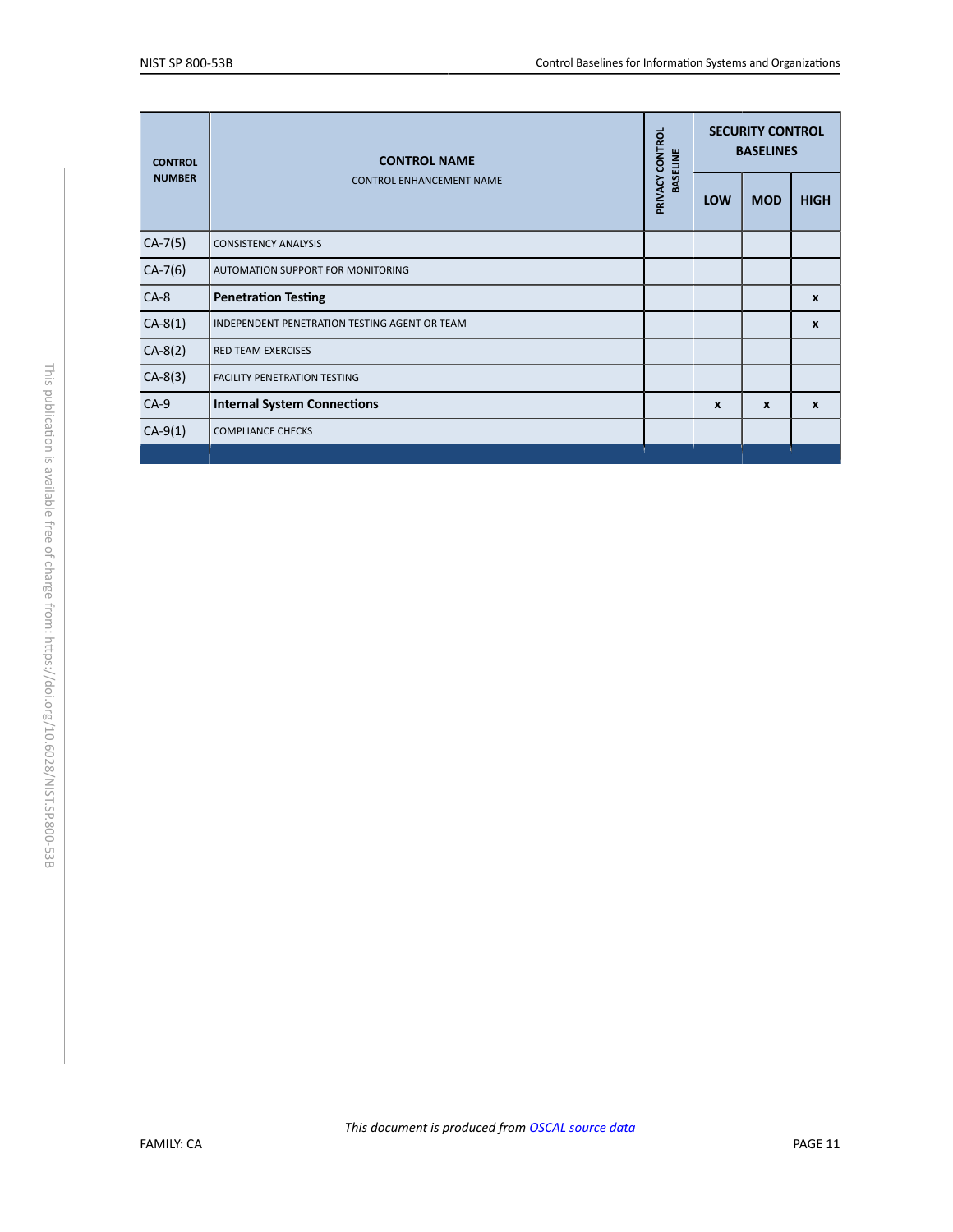## <span id="page-12-2"></span>**3.5 CONFIGURATION MANAGEMENT FAMILY**

Table 3-5 provides a summary of the controls and control enhancements assigned to the Configuration Management Family. The controls are allocated to the low-impact, moderate-impact, and high-impact security control baselines and the privacy control baseline, as appropriate. A control or control enhancement that has been withdrawn from the control catalog is indicated by a "W" and an explanation of the control or control enhancement disposition in light gray text.

| <b>TABLE 3-5: CONFIGURATION MANAGEMENT FAMILY</b> |  |  |  |  |  |
|---------------------------------------------------|--|--|--|--|--|
|---------------------------------------------------|--|--|--|--|--|

<span id="page-12-3"></span><span id="page-12-1"></span><span id="page-12-0"></span>

| <b>CONTROL</b><br><b>NUMBER</b> | <b>CONTROL NAME</b>                                               |                                    | <b>SECURITY CONTROL</b><br><b>BASELINES</b> |                    |              |  |
|---------------------------------|-------------------------------------------------------------------|------------------------------------|---------------------------------------------|--------------------|--------------|--|
|                                 | <b>CONTROL ENHANCEMENT NAME</b>                                   | PRIVACY CONTROL<br><b>BASELINE</b> | LOW                                         | <b>MOD</b>         | <b>HIGH</b>  |  |
| $CM-1$                          | <b>Policy and Procedures</b>                                      | $\pmb{\chi}$                       | X                                           | $\pmb{\mathsf{x}}$ | X            |  |
| $CM-2$                          | <b>Baseline Configuration</b>                                     |                                    | X                                           | X                  | X            |  |
| $CM-2(1)$                       | <b>REVIEWS AND UPDATES</b>                                        |                                    | W: Incorporated into CM-2.                  |                    |              |  |
| $CM-2(2)$                       | AUTOMATION SUPPORT FOR ACCURACY AND CURRENCY                      |                                    |                                             | $\pmb{\mathsf{x}}$ | $\mathbf{x}$ |  |
| $CM-2(3)$                       | RETENTION OF PREVIOUS CONFIGURATIONS                              |                                    |                                             | X                  | X            |  |
| $CM-2(4)$                       | UNAUTHORIZED SOFTWARE                                             |                                    | W: Incorporated into CM-7(4).               |                    |              |  |
| $CM-2(5)$                       | <b>AUTHORIZED SOFTWARE</b>                                        | W: Incorporated into CM-7(5).      |                                             |                    |              |  |
| $CM-2(6)$                       | DEVELOPMENT AND TEST ENVIRONMENTS                                 |                                    |                                             |                    |              |  |
| $CM-2(7)$                       | CONFIGURE SYSTEMS AND COMPONENTS FOR HIGH-RISK AREAS              |                                    |                                             | $\boldsymbol{x}$   | $\mathbf{x}$ |  |
| $CM-3$                          | <b>Configuration Change Control</b>                               |                                    |                                             | $\pmb{\mathsf{x}}$ | $\pmb{\chi}$ |  |
| $CM-3(1)$                       | AUTOMATED DOCUMENTATION, NOTIFICATION, AND PROHIBITION OF CHANGES |                                    |                                             |                    | X            |  |
| $CM-3(2)$                       | TESTING, VALIDATION, AND DOCUMENTATION OF CHANGES                 |                                    |                                             | X                  | X            |  |
| $CM-3(3)$                       | AUTOMATED CHANGE IMPLEMENTATION                                   |                                    |                                             |                    |              |  |
| $CM-3(4)$                       | SECURITY AND PRIVACY REPRESENTATIVES                              |                                    |                                             | $\pmb{\times}$     | $\pmb{\chi}$ |  |
| $CM-3(5)$                       | AUTOMATED SECURITY RESPONSE                                       |                                    |                                             |                    |              |  |
| $CM-3(6)$                       | CRYPTOGRAPHY MANAGEMENT                                           |                                    |                                             |                    | X            |  |
| $CM-3(7)$                       | REVIEW SYSTEM CHANGES                                             |                                    |                                             |                    |              |  |
| $CM-3(8)$                       | PREVENT OR RESTRICT CONFIGURATION CHANGES                         |                                    |                                             |                    |              |  |
| $CM-4$                          | <b>Impact Analyses</b>                                            | $\boldsymbol{x}$                   | X                                           | $\pmb{\mathsf{x}}$ | X            |  |
| $CM-4(1)$                       | SEPARATE TEST ENVIRONMENTS                                        |                                    |                                             |                    | X            |  |
| $CM-4(2)$                       | <b>VERIFICATION OF CONTROLS</b>                                   |                                    |                                             | $\pmb{\mathsf{x}}$ | $\pmb{\chi}$ |  |
| $CM-5$                          | <b>Access Restrictions for Change</b>                             |                                    | X                                           | X                  | X            |  |
| $CM-5(1)$                       | AUTOMATED ACCESS ENFORCEMENT AND AUDIT RECORDS                    |                                    |                                             |                    | X            |  |
| $CM-5(2)$                       | <b>REVIEW SYSTEM CHANGES</b>                                      |                                    | W: Incorporated into CM-3(7).               |                    |              |  |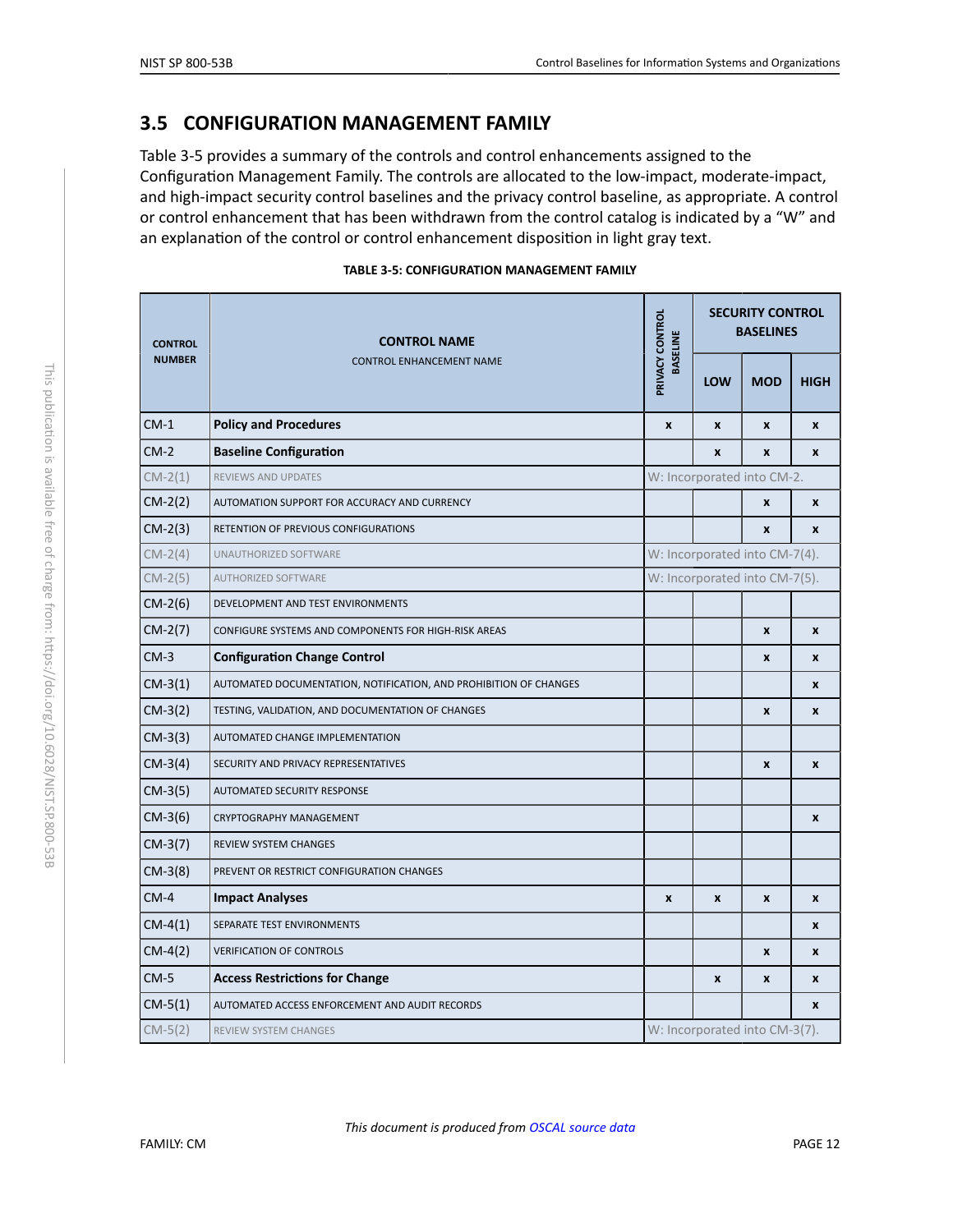<span id="page-13-8"></span><span id="page-13-7"></span><span id="page-13-6"></span><span id="page-13-5"></span><span id="page-13-4"></span><span id="page-13-3"></span><span id="page-13-2"></span><span id="page-13-1"></span><span id="page-13-0"></span>

| <b>CONTROL</b><br><b>NUMBER</b> | <b>CONTROL NAME</b><br><b>CONTROL ENHANCEMENT NAME</b> |                                    | <b>SECURITY CONTROL</b><br><b>BASELINES</b> |              |              |  |
|---------------------------------|--------------------------------------------------------|------------------------------------|---------------------------------------------|--------------|--------------|--|
|                                 |                                                        | PRIVACY CONTROL<br><b>BASELINE</b> | <b>LOW</b>                                  | <b>MOD</b>   | <b>HIGH</b>  |  |
| $CM-5(3)$                       | <b>SIGNED COMPONENTS</b>                               |                                    | W: Moved to CM-14.                          |              |              |  |
| $CM-5(4)$                       | <b>DUAL AUTHORIZATION</b>                              |                                    |                                             |              |              |  |
| $CM-5(5)$                       | PRIVILEGE LIMITATION FOR PRODUCTION AND OPERATION      |                                    |                                             |              |              |  |
| $CM-5(6)$                       | <b>LIMIT LIBRARY PRIVILEGES</b>                        |                                    |                                             |              |              |  |
| $CM-5(7)$                       | AUTOMATIC IMPLEMENTATION OF SECURITY SAFEGUARDS        |                                    | W: Incorporated into SI-7.                  |              |              |  |
| $CM-6$                          | <b>Configuration Settings</b>                          |                                    | X                                           | X            | X            |  |
| $CM-6(1)$                       | AUTOMATED MANAGEMENT, APPLICATION, AND VERIFICATION    |                                    |                                             |              | X            |  |
| $CM-6(2)$                       | RESPOND TO UNAUTHORIZED CHANGES                        |                                    |                                             |              | X            |  |
| $CM-6(3)$                       | UNAUTHORIZED CHANGE DETECTION                          |                                    | W: Incorporated into SI-7.                  |              |              |  |
| $CM-6(4)$                       | <b>CONFORMANCE DEMONSTRATION</b>                       |                                    | W: Incorporated into CM-4.                  |              |              |  |
| $CM-7$                          | <b>Least Functionality</b>                             |                                    | X                                           | X            | X            |  |
| $CM-7(1)$                       | PERIODIC REVIEW                                        |                                    |                                             | X            | X            |  |
| $CM-7(2)$                       | PREVENT PROGRAM EXECUTION                              |                                    |                                             | X            | X            |  |
| $CM-7(3)$                       | REGISTRATION COMPLIANCE                                |                                    |                                             |              |              |  |
| $CM-7(4)$                       | UNAUTHORIZED SOFTWARE - DENY-BY-EXCEPTION              |                                    |                                             |              |              |  |
| $CM-7(5)$                       | AUTHORIZED SOFTWARE - ALLOW-BY-EXCEPTION               |                                    |                                             | $\pmb{\chi}$ | $\pmb{\chi}$ |  |
| $CM-7(6)$                       | CONFINED ENVIRONMENTS WITH LIMITED PRIVILEGES          |                                    |                                             |              |              |  |
| $CM-7(7)$                       | CODE EXECUTION IN PROTECTED ENVIRONMENTS               |                                    |                                             |              |              |  |
| $CM-7(8)$                       | BINARY OR MACHINE EXECUTABLE CODE                      |                                    |                                             |              |              |  |
| $CM-7(9)$                       | PROHIBITING THE USE OF UNAUTHORIZED HARDWARE           |                                    |                                             |              |              |  |
| $CM-8$                          | <b>System Component Inventory</b>                      |                                    | X                                           | X            | X            |  |
| $CM-8(1)$                       | UPDATES DURING INSTALLATION AND REMOVAL                |                                    |                                             | X            | x            |  |
| $CM-8(2)$                       | AUTOMATED MAINTENANCE                                  |                                    |                                             |              | X            |  |
| $CM-8(3)$                       | AUTOMATED UNAUTHORIZED COMPONENT DETECTION             |                                    |                                             | X            | X            |  |
| $CM-8(4)$                       | ACCOUNTABILITY INFORMATION                             |                                    |                                             |              | X            |  |
| $CM-8(5)$                       | NO DUPLICATE ACCOUNTING OF COMPONENTS                  |                                    | W: Incorporated into CM-8.                  |              |              |  |
| $CM-8(6)$                       | ASSESSED CONFIGURATIONS AND APPROVED DEVIATIONS        |                                    |                                             |              |              |  |
| $CM-8(7)$                       | <b>CENTRALIZED REPOSITORY</b>                          |                                    |                                             |              |              |  |
| $CM-8(8)$                       | AUTOMATED LOCATION TRACKING                            |                                    |                                             |              |              |  |
| $CM-8(9)$                       | ASSIGNMENT OF COMPONENTS TO SYSTEMS                    |                                    |                                             |              |              |  |
| $CM-9$                          | <b>Configuration Management Plan</b>                   |                                    |                                             | X            | X            |  |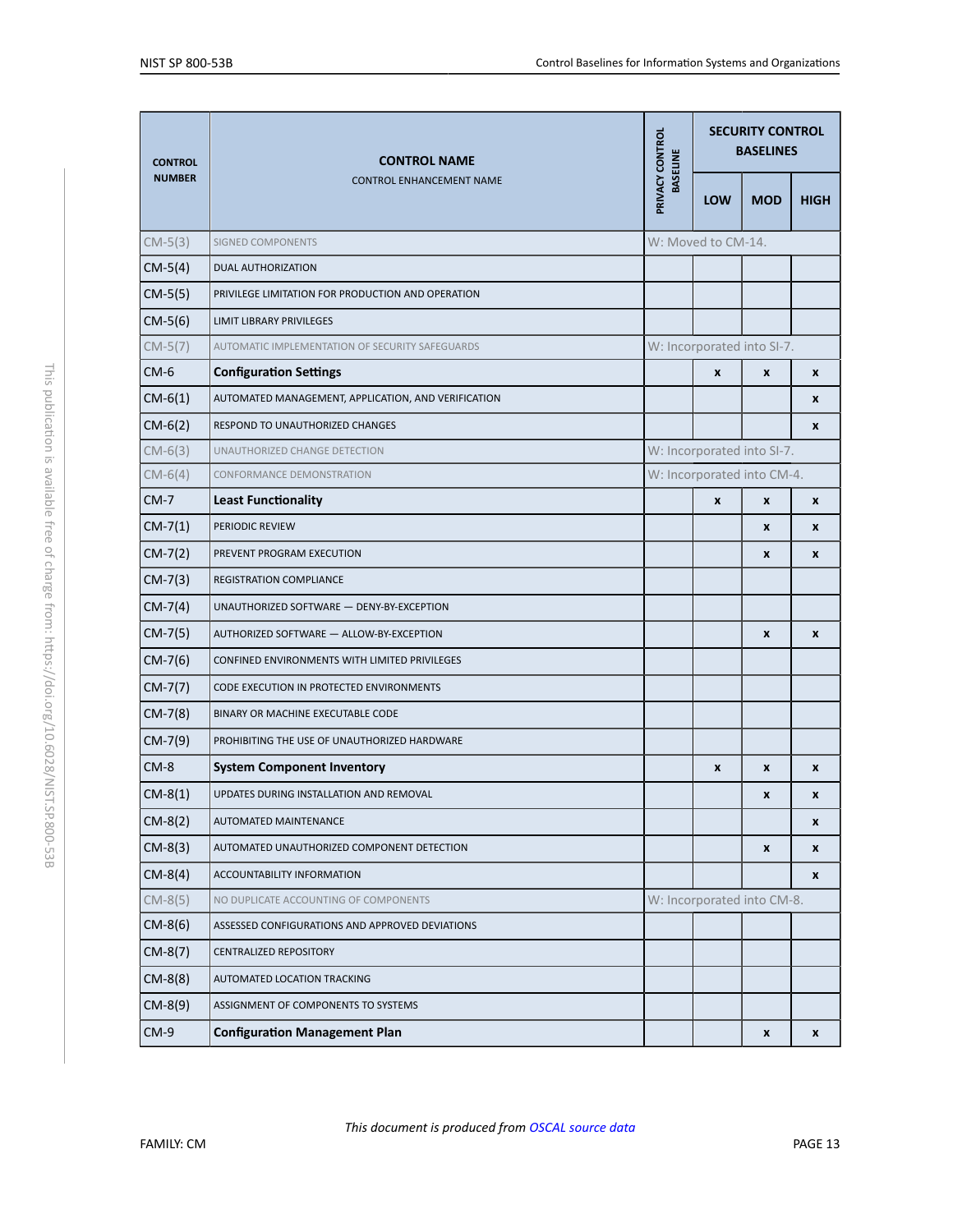<span id="page-14-2"></span><span id="page-14-1"></span><span id="page-14-0"></span>

| <b>CONTROL</b><br><b>NUMBER</b> | <b>CONTROL NAME</b><br><b>CONTROL ENHANCEMENT NAME</b> | PRIVACY CONTROL<br><b>BASELINE</b> | <b>SECURITY CONTROL</b><br><b>BASELINES</b> |                  |              |  |
|---------------------------------|--------------------------------------------------------|------------------------------------|---------------------------------------------|------------------|--------------|--|
|                                 |                                                        |                                    | <b>LOW</b>                                  | <b>MOD</b>       | <b>HIGH</b>  |  |
| $CM-9(1)$                       | ASSIGNMENT OF RESPONSIBILITY                           |                                    |                                             |                  |              |  |
| $CM-10$                         | <b>Software Usage Restrictions</b>                     |                                    | $\mathbf{x}$                                | $\mathbf{x}$     | $\mathbf{x}$ |  |
| $CM-10(1)$                      | OPEN-SOURCE SOFTWARE                                   |                                    |                                             |                  |              |  |
| $CM-11$                         | <b>User-installed Software</b>                         |                                    | $\boldsymbol{x}$                            | $\mathbf{x}$     | X            |  |
| $CM-11(1)$                      | ALERTS FOR UNAUTHORIZED INSTALLATIONS                  |                                    | W: Incorporated into CM-8(3).               |                  |              |  |
| $CM-11(2)$                      | SOFTWARE INSTALLATION WITH PRIVILEGED STATUS           |                                    |                                             |                  |              |  |
| $CM-11(3)$                      | AUTOMATED ENFORCEMENT AND MONITORING                   |                                    |                                             |                  |              |  |
| $CM-12$                         | <b>Information Location</b>                            |                                    |                                             | $\boldsymbol{x}$ | $\mathbf{x}$ |  |
| $CM-12(1)$                      | AUTOMATED TOOLS TO SUPPORT INFORMATION LOCATION        |                                    |                                             | $\mathbf{x}$     | $\mathbf{x}$ |  |
| $CM-13$                         | <b>Data Action Mapping</b>                             |                                    |                                             |                  |              |  |
| $CM-14$                         | <b>Signed Components</b>                               |                                    |                                             |                  |              |  |
|                                 |                                                        |                                    |                                             |                  |              |  |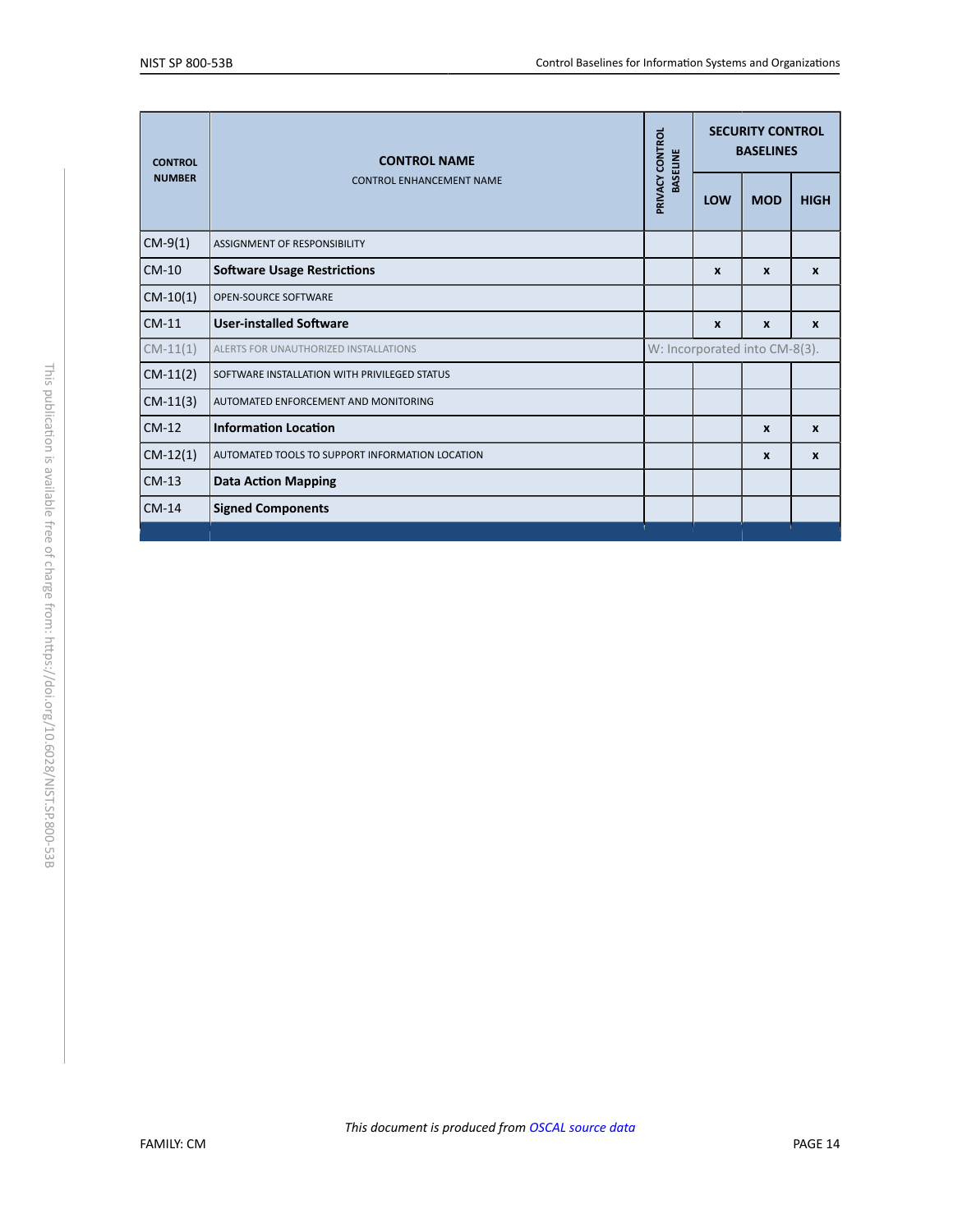### <span id="page-15-2"></span>**3.6 CONTINGENCY PLANNING FAMILY**

Table 3-6 provides a summary of the controls and control enhancements assigned to the Contingency Planning Family. The controls are allocated to the low-impact, moderate-impact, and high-impact security control baselines and the privacy control baseline, as appropriate. A control or control enhancement that has been withdrawn from the control catalog is indicated by a "W" and an explanation of the control or control enhancement disposition in light gray text.

<span id="page-15-3"></span><span id="page-15-1"></span><span id="page-15-0"></span>

| <b>CONTROL</b><br><b>NUMBER</b> | <b>CONTROL NAME</b>                            | PRIVACY CONTROL<br><b>BASELINE</b> | <b>SECURITY CONTROL</b><br><b>BASELINES</b> |                    |                    |
|---------------------------------|------------------------------------------------|------------------------------------|---------------------------------------------|--------------------|--------------------|
|                                 | <b>CONTROL ENHANCEMENT NAME</b>                |                                    | <b>LOW</b>                                  | <b>MOD</b>         | <b>HIGH</b>        |
| $CP-1$                          | <b>Policy and Procedures</b>                   |                                    | $\boldsymbol{x}$                            | X                  | X                  |
| $CP-2$                          | <b>Contingency Plan</b>                        |                                    | $\boldsymbol{x}$                            | $\mathbf{x}$       | X                  |
| $CP-2(1)$                       | COORDINATE WITH RELATED PLANS                  |                                    |                                             | $\mathbf{x}$       | X                  |
| $CP-2(2)$                       | <b>CAPACITY PLANNING</b>                       |                                    |                                             |                    | X                  |
| $CP-2(3)$                       | RESUME MISSION AND BUSINESS FUNCTIONS          |                                    |                                             | $\mathbf{x}$       | X                  |
| $CP-2(4)$                       | RESUME ALL MISSION AND BUSINESS FUNCTIONS      |                                    | W: Incorporated into CP-2(3).               |                    |                    |
| $CP-2(5)$                       | <b>CONTINUE MISSION AND BUSINESS FUNCTIONS</b> |                                    |                                             |                    | X                  |
| $CP-2(6)$                       | ALTERNATE PROCESSING AND STORAGE SITES         |                                    |                                             |                    |                    |
| $CP-2(7)$                       | COORDINATE WITH EXTERNAL SERVICE PROVIDERS     |                                    |                                             |                    |                    |
| $CP-2(8)$                       | <b>IDENTIFY CRITICAL ASSETS</b>                |                                    |                                             | $\pmb{\mathsf{x}}$ | $\pmb{\mathsf{x}}$ |
| $CP-3$                          | <b>Contingency Training</b>                    |                                    | $\boldsymbol{x}$                            | $\pmb{\mathsf{x}}$ | X                  |
| $CP-3(1)$                       | SIMULATED EVENTS                               |                                    |                                             |                    | X                  |
| $CP-3(2)$                       | MECHANISMS USED IN TRAINING ENVIRONMENTS       |                                    |                                             |                    |                    |
| $CP-4$                          | <b>Contingency Plan Testing</b>                |                                    | $\pmb{\chi}$                                | X                  | X                  |
| $CP-4(1)$                       | COORDINATE WITH RELATED PLANS                  |                                    |                                             | $\pmb{\mathsf{x}}$ | X                  |
| $CP-4(2)$                       | ALTERNATE PROCESSING SITE                      |                                    |                                             |                    | X                  |
| $CP-4(3)$                       | <b>AUTOMATED TESTING</b>                       |                                    |                                             |                    |                    |
| $CP-4(4)$                       | FULL RECOVERY AND RECONSTITUTION               |                                    |                                             |                    |                    |
| $CP-4(5)$                       | SELF-CHALLENGE                                 |                                    |                                             |                    |                    |
| $CP-5$                          | <b>Contingency Plan Update</b>                 |                                    | W: Incorporated into CP-2.                  |                    |                    |
| $CP-6$                          | <b>Alternate Storage Site</b>                  |                                    |                                             | X                  | X                  |
| $CP-6(1)$                       | SEPARATION FROM PRIMARY SITE                   |                                    |                                             | $\pmb{\mathsf{x}}$ | X                  |
| $CP-6(2)$                       | RECOVERY TIME AND RECOVERY POINT OBJECTIVES    |                                    |                                             |                    | X                  |
| $CP-6(3)$                       | <b>ACCESSIBILITY</b>                           |                                    |                                             | $\pmb{\mathsf{x}}$ | X                  |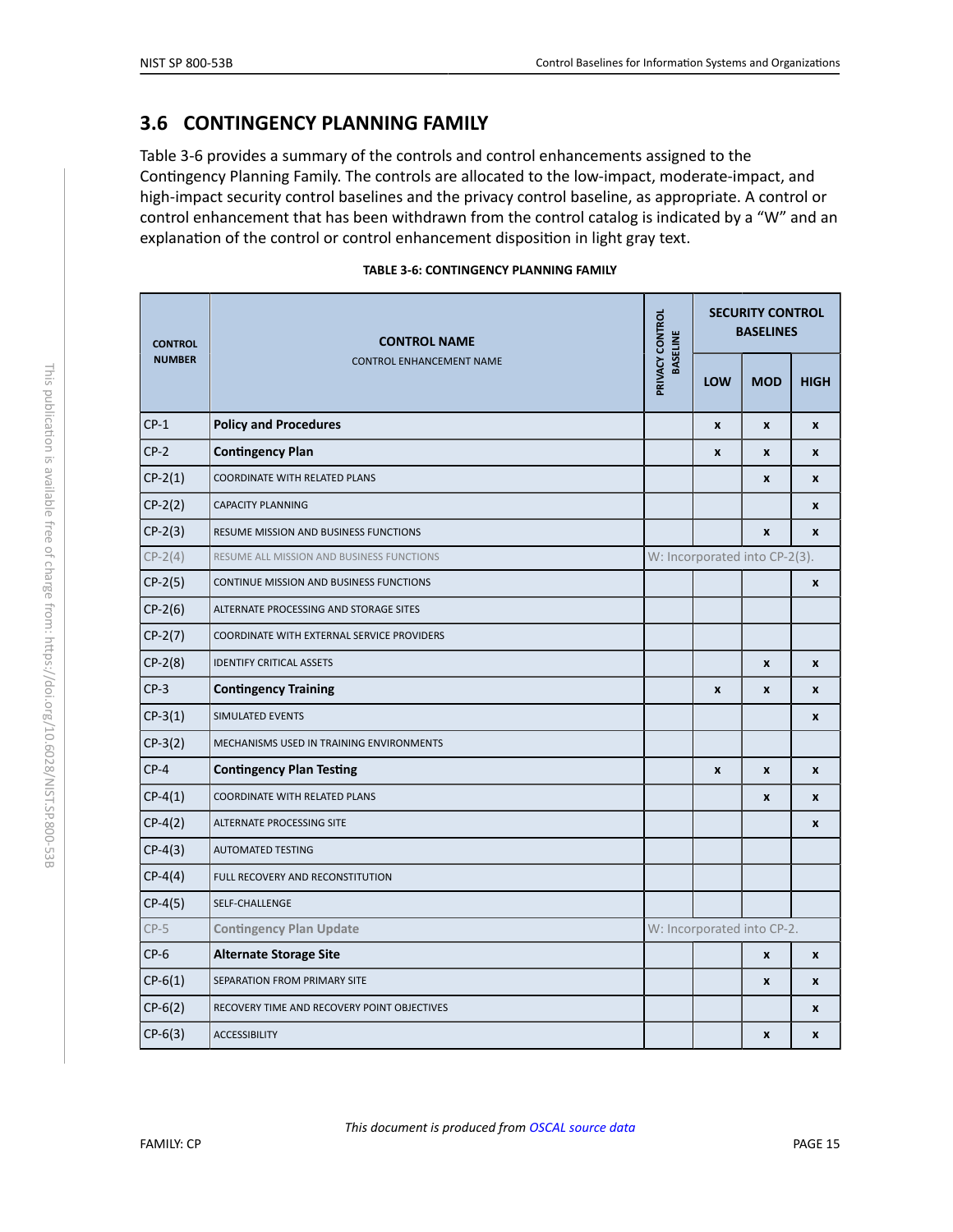<span id="page-16-1"></span><span id="page-16-0"></span>

| <b>CONTROL</b><br><b>NUMBER</b> | <b>CONTROL NAME</b><br><b>CONTROL ENHANCEMENT NAME</b> |                                    | <b>SECURITY CONTROL</b><br><b>BASELINES</b> |            |                    |  |
|---------------------------------|--------------------------------------------------------|------------------------------------|---------------------------------------------|------------|--------------------|--|
|                                 |                                                        | PRIVACY CONTROL<br><b>BASELINE</b> | <b>LOW</b>                                  | <b>MOD</b> | <b>HIGH</b>        |  |
| $CP-7$                          | <b>Alternate Processing Site</b>                       |                                    |                                             | X          | X                  |  |
| $CP-7(1)$                       | SEPARATION FROM PRIMARY SITE                           |                                    |                                             | X          | X                  |  |
| $CP-7(2)$                       | <b>ACCESSIBILITY</b>                                   |                                    |                                             | X          | X                  |  |
| $CP-7(3)$                       | PRIORITY OF SERVICE                                    |                                    |                                             | X          | X                  |  |
| $CP-7(4)$                       | PREPARATION FOR USE                                    |                                    |                                             |            | X                  |  |
| $CP-7(5)$                       | EQUIVALENT INFORMATION SECURITY SAFEGUARDS             |                                    | W: Incorporated into CP-7.                  |            |                    |  |
| $CP-7(6)$                       | INABILITY TO RETURN TO PRIMARY SITE                    |                                    |                                             |            |                    |  |
| $CP-8$                          | <b>Telecommunications Services</b>                     |                                    |                                             | X          | X                  |  |
| $CP-8(1)$                       | PRIORITY OF SERVICE PROVISIONS                         |                                    |                                             | X          | X                  |  |
| $CP-8(2)$                       | SINGLE POINTS OF FAILURE                               |                                    |                                             | X          | X                  |  |
| $CP-8(3)$                       | SEPARATION OF PRIMARY AND ALTERNATE PROVIDERS          |                                    |                                             |            | X                  |  |
| $CP-8(4)$                       | PROVIDER CONTINGENCY PLAN                              |                                    |                                             |            | X                  |  |
| $CP-8(5)$                       | ALTERNATE TELECOMMUNICATION SERVICE TESTING            |                                    |                                             |            |                    |  |
| $CP-9$                          | <b>System Backup</b>                                   |                                    | $\pmb{\mathsf{x}}$                          | X          | X                  |  |
| $CP-9(1)$                       | TESTING FOR RELIABILITY AND INTEGRITY                  |                                    |                                             | X          | X                  |  |
| $CP-9(2)$                       | TEST RESTORATION USING SAMPLING                        |                                    |                                             |            | X                  |  |
| $CP-9(3)$                       | SEPARATE STORAGE FOR CRITICAL INFORMATION              |                                    |                                             |            | $\pmb{\chi}$       |  |
| $CP-9(4)$                       | PROTECTION FROM UNAUTHORIZED MODIFICATION              |                                    | W: Incorporated into CP-9.                  |            |                    |  |
| $CP-9(5)$                       | TRANSFER TO ALTERNATE STORAGE SITE                     |                                    |                                             |            | X                  |  |
| $CP-9(6)$                       | REDUNDANT SECONDARY SYSTEM                             |                                    |                                             |            |                    |  |
| $CP-9(7)$                       | DUAL AUTHORIZATION FOR DELETION OR DESTRUCTION         |                                    |                                             |            |                    |  |
| $CP-9(8)$                       | <b>CRYPTOGRAPHIC PROTECTION</b>                        |                                    |                                             | X          | X                  |  |
| $CP-10$                         | <b>System Recovery and Reconstitution</b>              |                                    | $\pmb{\mathsf{x}}$                          | X          | X                  |  |
| $CP-10(1)$                      | CONTINGENCY PLAN TESTING                               |                                    | W: Incorporated into CP-4.                  |            |                    |  |
| $CP-10(2)$                      | TRANSACTION RECOVERY                                   |                                    |                                             | X          | X                  |  |
| $CP-10(3)$                      | COMPENSATING SECURITY CONTROLS                         |                                    | W: Addressed through tailoring.             |            |                    |  |
| $CP-10(4)$                      | RESTORE WITHIN TIME PERIOD                             |                                    |                                             |            | $\pmb{\mathsf{x}}$ |  |
| $CP-10(5)$                      | <b>FAILOVER CAPABILITY</b>                             |                                    | W: Incorporated into SI-13.                 |            |                    |  |
| $CP-10(6)$                      | <b>COMPONENT PROTECTION</b>                            |                                    |                                             |            |                    |  |
| $CP-11$                         | <b>Alternate Communications Protocols</b>              |                                    |                                             |            |                    |  |
| $CP-12$                         | Safe Mode                                              |                                    |                                             |            |                    |  |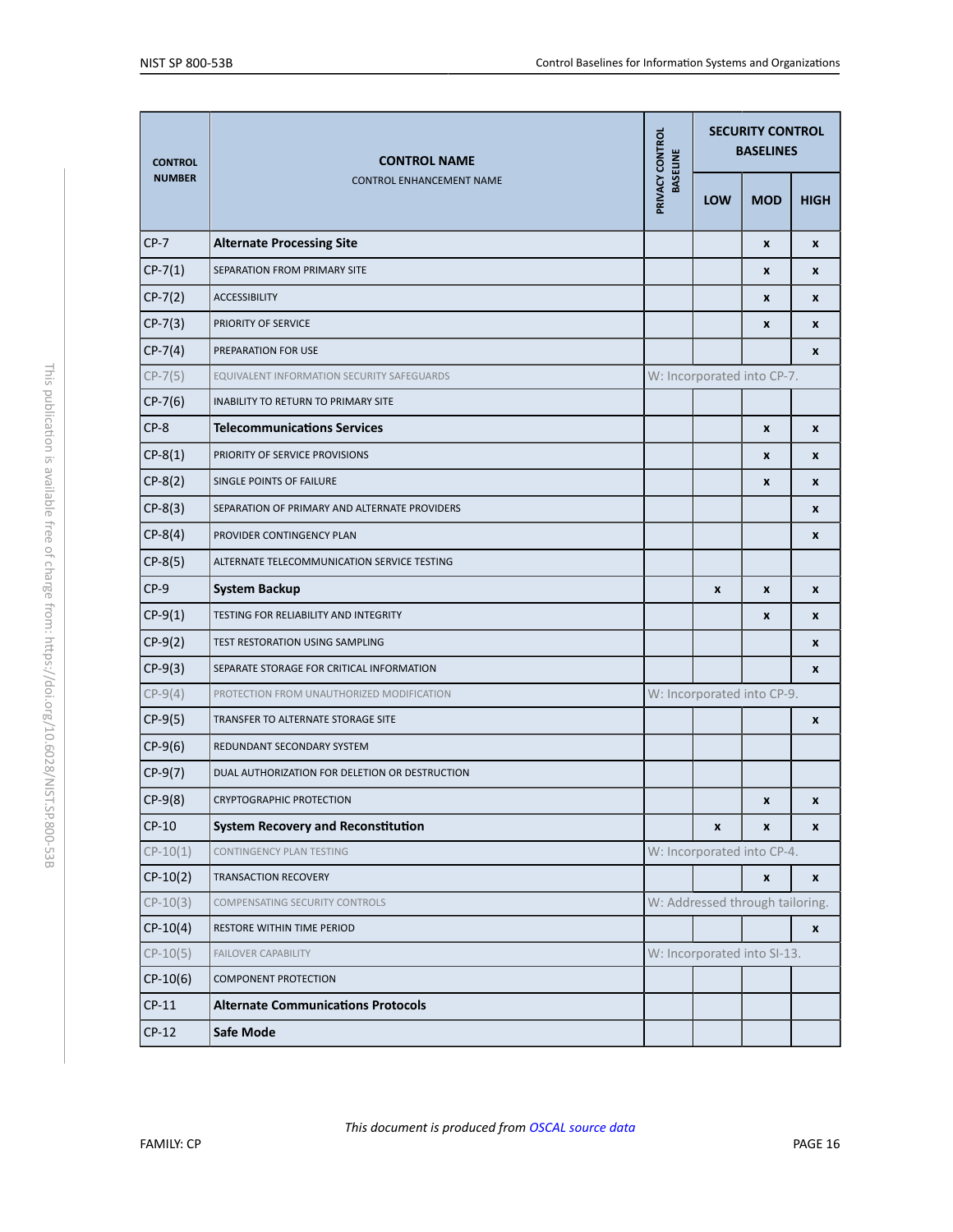| <b>CONTROL</b> | <b>CONTROL NAME</b>                    | ខ្ព<br><b>NOC</b><br>BASELINE<br>্রু<br>Ē | <b>SECURITY CONTROL</b><br><b>BASELINES</b> |            |             |  |
|----------------|----------------------------------------|-------------------------------------------|---------------------------------------------|------------|-------------|--|
| <b>NUMBER</b>  | <b>CONTROL ENHANCEMENT NAME</b>        |                                           | LOW                                         | <b>MOD</b> | <b>HIGH</b> |  |
| $CP-13$        | <b>Alternative Security Mechanisms</b> |                                           |                                             |            |             |  |
|                |                                        |                                           |                                             |            |             |  |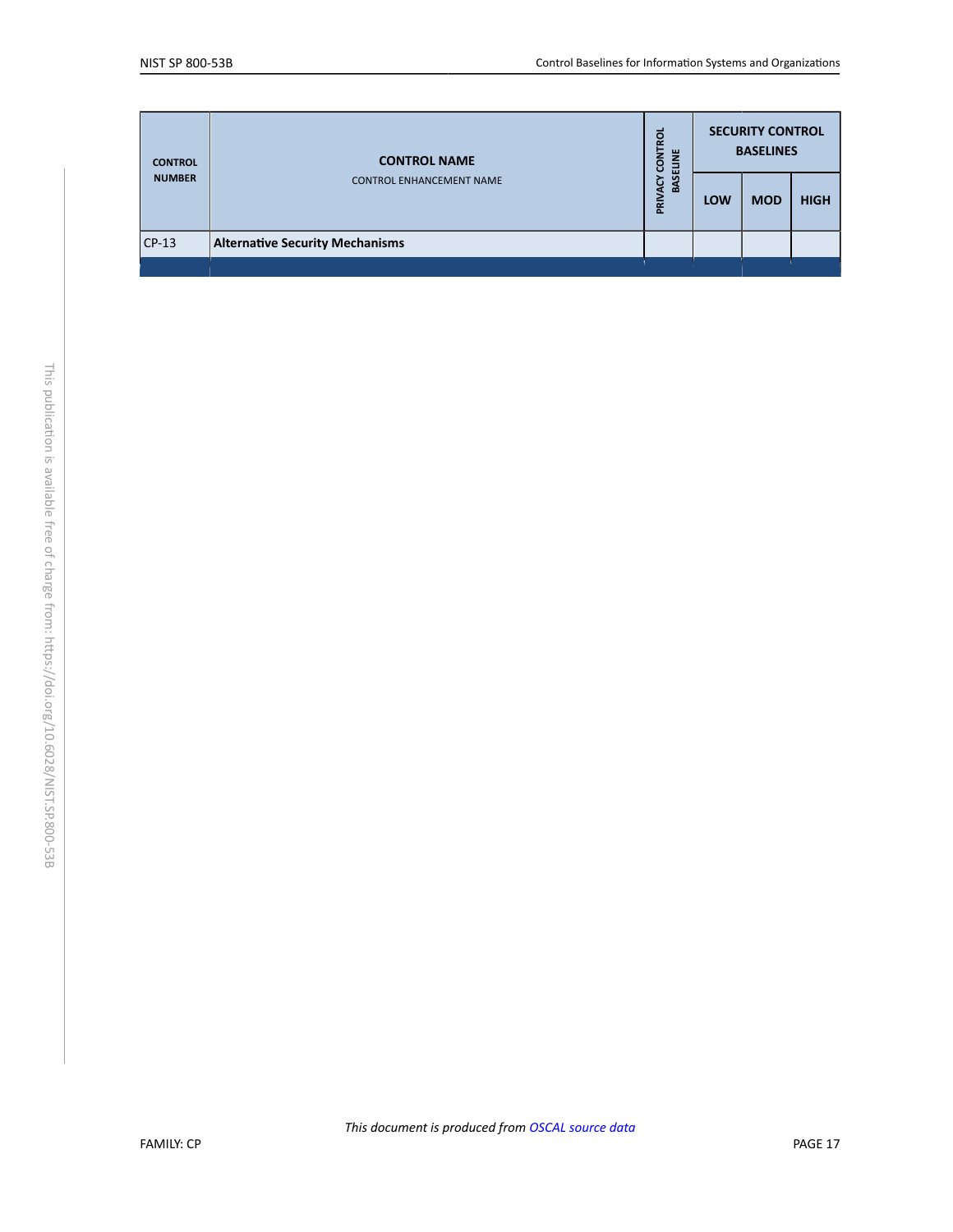# <span id="page-18-5"></span>**3.7 IDENTIFICATION AND AUTHENTICATION FAMILY**

Table 3-7 provides a summary of the controls and control enhancements assigned to the Identification and Authentication Family. The controls are allocated to the low-impact, moderateimpact, and high-impact security control baselines and the privacy control baseline, as appropriate. A control or control enhancement that has been withdrawn from the control catalog is indicated by a "W" and an explanation of the control or control enhancement disposition in light gray text.

<span id="page-18-4"></span><span id="page-18-3"></span><span id="page-18-2"></span><span id="page-18-1"></span><span id="page-18-0"></span>

| <b>CONTROL</b> | <b>CONTROL NAME</b><br><b>CONTROL ENHANCEMENT NAME</b>          | PRIVACY CONTROL<br><b>BASELINE</b> | <b>SECURITY CONTROL</b><br><b>BASELINES</b> |                  |                  |  |
|----------------|-----------------------------------------------------------------|------------------------------------|---------------------------------------------|------------------|------------------|--|
| <b>NUMBER</b>  |                                                                 |                                    | LOW                                         | <b>MOD</b>       | <b>HIGH</b>      |  |
| $IA-1$         | <b>Policy and Procedures</b>                                    |                                    | X                                           | $\pmb{\chi}$     | $\mathbf{x}$     |  |
| $IA-2$         | <b>Identification and Authentication (Organizational Users)</b> |                                    | X                                           | $\mathbf{x}$     | $\mathbf{x}$     |  |
| $IA-2(1)$      | MULTI-FACTOR AUTHENTICATION TO PRIVILEGED ACCOUNTS              |                                    | X                                           | $\boldsymbol{x}$ | X                |  |
| $IA-2(2)$      | MULTI-FACTOR AUTHENTICATION TO NON-PRIVILEGED ACCOUNTS          |                                    | $\mathbf{x}$                                | $\boldsymbol{x}$ | $\mathbf{x}$     |  |
| $IA-2(3)$      | LOCAL ACCESS TO PRIVILEGED ACCOUNTS                             |                                    | W: Incorporated into IA-2(1).               |                  |                  |  |
| $IA-2(4)$      | LOCAL ACCESS TO NON-PRIVILEGED ACCOUNTS                         |                                    | W: Incorporated into IA-2(2).               |                  |                  |  |
| $IA-2(5)$      | INDIVIDUAL AUTHENTICATION WITH GROUP AUTHENTICATION             |                                    |                                             |                  | $\pmb{\chi}$     |  |
| $IA-2(6)$      | ACCESS TO ACCOUNTS - SEPARATE DEVICE                            |                                    |                                             |                  |                  |  |
| $IA-2(7)$      | NETWORK ACCESS TO NON-PRIVILEGED ACCOUNTS - SEPARATE DEVICE     |                                    | W: Incorporated into IA-2(6).               |                  |                  |  |
| $IA-2(8)$      | ACCESS TO ACCOUNTS - REPLAY RESISTANT                           |                                    | $\mathbf{x}$                                | $\mathbf{x}$     | $\mathbf{x}$     |  |
| $IA-2(9)$      | NETWORK ACCESS TO NON-PRIVILEGED ACCOUNTS - REPLAY RESISTANT    |                                    | W: Incorporated into IA-2(8).               |                  |                  |  |
| $IA-2(10)$     | SINGLE SIGN-ON                                                  |                                    |                                             |                  |                  |  |
| $IA-2(11)$     | REMOTE ACCESS - SEPARATE DEVICE                                 |                                    | W: Incorporated into IA-2(6).               |                  |                  |  |
| $IA-2(12)$     | ACCEPTANCE OF PIV CREDENTIALS                                   |                                    | $\mathbf{x}$                                | $\boldsymbol{x}$ | $\pmb{\chi}$     |  |
| $IA-2(13)$     | OUT-OF-BAND AUTHENTICATION                                      |                                    |                                             |                  |                  |  |
| $IA-3$         | <b>Device Identification and Authentication</b>                 |                                    |                                             | $\boldsymbol{x}$ | $\boldsymbol{x}$ |  |
| $IA-3(1)$      | CRYPTOGRAPHIC BIDIRECTIONAL AUTHENTICATION                      |                                    |                                             |                  |                  |  |
| $IA-3(2)$      | CRYPTOGRAPHIC BIDIRECTIONAL NETWORK AUTHENTICATION              |                                    | W: Incorporated into IA-3(1).               |                  |                  |  |
| $IA-3(3)$      | DYNAMIC ADDRESS ALLOCATION                                      |                                    |                                             |                  |                  |  |
| $IA-3(4)$      | <b>DEVICE ATTESTATION</b>                                       |                                    |                                             |                  |                  |  |
| $IA-4$         | <b>Identifier Management</b>                                    |                                    | $\mathbf{x}$                                | $\boldsymbol{x}$ | $\boldsymbol{x}$ |  |
| $IA-4(1)$      | PROHIBIT ACCOUNT IDENTIFIERS AS PUBLIC IDENTIFIERS              |                                    |                                             |                  |                  |  |
| $IA-4(2)$      | SUPERVISOR AUTHORIZATION                                        |                                    | W: Incorporated into IA-12(1).              |                  |                  |  |
| $IA-4(3)$      | MULTIPLE FORMS OF CERTIFICATION                                 |                                    | W: Incorporated into IA-12(2).              |                  |                  |  |
| $IA-4(4)$      | <b>IDENTIFY USER STATUS</b>                                     |                                    |                                             | $\pmb{\times}$   | X                |  |

*This document is produced from [OSCAL source data](https://github.com/usnistgov/oscal-content/blob/master/nist.gov/SP800-53/rev5/xml/NIST_SP-800-53_rev5_catalog.xml)*

#### **TABLE 3-7: IDENTIFICATION AND AUTHENTICATION FAMILY**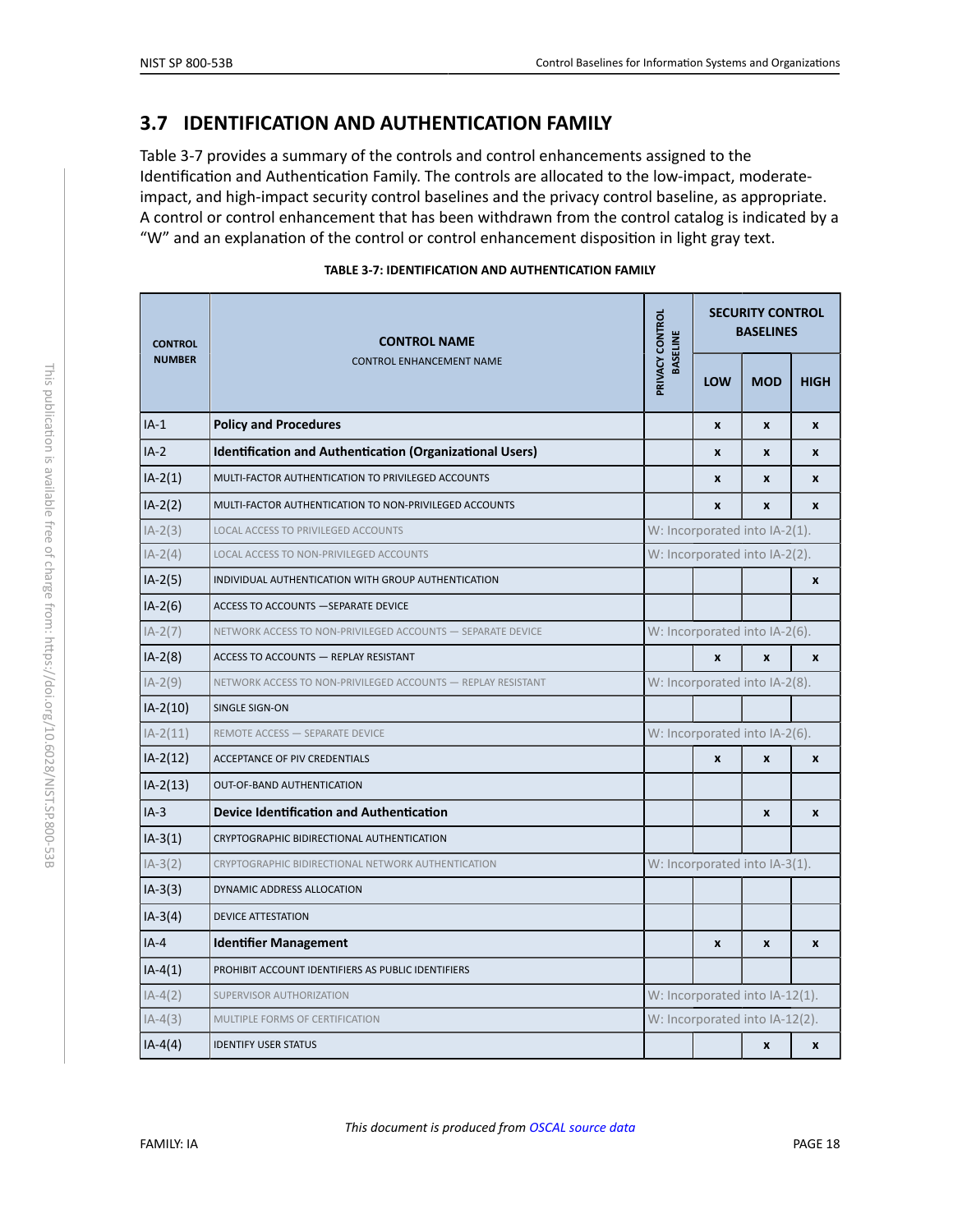<span id="page-19-1"></span><span id="page-19-0"></span>

| <b>CONTROL</b> | <b>CONTROL NAME</b><br><b>CONTROL ENHANCEMENT NAME</b>       | PRIVACY CONTROL<br><b>BASELINE</b>              | <b>SECURITY CONTROL</b><br><b>BASELINES</b> |                    |                    |  |
|----------------|--------------------------------------------------------------|-------------------------------------------------|---------------------------------------------|--------------------|--------------------|--|
| <b>NUMBER</b>  |                                                              |                                                 | LOW                                         | <b>MOD</b>         | <b>HIGH</b>        |  |
| $IA-4(5)$      | DYNAMIC MANAGEMENT                                           |                                                 |                                             |                    |                    |  |
| $IA-4(6)$      | CROSS-ORGANIZATION MANAGEMENT                                |                                                 |                                             |                    |                    |  |
| $IA-4(7)$      | <b>IN-PERSON REGISTRATION</b>                                |                                                 | W: Incorporated into IA-12(4).              |                    |                    |  |
| $IA-4(8)$      | PAIRWISE PSEUDONYMOUS IDENTIFIERS                            |                                                 |                                             |                    |                    |  |
| $IA-4(9)$      | ATTRIBUTE MAINTENANCE AND PROTECTION                         |                                                 |                                             |                    |                    |  |
| $IA-5$         | <b>Authenticator Management</b>                              |                                                 | X                                           | X                  | X                  |  |
| $IA-5(1)$      | PASSWORD-BASED AUTHENTICATION                                |                                                 | X                                           | X                  | X                  |  |
| $IA-5(2)$      | PUBLIC KEY-BASED AUTHENTICATION                              |                                                 |                                             | $\pmb{\chi}$       | $\mathbf{x}$       |  |
| $IA-5(3)$      | IN-PERSON OR TRUSTED EXTERNAL PARTY REGISTRATION             |                                                 | W: Incorporated into IA-12(4).              |                    |                    |  |
| $IA-5(4)$      | AUTOMATED SUPPORT FOR PASSWORD STRENGTH DETERMINATION        |                                                 | W: Incorporated into IA-5(1).               |                    |                    |  |
| $IA-5(5)$      | CHANGE AUTHENTICATORS PRIOR TO DELIVERY                      |                                                 |                                             |                    |                    |  |
| $IA-5(6)$      | PROTECTION OF AUTHENTICATORS                                 |                                                 |                                             | $\pmb{\chi}$       | X                  |  |
| $IA-5(7)$      | NO EMBEDDED UNENCRYPTED STATIC AUTHENTICATORS                |                                                 |                                             |                    |                    |  |
| $IA-5(8)$      | MULTIPLE SYSTEM ACCOUNTS                                     |                                                 |                                             |                    |                    |  |
| $IA-5(9)$      | FEDERATED CREDENTIAL MANAGEMENT                              |                                                 |                                             |                    |                    |  |
| $IA-5(10)$     | DYNAMIC CREDENTIAL BINDING                                   |                                                 |                                             |                    |                    |  |
| $IA-5(11)$     | HARDWARE TOKEN-BASED AUTHENTICATION                          | W: Incorporated into IA-2(1) and<br>$IA-2(2)$ . |                                             |                    |                    |  |
| $IA-5(12)$     | BIOMETRIC AUTHENTICATION PERFORMANCE                         |                                                 |                                             |                    |                    |  |
| $IA-5(13)$     | <b>EXPIRATION OF CACHED AUTHENTICATORS</b>                   |                                                 |                                             |                    |                    |  |
| $IA-5(14)$     | MANAGING CONTENT OF PKI TRUST STORES                         |                                                 |                                             |                    |                    |  |
| $IA-5(15)$     | GSA-APPROVED PRODUCTS AND SERVICES                           |                                                 |                                             |                    |                    |  |
| IA-5(16)       | IN-PERSON OR TRUSTED EXTERNAL PARTY AUTHENTICATOR ISSUANCE   |                                                 |                                             |                    |                    |  |
| $IA-5(17)$     | PRESENTATION ATTACK DETECTION FOR BIOMETRIC AUTHENTICATORS   |                                                 |                                             |                    |                    |  |
| $IA-5(18)$     | PASSWORD MANAGERS                                            |                                                 |                                             |                    |                    |  |
| $IA-6$         | <b>Authentication Feedback</b>                               |                                                 | X                                           | $\pmb{\mathsf{x}}$ | $\pmb{\mathsf{x}}$ |  |
| $IA-7$         | <b>Cryptographic Module Authentication</b>                   |                                                 | x                                           | $\pmb{\mathsf{x}}$ | X                  |  |
| $IA-8$         | Identification and Authentication (Non-organizational Users) |                                                 | X                                           | X                  | x                  |  |
| $IA-8(1)$      | ACCEPTANCE OF PIV CREDENTIALS FROM OTHER AGENCIES            |                                                 | X                                           | X                  | X                  |  |
| $IA-8(2)$      | ACCEPTANCE OF EXTERNAL AUTHENTICATORS                        |                                                 | X                                           | $\pmb{\mathsf{x}}$ | X                  |  |
| $IA-8(3)$      | USE OF FICAM-APPROVED PRODUCTS                               |                                                 | W: Incorporated into IA-8(2).               |                    |                    |  |
| $IA-8(4)$      | USE OF DEFINED PROFILES                                      |                                                 | x                                           | x                  | X                  |  |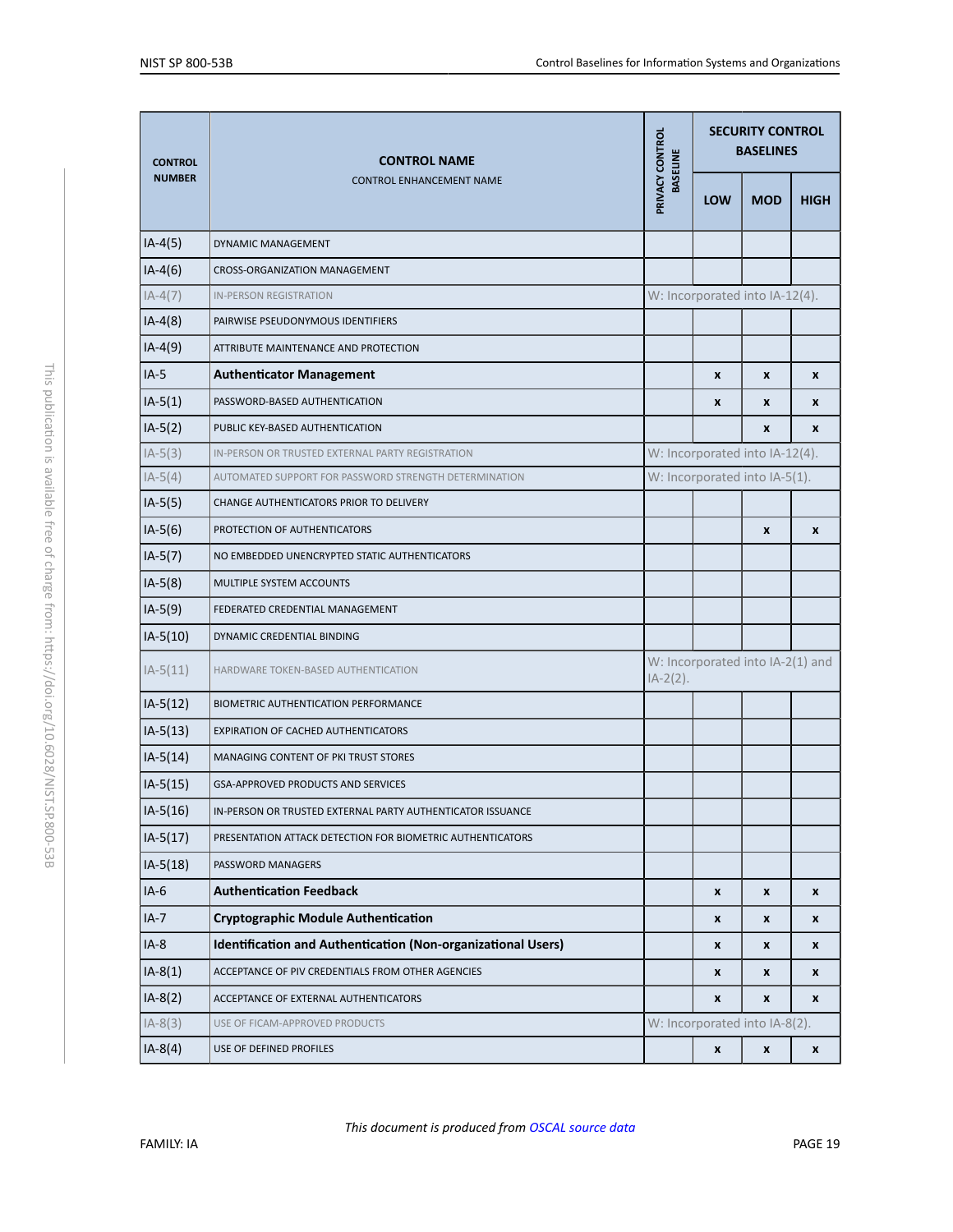<span id="page-20-3"></span><span id="page-20-2"></span><span id="page-20-1"></span><span id="page-20-0"></span>

| <b>CONTROL</b> | <b>CONTROL NAME</b><br><b>CONTROL ENHANCEMENT NAME</b> | PRIVACY CONTROL<br><b>BASELINE</b> | <b>SECURITY CONTROL</b><br><b>BASELINES</b> |                  |                  |  |
|----------------|--------------------------------------------------------|------------------------------------|---------------------------------------------|------------------|------------------|--|
| <b>NUMBER</b>  |                                                        |                                    | LOW                                         | <b>MOD</b>       | <b>HIGH</b>      |  |
| $IA-8(5)$      | <b>ACCEPTANCE OF PIV-I CREDENTIALS</b>                 |                                    |                                             |                  |                  |  |
| $IA-8(6)$      | <b>DISASSOCIABILITY</b>                                |                                    |                                             |                  |                  |  |
| $IA-9$         | <b>Service Identification and Authentication</b>       |                                    |                                             |                  |                  |  |
| $IA-9(1)$      | <b>INFORMATION EXCHANGE</b>                            |                                    | W: Incorporated into IA-9.                  |                  |                  |  |
| $IA-9(2)$      | <b>TRANSMISSION OF DECISIONS</b>                       |                                    | W: Incorporated into IA-9.                  |                  |                  |  |
| $IA-10$        | <b>Adaptive Authentication</b>                         |                                    |                                             |                  |                  |  |
| $IA-11$        | <b>Re-authentication</b>                               |                                    | $\boldsymbol{x}$                            | $\mathbf{x}$     | $\boldsymbol{x}$ |  |
| $IA-12$        | <b>Identity Proofing</b>                               |                                    |                                             | X                | $\boldsymbol{x}$ |  |
| $IA-12(1)$     | SUPERVISOR AUTHORIZATION                               |                                    |                                             |                  |                  |  |
| $IA-12(2)$     | <b>IDENTITY EVIDENCE</b>                               |                                    |                                             | $\boldsymbol{x}$ | $\boldsymbol{x}$ |  |
| $IA-12(3)$     | <b>IDENTITY EVIDENCE VALIDATION AND VERIFICATION</b>   |                                    |                                             | $\mathbf{x}$     | $\mathbf{x}$     |  |
| $IA-12(4)$     | IN-PERSON VALIDATION AND VERIFICATION                  |                                    |                                             |                  | $\mathbf{x}$     |  |
| $IA-12(5)$     | <b>ADDRESS CONFIRMATION</b>                            |                                    |                                             | $\mathbf{x}$     | $\boldsymbol{x}$ |  |
| $IA-12(6)$     | ACCEPT EXTERNALLY-PROOFED IDENTITIES                   |                                    |                                             |                  |                  |  |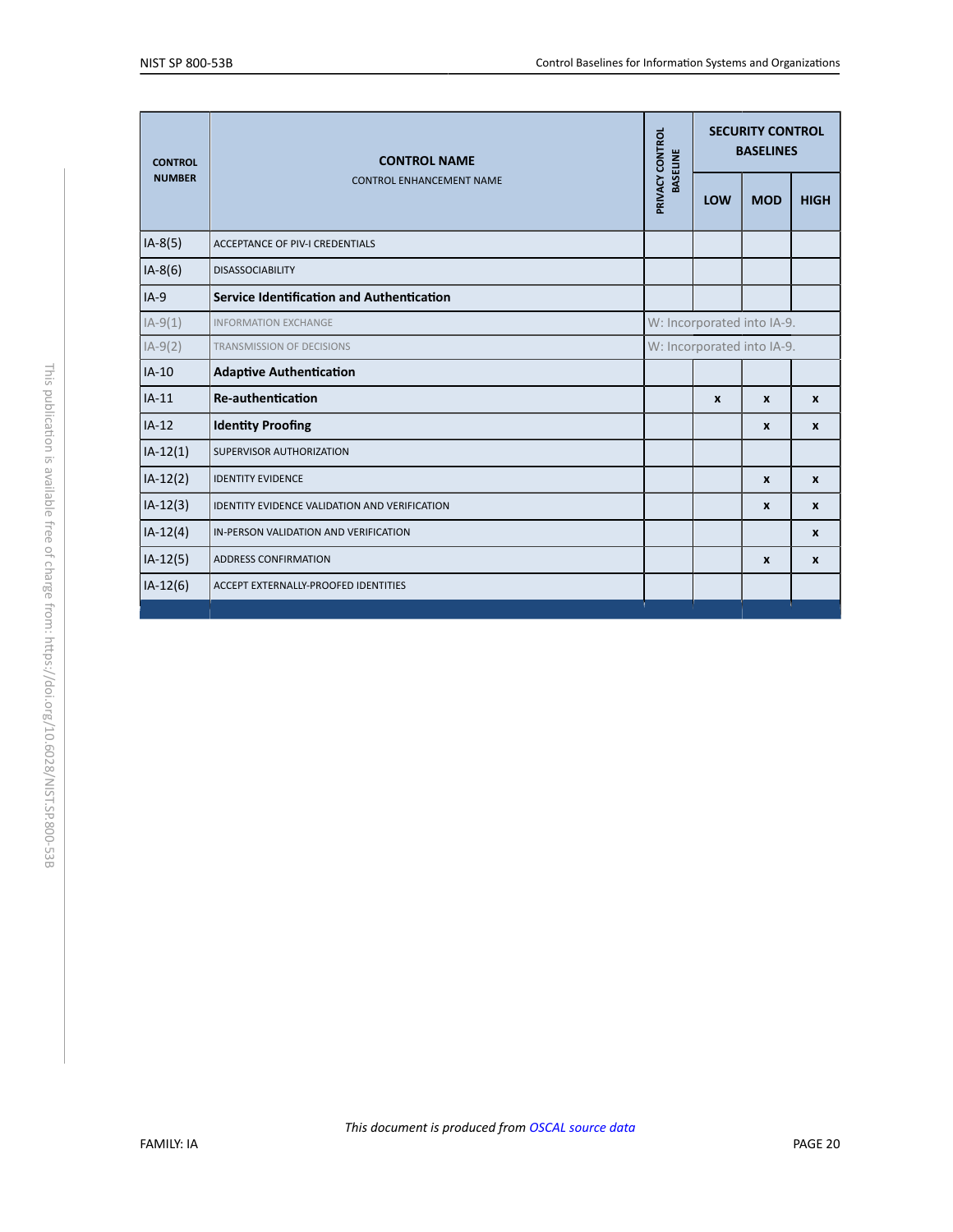# <span id="page-21-0"></span>**3.8 INCIDENT RESPONSE FAMILY**

Table 3-8 provides a summary of the controls and control enhancements assigned to the Incident Response Family. The controls are allocated to the low-impact, moderate-impact, and high-impact security control baselines and the privacy control baseline, as appropriate. A control or control enhancement that has been withdrawn from the control catalog is indicated by a "W" and an explanation of the control or control enhancement disposition in light gray text.

|  | TABLE 3-8: INCIDENT RESPONSE FAMILY |  |
|--|-------------------------------------|--|
|  |                                     |  |

<span id="page-21-1"></span>

| <b>CONTROL</b> | <b>CONTROL NAME</b>                               | PRIVACY CONTROL<br><b>BASELINE</b> | <b>SECURITY CONTROL</b><br><b>BASELINES</b> |                    |                    |  |
|----------------|---------------------------------------------------|------------------------------------|---------------------------------------------|--------------------|--------------------|--|
| <b>NUMBER</b>  | <b>CONTROL ENHANCEMENT NAME</b>                   |                                    | LOW                                         | <b>MOD</b>         | <b>HIGH</b>        |  |
| $IR-1$         | <b>Policy and Procedures</b>                      | $\pmb{\times}$                     | $\boldsymbol{x}$                            | $\pmb{\mathsf{x}}$ | $\pmb{\mathsf{x}}$ |  |
| $IR-2$         | <b>Incident Response Training</b>                 | $\pmb{\chi}$                       | X                                           | $\pmb{\mathsf{x}}$ | X                  |  |
| $IR-2(1)$      | SIMULATED EVENTS                                  |                                    |                                             |                    | X                  |  |
| $IR-2(2)$      | AUTOMATED TRAINING ENVIRONMENTS                   |                                    |                                             |                    | x                  |  |
| $IR-2(3)$      | <b>BREACH</b>                                     | $\pmb{\chi}$                       |                                             |                    |                    |  |
| $IR-3$         | <b>Incident Response Testing</b>                  | $\pmb{\chi}$                       |                                             | $\pmb{\mathsf{x}}$ | X                  |  |
| $IR-3(1)$      | <b>AUTOMATED TESTING</b>                          |                                    |                                             |                    |                    |  |
| $IR-3(2)$      | COORDINATION WITH RELATED PLANS                   |                                    |                                             | $\pmb{\mathsf{x}}$ | $\pmb{\mathsf{x}}$ |  |
| $IR-3(3)$      | <b>CONTINUOUS IMPROVEMENT</b>                     |                                    |                                             |                    |                    |  |
| $IR-4$         | <b>Incident Handling</b>                          | $\boldsymbol{x}$                   | $\mathbf{x}$                                | $\mathbf{x}$       | X                  |  |
| $IR-4(1)$      | AUTOMATED INCIDENT HANDLING PROCESSES             |                                    |                                             | X                  | X                  |  |
| $IR-4(2)$      | DYNAMIC RECONFIGURATION                           |                                    |                                             |                    |                    |  |
| $IR-4(3)$      | <b>CONTINUITY OF OPERATIONS</b>                   |                                    |                                             |                    |                    |  |
| $IR-4(4)$      | <b>INFORMATION CORRELATION</b>                    |                                    |                                             |                    | $\pmb{\mathsf{x}}$ |  |
| $IR-4(5)$      | AUTOMATIC DISABLING OF SYSTEM                     |                                    |                                             |                    |                    |  |
| $IR-4(6)$      | <b>INSIDER THREATS</b>                            |                                    |                                             |                    |                    |  |
| $IR-4(7)$      | INSIDER THREATS - INTRA-ORGANIZATION COORDINATION |                                    |                                             |                    |                    |  |
| $IR-4(8)$      | CORRELATION WITH EXTERNAL ORGANIZATIONS           |                                    |                                             |                    |                    |  |
| $IR-4(9)$      | DYNAMIC RESPONSE CAPABILITY                       |                                    |                                             |                    |                    |  |
| $IR-4(10)$     | SUPPLY CHAIN COORDINATION                         |                                    |                                             |                    |                    |  |
| $IR-4(11)$     | INTEGRATED INCIDENT RESPONSE TEAM                 |                                    |                                             |                    | $\pmb{\mathsf{x}}$ |  |
| $IR-4(12)$     | MALICIOUS CODE AND FORENSIC ANALYSIS              |                                    |                                             |                    |                    |  |
| $IR-4(13)$     | <b>BEHAVIOR ANALYSIS</b>                          |                                    |                                             |                    |                    |  |
| $IR-4(14)$     | SECURITY OPERATIONS CENTER                        |                                    |                                             |                    |                    |  |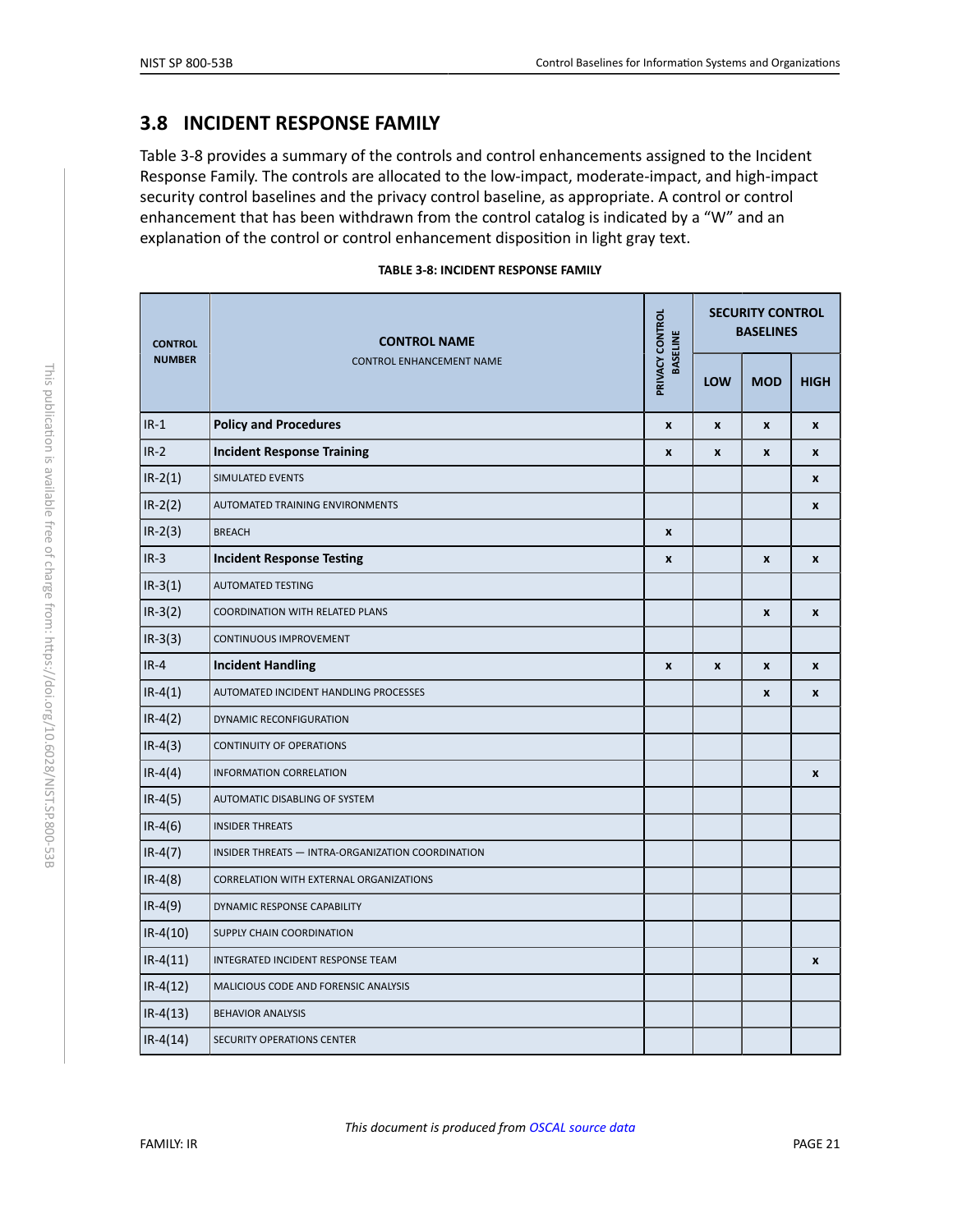<span id="page-22-0"></span>

| PRIVACY CONTROL<br><b>BASELINE</b><br><b>NUMBER</b><br><b>CONTROL ENHANCEMENT NAME</b><br>$IR-4(15)$<br>PUBLIC RELATIONS AND REPUTATION REPAIR<br>$IR-5$<br><b>Incident Monitoring</b><br>X<br>$IR-5(1)$<br>AUTOMATED TRACKING, DATA COLLECTION, AND ANALYSIS<br>$IR-6$<br><b>Incident Reporting</b><br>X<br>$IR-6(1)$<br><b>AUTOMATED REPORTING</b> |                            | <b>SECURITY CONTROL</b><br><b>BASELINES</b> |              |  |
|------------------------------------------------------------------------------------------------------------------------------------------------------------------------------------------------------------------------------------------------------------------------------------------------------------------------------------------------------|----------------------------|---------------------------------------------|--------------|--|
|                                                                                                                                                                                                                                                                                                                                                      | LOW                        | <b>MOD</b>                                  | <b>HIGH</b>  |  |
|                                                                                                                                                                                                                                                                                                                                                      |                            |                                             |              |  |
|                                                                                                                                                                                                                                                                                                                                                      | $\mathbf{x}$               | X                                           | $\mathbf{x}$ |  |
|                                                                                                                                                                                                                                                                                                                                                      |                            |                                             | $\mathbf{x}$ |  |
|                                                                                                                                                                                                                                                                                                                                                      | $\mathbf{x}$               | X                                           | X            |  |
|                                                                                                                                                                                                                                                                                                                                                      |                            | X                                           | $\mathbf{x}$ |  |
| $IR-6(2)$<br><b>VULNERABILITIES RELATED TO INCIDENTS</b>                                                                                                                                                                                                                                                                                             |                            |                                             |              |  |
| $IR-6(3)$<br>SUPPLY CHAIN COORDINATION                                                                                                                                                                                                                                                                                                               |                            | X                                           | X            |  |
| $IR-7$<br><b>Incident Response Assistance</b><br>X                                                                                                                                                                                                                                                                                                   | $\mathbf{x}$               | X                                           | $\mathbf{x}$ |  |
| $IR - 7(1)$<br>AUTOMATION SUPPORT FOR AVAILABILITY OF INFORMATION AND SUPPORT                                                                                                                                                                                                                                                                        |                            | X                                           | X            |  |
| $IR - 7(2)$<br>COORDINATION WITH EXTERNAL PROVIDERS                                                                                                                                                                                                                                                                                                  |                            |                                             |              |  |
| $IR-8$<br><b>Incident Response Plan</b><br>X                                                                                                                                                                                                                                                                                                         | $\mathbf{x}$               | X                                           | $\mathbf{x}$ |  |
| $IR-8(1)$<br><b>BREACHES</b><br>X                                                                                                                                                                                                                                                                                                                    |                            |                                             |              |  |
| $IR-9$<br><b>Information Spillage Response</b>                                                                                                                                                                                                                                                                                                       |                            |                                             |              |  |
| $IR-9(1)$<br><b>RESPONSIBLE PERSONNEL</b>                                                                                                                                                                                                                                                                                                            | W: Incorporated into IR-9. |                                             |              |  |
| $IR-9(2)$<br><b>TRAINING</b>                                                                                                                                                                                                                                                                                                                         |                            |                                             |              |  |
| $IR-9(3)$<br>POST-SPILL OPERATIONS                                                                                                                                                                                                                                                                                                                   |                            |                                             |              |  |
| $IR-9(4)$<br>EXPOSURE TO UNAUTHORIZED PERSONNEL                                                                                                                                                                                                                                                                                                      |                            |                                             |              |  |
| W: Moved to IR-4(11).<br>$IR-10$<br><b>Integrated Information Security Analysis Team</b>                                                                                                                                                                                                                                                             |                            |                                             |              |  |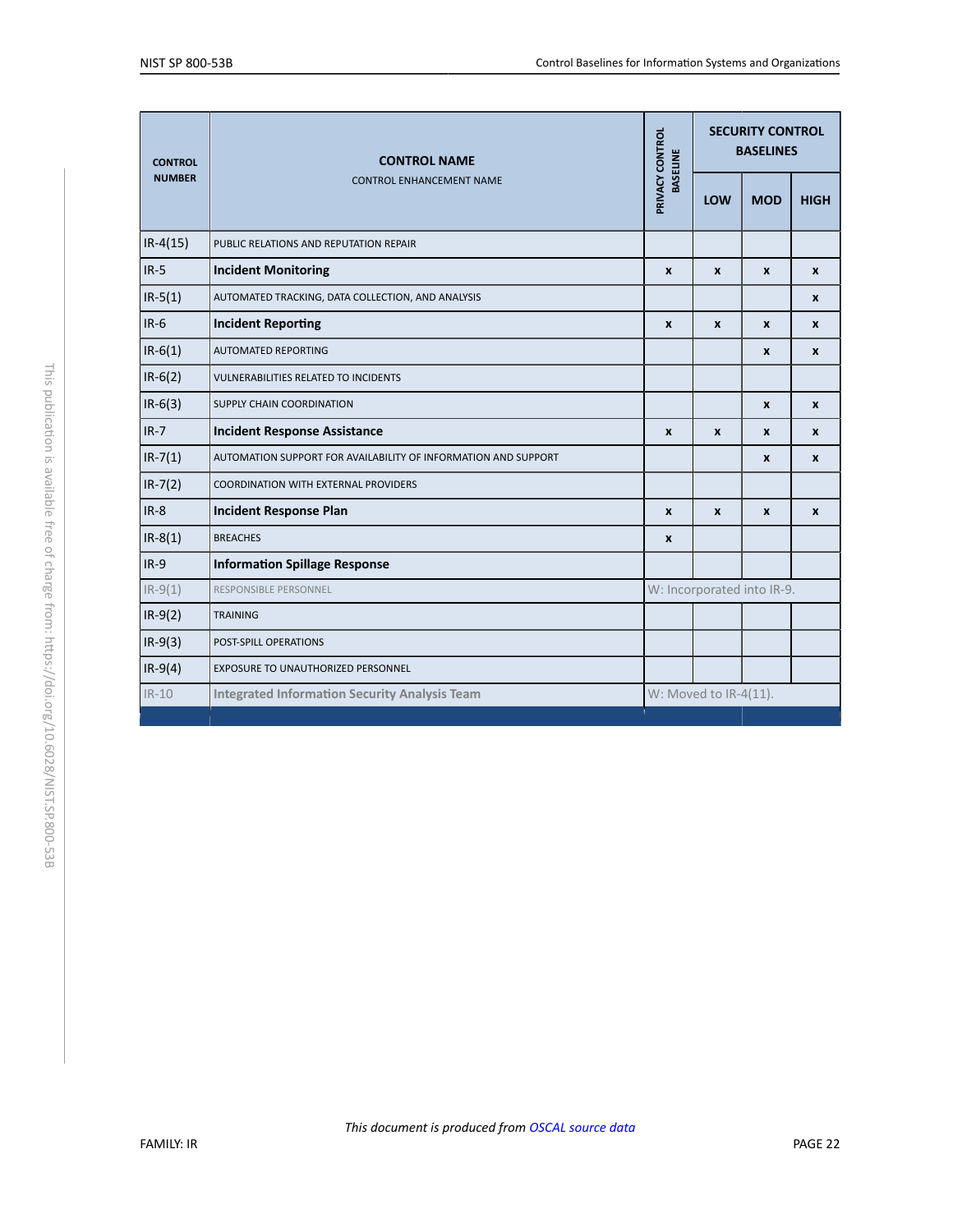#### <span id="page-23-3"></span>**3.9 MAINTENANCE FAMILY**

Table 3-9 provides a summary of the controls and control enhancements assigned to the Maintenance Family. The controls are allocated to the low-impact, moderate-impact, and highimpact security control baselines and the privacy control baseline, as appropriate. A control or control enhancement that has been withdrawn from the control catalog is indicated by a "W" and an explanation of the control or control enhancement disposition in light gray text.

| TABLE 3-9: MAINTENANCE FAMILY |  |  |  |  |  |  |
|-------------------------------|--|--|--|--|--|--|
|-------------------------------|--|--|--|--|--|--|

<span id="page-23-2"></span><span id="page-23-1"></span><span id="page-23-0"></span>

| <b>CONTROL</b> | <b>CONTROL NAME</b>                                   | PRIVACY CONTROL<br><b>BASELINE</b> | <b>SECURITY CONTROL</b><br><b>BASELINES</b> |                    |                    |  |
|----------------|-------------------------------------------------------|------------------------------------|---------------------------------------------|--------------------|--------------------|--|
| <b>NUMBER</b>  | <b>CONTROL ENHANCEMENT NAME</b>                       |                                    | <b>LOW</b>                                  | <b>MOD</b>         | <b>HIGH</b>        |  |
| $MA-1$         | <b>Policy and Procedures</b>                          |                                    | $\mathbf{x}$                                | $\pmb{\mathsf{x}}$ | $\pmb{\mathsf{x}}$ |  |
| $MA-2$         | <b>Controlled Maintenance</b>                         |                                    | X                                           | $\boldsymbol{x}$   | $\mathbf{x}$       |  |
| $MA-2(1)$      | <b>RECORD CONTENT</b>                                 |                                    | W: Incorporated into MA-2.                  |                    |                    |  |
| $MA-2(2)$      | AUTOMATED MAINTENANCE ACTIVITIES                      |                                    |                                             |                    | $\mathbf{x}$       |  |
| $MA-3$         | <b>Maintenance Tools</b>                              |                                    |                                             | $\mathbf{x}$       | X                  |  |
| $MA-3(1)$      | <b>INSPECT TOOLS</b>                                  |                                    |                                             | X                  | X                  |  |
| $MA-3(2)$      | <b>INSPECT MEDIA</b>                                  |                                    |                                             | X                  | X                  |  |
| $MA-3(3)$      | PREVENT UNAUTHORIZED REMOVAL                          |                                    |                                             | X                  | $\pmb{\chi}$       |  |
| $MA-3(4)$      | RESTRICTED TOOL USE                                   |                                    |                                             |                    |                    |  |
| $MA-3(5)$      | <b>EXECUTION WITH PRIVILEGE</b>                       |                                    |                                             |                    |                    |  |
| $MA-3(6)$      | SOFTWARE UPDATES AND PATCHES                          |                                    |                                             |                    |                    |  |
| $MA-4$         | <b>Nonlocal Maintenance</b>                           |                                    | $\pmb{\mathsf{x}}$                          | $\pmb{\mathsf{x}}$ | $\pmb{\mathsf{x}}$ |  |
| $MA-4(1)$      | <b>LOGGING AND REVIEW</b>                             |                                    |                                             |                    |                    |  |
| $MA-4(2)$      | DOCUMENT NONLOCAL MAINTENANCE                         | $MA-4.$                            | W: Incorporated into MA-1 and               |                    |                    |  |
| $MA-4(3)$      | COMPARABLE SECURITY AND SANITIZATION                  |                                    |                                             |                    | $\pmb{\chi}$       |  |
| $MA-4(4)$      | AUTHENTICATION AND SEPARATION OF MAINTENANCE SESSIONS |                                    |                                             |                    |                    |  |
| $MA-4(5)$      | APPROVALS AND NOTIFICATIONS                           |                                    |                                             |                    |                    |  |
| $MA-4(6)$      | <b>CRYPTOGRAPHIC PROTECTION</b>                       |                                    |                                             |                    |                    |  |
| $MA-4(7)$      | <b>DISCONNECT VERIFICATION</b>                        |                                    |                                             |                    |                    |  |
| $MA-5$         | <b>Maintenance Personnel</b>                          |                                    | X                                           | $\pmb{\chi}$       | X                  |  |
| $MA-5(1)$      | INDIVIDUALS WITHOUT APPROPRIATE ACCESS                |                                    |                                             |                    | X                  |  |
| $MA-5(2)$      | SECURITY CLEARANCES FOR CLASSIFIED SYSTEMS            |                                    |                                             |                    |                    |  |
| $MA-5(3)$      | CITIZENSHIP REQUIREMENTS FOR CLASSIFIED SYSTEMS       |                                    |                                             |                    |                    |  |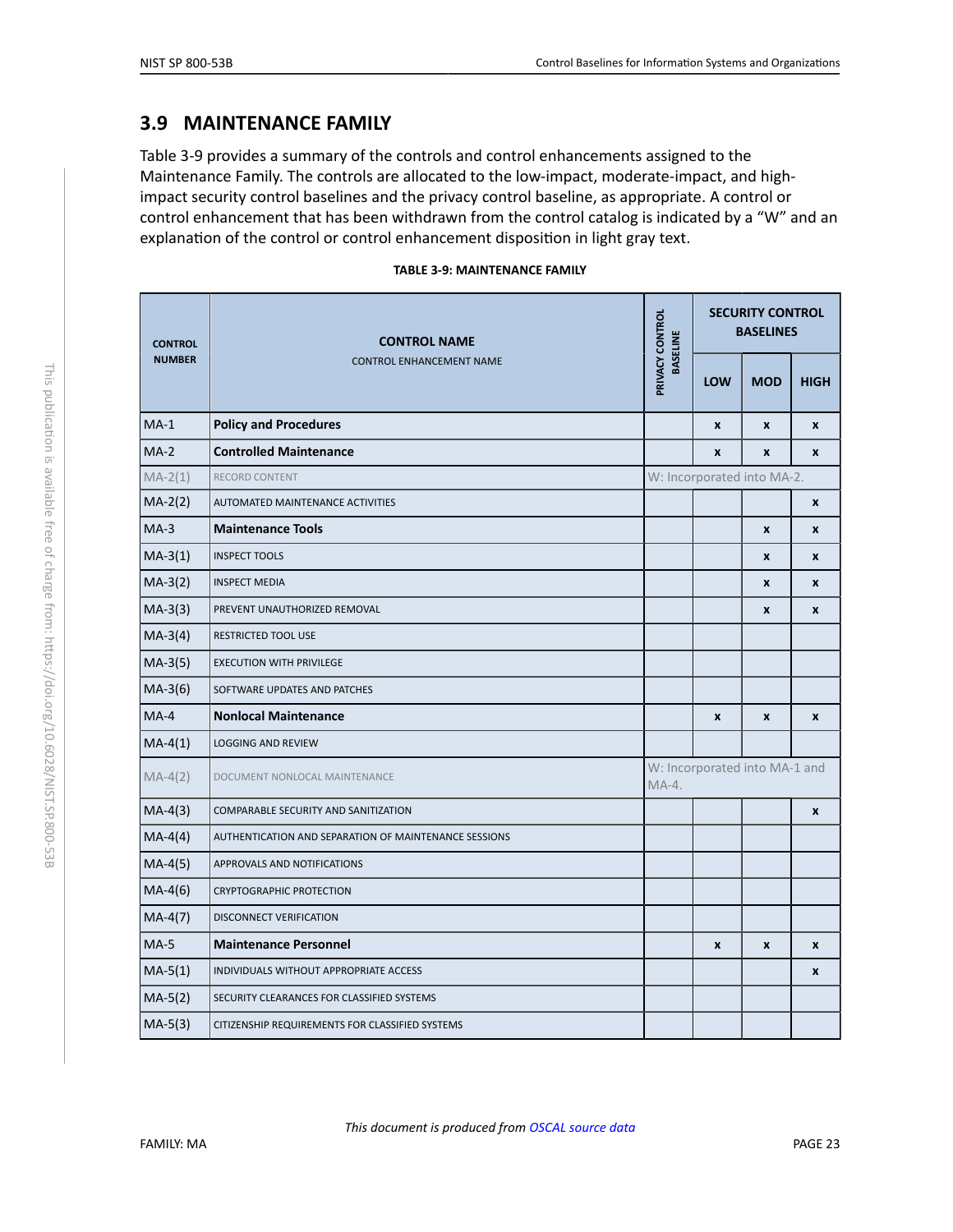<span id="page-24-0"></span>

| <b>CONTROL</b> | <b>CONTROL NAME</b>                          | PRIVACY CONTROL<br><b>BASELINE</b> | <b>SECURITY CONTROL</b><br><b>BASELINES</b> |                  |                  |
|----------------|----------------------------------------------|------------------------------------|---------------------------------------------|------------------|------------------|
| <b>NUMBER</b>  | <b>CONTROL ENHANCEMENT NAME</b>              |                                    | <b>LOW</b>                                  | <b>MOD</b>       | <b>HIGH</b>      |
| $MA-5(4)$      | <b>FOREIGN NATIONALS</b>                     |                                    |                                             |                  |                  |
| $MA-5(5)$      | <b>NON-SYSTEM MAINTENANCE</b>                |                                    |                                             |                  |                  |
| $MA-6$         | <b>Timely Maintenance</b>                    |                                    |                                             | $\boldsymbol{x}$ | $\boldsymbol{x}$ |
| $MA-6(1)$      | PREVENTIVE MAINTENANCE                       |                                    |                                             |                  |                  |
| $MA-6(2)$      | PREDICTIVE MAINTENANCE                       |                                    |                                             |                  |                  |
| $MA-6(3)$      | AUTOMATED SUPPORT FOR PREDICTIVE MAINTENANCE |                                    |                                             |                  |                  |
| $MA-7$         | <b>Field Maintenance</b>                     |                                    |                                             |                  |                  |
|                |                                              |                                    |                                             |                  |                  |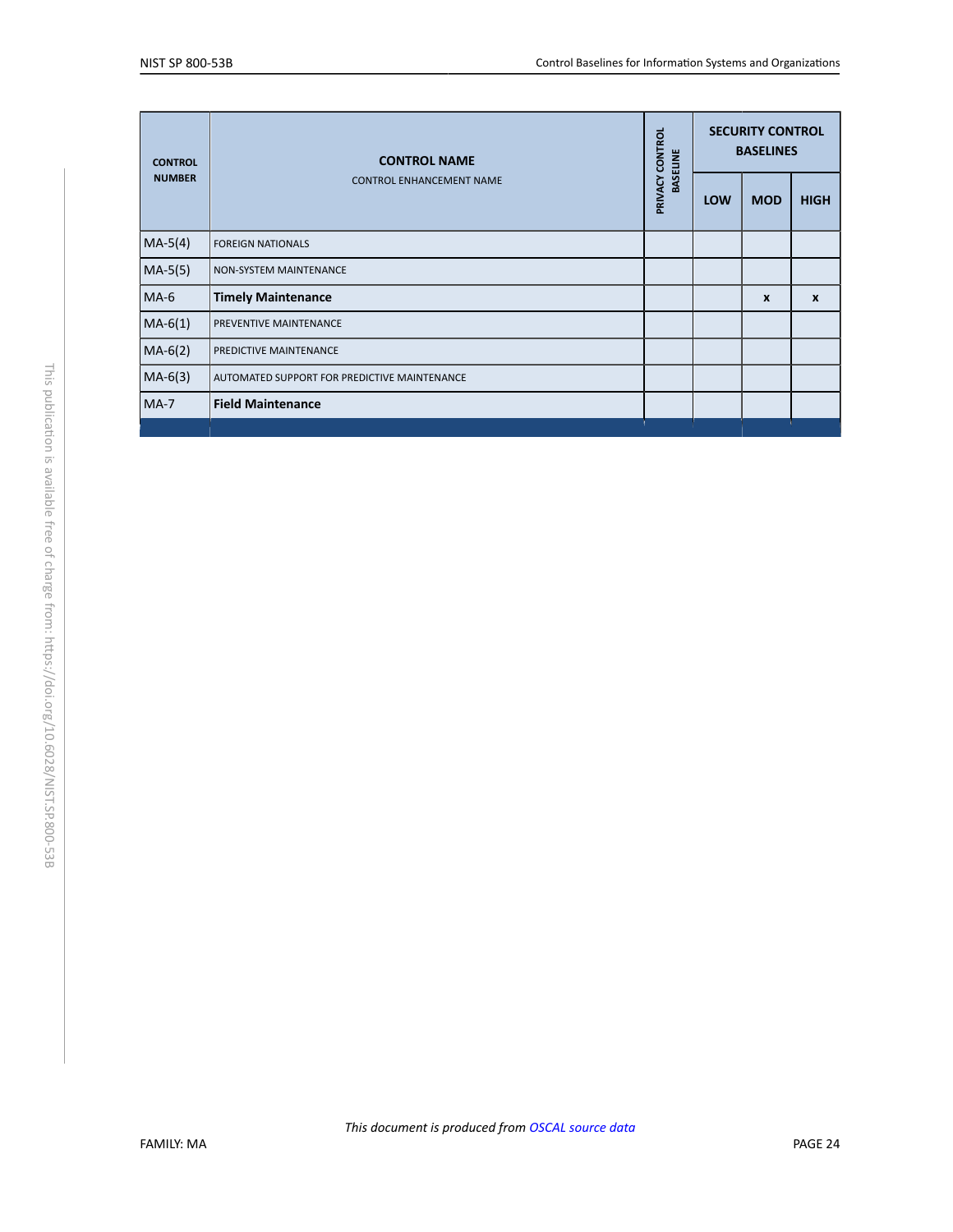### <span id="page-25-6"></span>**3.10 MEDIA PROTECTION FAMILY**

Table 3-10 provides a summary of the controls and control enhancements assigned to the Media Protection Family. The controls are allocated to the low-impact, moderate-impact, and high-impact security control baselines and the privacy control baseline, as appropriate. A control or control enhancement that has been withdrawn from the control catalog is indicated by a "W" and an explanation of the control or control enhancement disposition in light gray text.

|  |  |  | TABLE 3-10: MEDIA PROTECTION FAMILY |  |
|--|--|--|-------------------------------------|--|
|--|--|--|-------------------------------------|--|

<span id="page-25-5"></span><span id="page-25-4"></span><span id="page-25-3"></span><span id="page-25-2"></span><span id="page-25-1"></span><span id="page-25-0"></span>

| <b>CONTROL</b> | <b>CONTROL NAME</b>                          | PRIVACY CONTROL<br><b>BASELINE</b> | <b>SECURITY CONTROL</b><br><b>BASELINES</b> |                  |             |  |  |
|----------------|----------------------------------------------|------------------------------------|---------------------------------------------|------------------|-------------|--|--|
| <b>NUMBER</b>  | <b>CONTROL ENHANCEMENT NAME</b>              |                                    | LOW                                         | <b>MOD</b>       | <b>HIGH</b> |  |  |
| $MP-1$         | <b>Policy and Procedures</b>                 | $\boldsymbol{x}$                   | $\mathbf{x}$                                | $\boldsymbol{x}$ | X           |  |  |
| $MP-2$         | <b>Media Access</b>                          |                                    | X                                           | X                | X           |  |  |
| $MP-2(1)$      | AUTOMATED RESTRICTED ACCESS                  |                                    | W: Incorporated into MP-4(2).               |                  |             |  |  |
| $MP-2(2)$      | <b>CRYPTOGRAPHIC PROTECTION</b>              |                                    | W: Incorporated into SC-28(1).              |                  |             |  |  |
| $MP-3$         | <b>Media Marking</b>                         |                                    |                                             | $\boldsymbol{x}$ | X           |  |  |
| $MP-4$         | <b>Media Storage</b>                         |                                    |                                             | X                | X           |  |  |
| $MP-4(1)$      | <b>CRYPTOGRAPHIC PROTECTION</b>              |                                    | W: Incorporated into SC-28(1).              |                  |             |  |  |
| $MP-4(2)$      | AUTOMATED RESTRICTED ACCESS                  |                                    |                                             |                  |             |  |  |
| $MP-5$         | <b>Media Transport</b>                       |                                    |                                             | $\pmb{\chi}$     | X           |  |  |
| $MP-5(1)$      | PROTECTION OUTSIDE OF CONTROLLED AREAS       |                                    | W: Incorporated into MP-5.                  |                  |             |  |  |
| $MP-5(2)$      | DOCUMENTATION OF ACTIVITIES                  |                                    | W: Incorporated into MP-5.                  |                  |             |  |  |
| $MP-5(3)$      | <b>CUSTODIANS</b>                            |                                    |                                             |                  |             |  |  |
| $MP-5(4)$      | CRYPTOGRAPHIC PROTECTION                     |                                    | W: Incorporated into SC-28(1).              |                  |             |  |  |
| $MP-6$         | <b>Media Sanitization</b>                    | X                                  | $\mathbf{x}$                                | $\boldsymbol{x}$ | X           |  |  |
| $MP-6(1)$      | REVIEW, APPROVE, TRACK, DOCUMENT, AND VERIFY |                                    |                                             |                  | X           |  |  |
| $MP-6(2)$      | <b>EQUIPMENT TESTING</b>                     |                                    |                                             |                  | X           |  |  |
| $MP-6(3)$      | NONDESTRUCTIVE TECHNIQUES                    |                                    |                                             |                  | X           |  |  |
| $MP-6(4)$      | CONTROLLED UNCLASSIFIED INFORMATION          |                                    | W: Incorporated into MP-6.                  |                  |             |  |  |
| $MP-6(5)$      | <b>CLASSIFIED INFORMATION</b>                | W: Incorporated into MP-6.         |                                             |                  |             |  |  |
| $MP-6(6)$      | <b>MEDIA DESTRUCTION</b>                     | W: Incorporated into MP-6.         |                                             |                  |             |  |  |
| $MP-6(7)$      | <b>DUAL AUTHORIZATION</b>                    |                                    |                                             |                  |             |  |  |
| $MP-6(8)$      | REMOTE PURGING OR WIPING OF INFORMATION      |                                    |                                             |                  |             |  |  |
| $MP-7$         | <b>Media Use</b>                             |                                    | $\mathbf{x}$                                | $\mathbf{x}$     | X           |  |  |
| $MP-7(1)$      | PROHIBIT USE WITHOUT OWNER                   |                                    | W: Incorporated into MP-7.                  |                  |             |  |  |
| $MP-7(2)$      | PROHIBIT USE OF SANITIZATION-RESISTANT MEDIA |                                    |                                             |                  |             |  |  |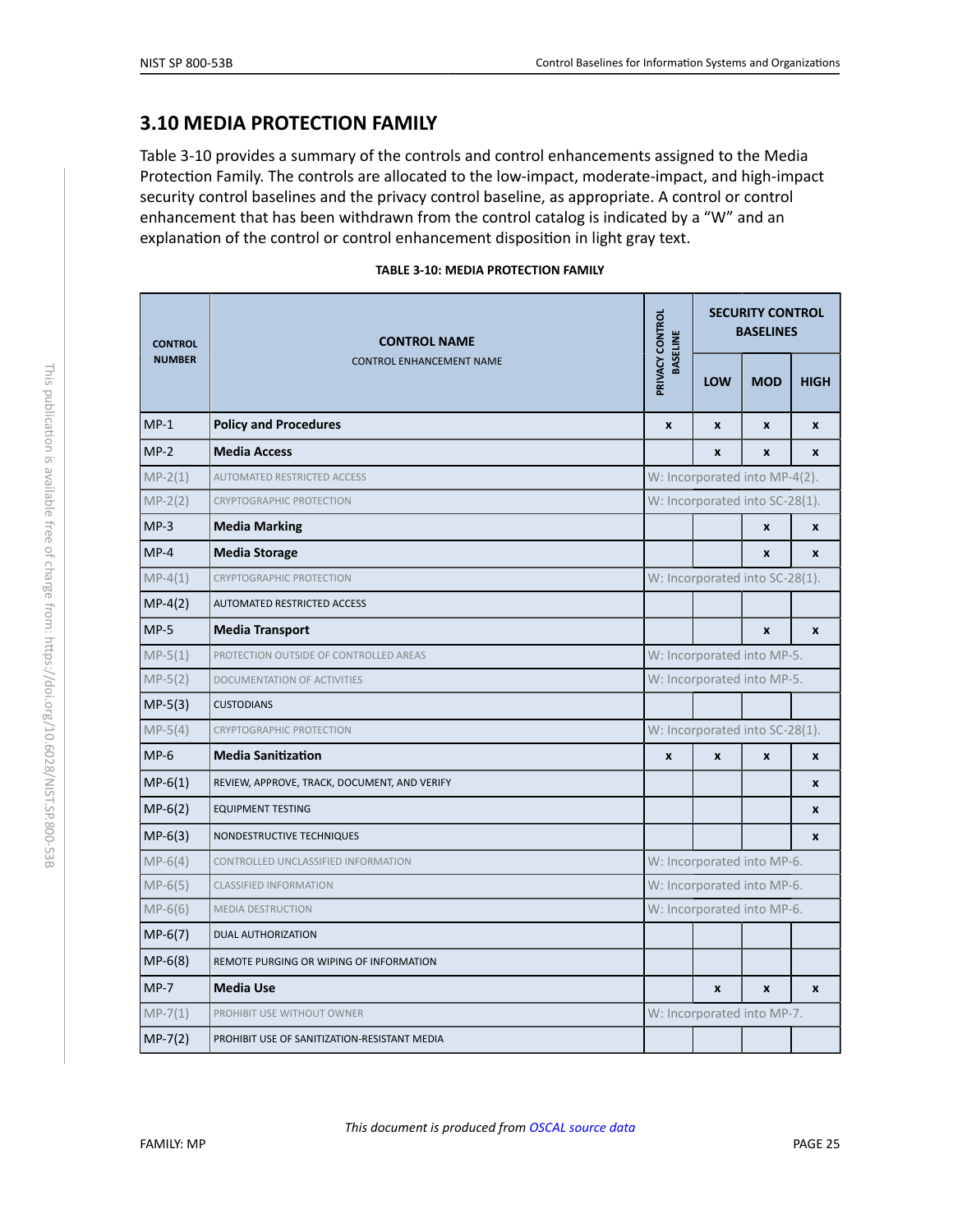| <b>CONTROL</b> | <b>CONTROL NAME</b>                 | <b>CONTROL</b><br>ELINE | <b>SECURITY CONTROL</b><br><b>BASELINES</b> |            |             |
|----------------|-------------------------------------|-------------------------|---------------------------------------------|------------|-------------|
| <b>NUMBER</b>  | <b>CONTROL ENHANCEMENT NAME</b>     | BASE<br>PRIVACY         | LOW                                         | <b>MOD</b> | <b>HIGH</b> |
| $MP-8$         | <b>Media Downgrading</b>            |                         |                                             |            |             |
| $MP-8(1)$      | <b>DOCUMENTATION OF PROCESS</b>     |                         |                                             |            |             |
| $MP-8(2)$      | <b>EQUIPMENT TESTING</b>            |                         |                                             |            |             |
| $MP-8(3)$      | CONTROLLED UNCLASSIFIED INFORMATION |                         |                                             |            |             |
| $MP-8(4)$      | <b>CLASSIFIED INFORMATION</b>       |                         |                                             |            |             |
|                |                                     |                         |                                             |            |             |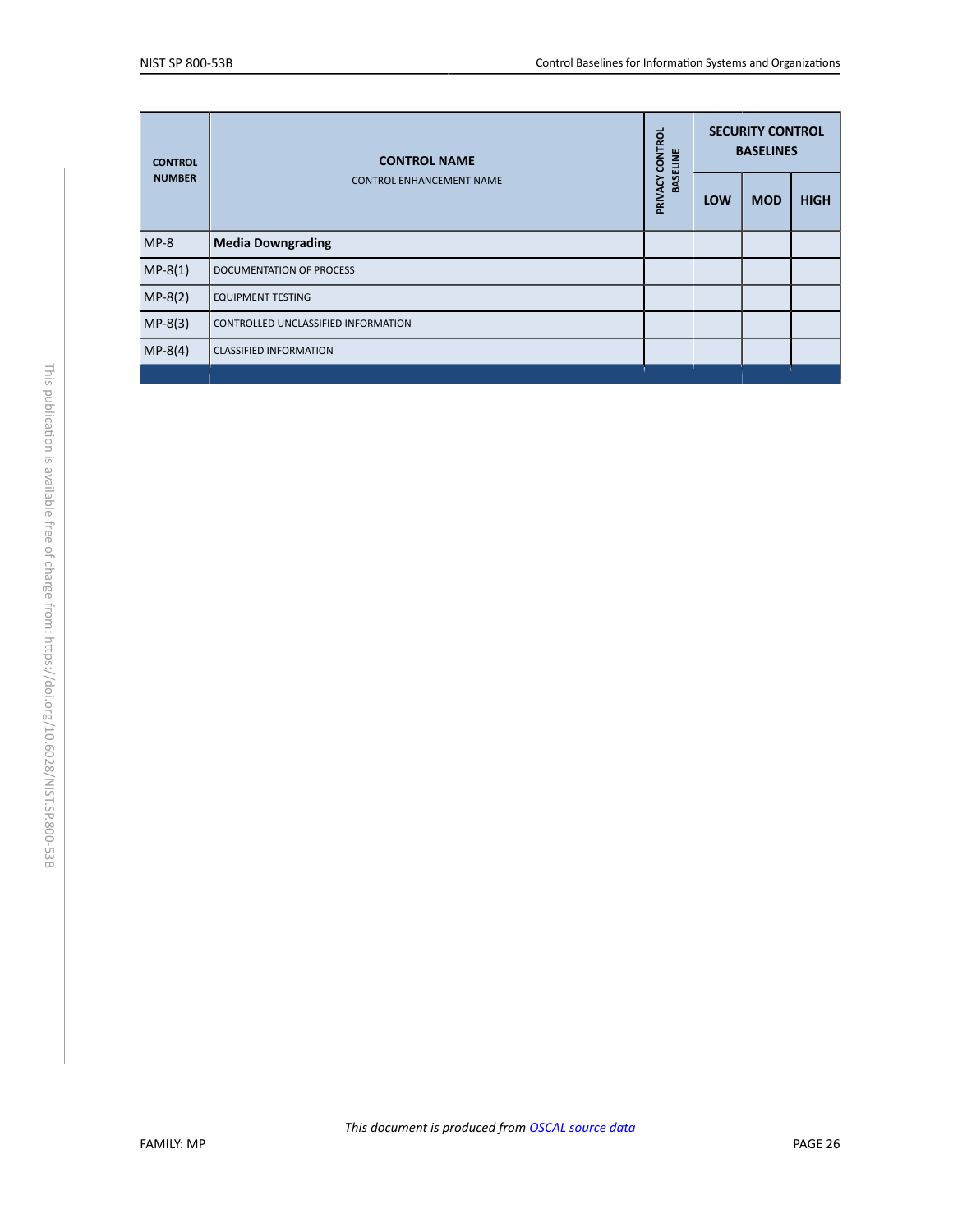## <span id="page-27-1"></span>**3.11 PHYSICAL AND ENVIRONMENTAL PROTECTION FAMILY**

Table 3-11 provides a summary of the controls and control enhancements assigned to the Physical and Environmental Protection Family. The controls are allocated to the low-impact, moderateimpact, and high-impact security control baselines and the privacy control baseline, as appropriate. A control or control enhancement that has been withdrawn from the control catalog is indicated by a "W" and an explanation of the control or control enhancement disposition in light gray text.

<span id="page-27-3"></span><span id="page-27-2"></span><span id="page-27-0"></span>

| <b>CONTROL</b><br><b>NUMBER</b> | <b>CONTROL NAME</b>                           | PRIVACY CONTROL<br><b>BASELINE</b> | <b>SECURITY CONTROL</b><br><b>BASELINES</b> |                  |              |  |
|---------------------------------|-----------------------------------------------|------------------------------------|---------------------------------------------|------------------|--------------|--|
|                                 | <b>CONTROL ENHANCEMENT NAME</b>               |                                    | LOW                                         | <b>MOD</b>       | <b>HIGH</b>  |  |
| $PE-1$                          | <b>Policy and Procedures</b>                  |                                    | $\pmb{\chi}$                                | $\pmb{\chi}$     | $\pmb{\chi}$ |  |
| $PE-2$                          | <b>Physical Access Authorizations</b>         |                                    | X                                           | $\mathbf{x}$     | $\mathbf{x}$ |  |
| $PE-2(1)$                       | ACCESS BY POSITION OR ROLE                    |                                    |                                             |                  |              |  |
| $PE-2(2)$                       | TWO FORMS OF IDENTIFICATION                   |                                    |                                             |                  |              |  |
| $PE-2(3)$                       | RESTRICT UNESCORTED ACCESS                    |                                    |                                             |                  |              |  |
| $PE-3$                          | <b>Physical Access Control</b>                |                                    | $\boldsymbol{x}$                            | $\boldsymbol{x}$ | $\mathbf{x}$ |  |
| $PE-3(1)$                       | <b>SYSTEM ACCESS</b>                          |                                    |                                             |                  | X            |  |
| $PE-3(2)$                       | <b>FACILITY AND SYSTEMS</b>                   |                                    |                                             |                  |              |  |
| $PE-3(3)$                       | <b>CONTINUOUS GUARDS</b>                      |                                    |                                             |                  |              |  |
| $PE-3(4)$                       | <b>LOCKABLE CASINGS</b>                       |                                    |                                             |                  |              |  |
| $PE-3(5)$                       | <b>TAMPER PROTECTION</b>                      |                                    |                                             |                  |              |  |
| $PE-3(6)$                       | <b>FACILITY PENETRATION TESTING</b>           |                                    | W: Incorporated into CA-8.                  |                  |              |  |
| PE-3(7)                         | PHYSICAL BARRIERS                             |                                    |                                             |                  |              |  |
| PE-3(8)                         | <b>ACCESS CONTROL VESTIBULES</b>              |                                    |                                             |                  |              |  |
| $PE-4$                          | <b>Access Control for Transmission</b>        |                                    |                                             | $\pmb{\chi}$     | $\pmb{\chi}$ |  |
| <b>PE-5</b>                     | <b>Access Control for Output Devices</b>      |                                    |                                             | X                | $\mathbf{x}$ |  |
| $PE-5(1)$                       | ACCESS TO OUTPUT BY AUTHORIZED INDIVIDUALS    |                                    | W: Incorporated into PE-5.                  |                  |              |  |
| $PE-5(2)$                       | LINK TO INDIVIDUAL IDENTITY                   |                                    |                                             |                  |              |  |
| $PE-5(3)$                       | MARKING OUTPUT DEVICES                        |                                    | W: Incorporated into PE-22.                 |                  |              |  |
| PE-6                            | <b>Monitoring Physical Access</b>             |                                    | $\pmb{\chi}$                                | $\pmb{\chi}$     | X            |  |
| $PE-6(1)$                       | INTRUSION ALARMS AND SURVEILLANCE EQUIPMENT   |                                    |                                             | $\mathbf{x}$     | $\mathbf{x}$ |  |
| $PE-6(2)$                       | AUTOMATED INTRUSION RECOGNITION AND RESPONSES |                                    |                                             |                  |              |  |
| $PE-6(3)$                       | <b>VIDEO SURVEILLANCE</b>                     |                                    |                                             |                  |              |  |
| $PE-6(4)$                       | MONITORING PHYSICAL ACCESS TO SYSTEMS         |                                    |                                             |                  | $\pmb{\chi}$ |  |

| TABLE 3-11: PHYSICAL AND ENVIRONMENTAL PROTECTION FAMILY |  |
|----------------------------------------------------------|--|
|                                                          |  |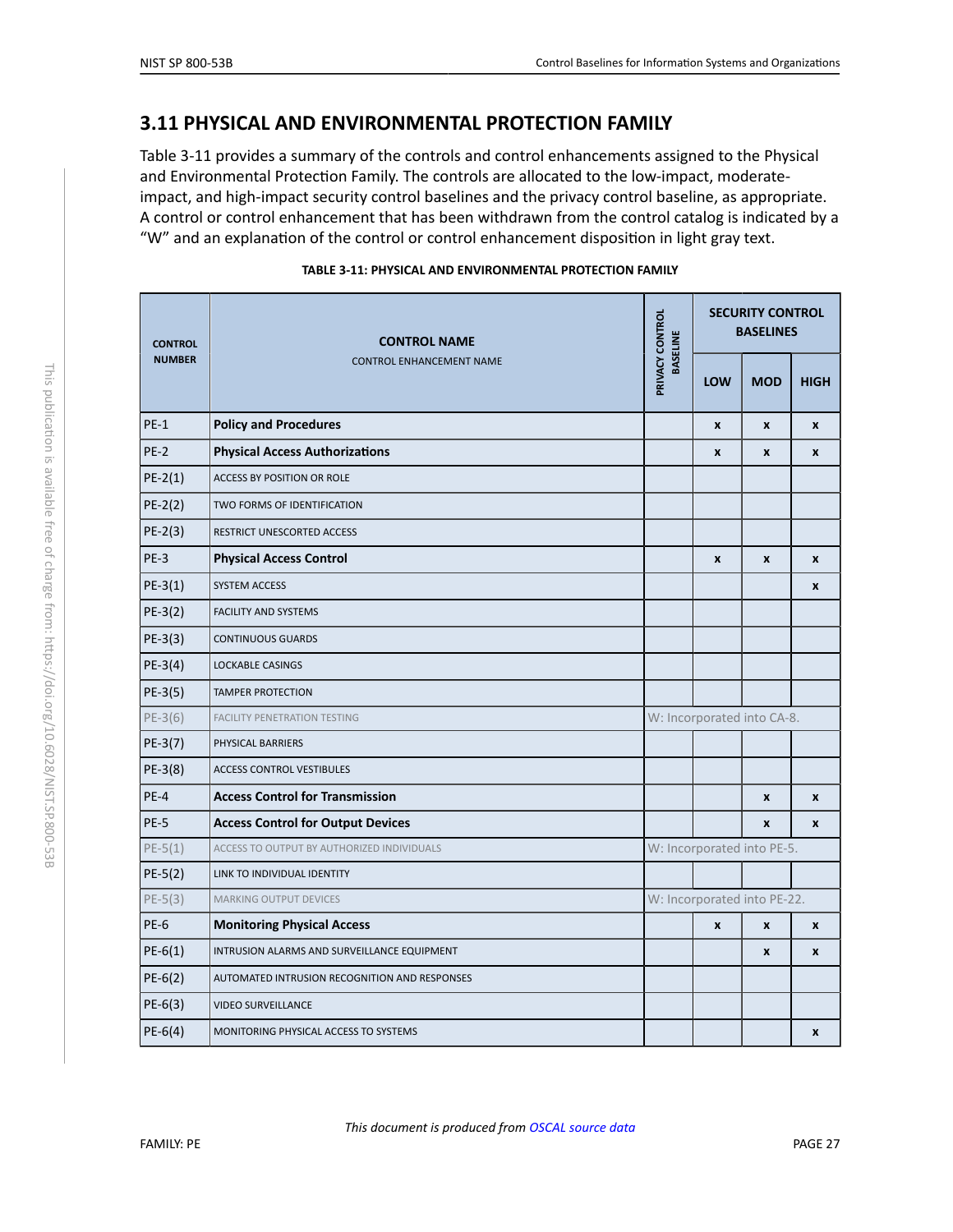<span id="page-28-1"></span><span id="page-28-0"></span>

| <b>CONTROL</b> | <b>CONTROL NAME</b>                                         |                                        | <b>SECURITY CONTROL</b><br><b>BASELINES</b> |                  |             |
|----------------|-------------------------------------------------------------|----------------------------------------|---------------------------------------------|------------------|-------------|
| <b>NUMBER</b>  | <b>CONTROL ENHANCEMENT NAME</b>                             | PRIVACY CONTROL<br><b>BASELINE</b>     | <b>LOW</b>                                  | <b>MOD</b>       | <b>HIGH</b> |
| $PE-7$         | <b>Visitor Control</b>                                      | W: Incorporated into PE-2 and<br>PE-3. |                                             |                  |             |
| PE-8           | <b>Visitor Access Records</b>                               | $\mathbf{x}$<br>$\boldsymbol{x}$       |                                             |                  | X           |
| $PE-8(1)$      | AUTOMATED RECORDS MAINTENANCE AND REVIEW                    |                                        |                                             |                  | X           |
| $PE-8(2)$      | PHYSICAL ACCESS RECORDS                                     |                                        | W: Incorporated into PE-2.                  |                  |             |
| $PE-8(3)$      | LIMIT PERSONALLY IDENTIFIABLE INFORMATION ELEMENTS          | X                                      |                                             |                  |             |
| PE-9           | <b>Power Equipment and Cabling</b>                          |                                        | $\pmb{\chi}$<br>X                           |                  |             |
| $PE-9(1)$      | REDUNDANT CABLING                                           |                                        |                                             |                  |             |
| $PE-9(2)$      | AUTOMATIC VOLTAGE CONTROLS                                  |                                        |                                             |                  |             |
| <b>PE-10</b>   | <b>Emergency Shutoff</b>                                    |                                        |                                             | $\mathbf{x}$     | X           |
| $PE-10(1)$     | ACCIDENTAL AND UNAUTHORIZED ACTIVATION                      | W: Incorporated into PE-10.            |                                             |                  |             |
| PE-11          | <b>Emergency Power</b>                                      |                                        | $\pmb{\chi}$                                |                  | X           |
| $PE-11(1)$     | ALTERNATE POWER SUPPLY - MINIMAL OPERATIONAL CAPABILITY     |                                        |                                             |                  | X           |
| $PE-11(2)$     | ALTERNATE POWER SUPPLY - SELF-CONTAINED                     |                                        |                                             |                  |             |
| <b>PE-12</b>   | <b>Emergency Lighting</b>                                   |                                        | X                                           | $\boldsymbol{x}$ | X           |
| $PE-12(1)$     | <b>ESSENTIAL MISSION AND BUSINESS FUNCTIONS</b>             |                                        |                                             |                  |             |
| <b>PE-13</b>   | <b>Fire Protection</b>                                      |                                        | X                                           | X                | X           |
| $PE-13(1)$     | DETECTION SYSTEMS - AUTOMATIC ACTIVATION AND NOTIFICATION   | $\boldsymbol{x}$<br>X                  |                                             |                  |             |
| $PE-13(2)$     | SUPPRESSION SYSTEMS - AUTOMATIC ACTIVATION AND NOTIFICATION |                                        |                                             | X                |             |
| $PE-13(3)$     | <b>AUTOMATIC FIRE SUPPRESSION</b>                           | W: Incorporated into PE-13(2).         |                                             |                  |             |
| $PE-13(4)$     | <b>INSPECTIONS</b>                                          |                                        |                                             |                  |             |
| <b>PE-14</b>   | <b>Environmental Controls</b>                               |                                        | X                                           | X                | X           |
| PE-14(1)       | <b>AUTOMATIC CONTROLS</b>                                   |                                        |                                             |                  |             |
| $PE-14(2)$     | MONITORING WITH ALARMS AND NOTIFICATIONS                    |                                        |                                             |                  |             |
| <b>PE-15</b>   | <b>Water Damage Protection</b>                              |                                        | X                                           | $\boldsymbol{x}$ | X           |
| $PE-15(1)$     | <b>AUTOMATION SUPPORT</b>                                   |                                        |                                             |                  | X           |
| PE-16          | <b>Delivery and Removal</b>                                 |                                        | $\pmb{\chi}$                                | $\boldsymbol{x}$ | X           |
| PE-17          | <b>Alternate Work Site</b>                                  |                                        |                                             | $\boldsymbol{x}$ | X           |
| <b>PE-18</b>   | <b>Location of System Components</b>                        |                                        |                                             |                  | X           |
| $PE-18(1)$     | <b>FACILITY SITE</b>                                        |                                        | W: Moved to PE-23.                          |                  |             |
| PE-19          | <b>Information Leakage</b>                                  |                                        |                                             |                  |             |
| $PE-19(1)$     | NATIONAL EMISSIONS POLICIES AND PROCEDURES                  |                                        |                                             |                  |             |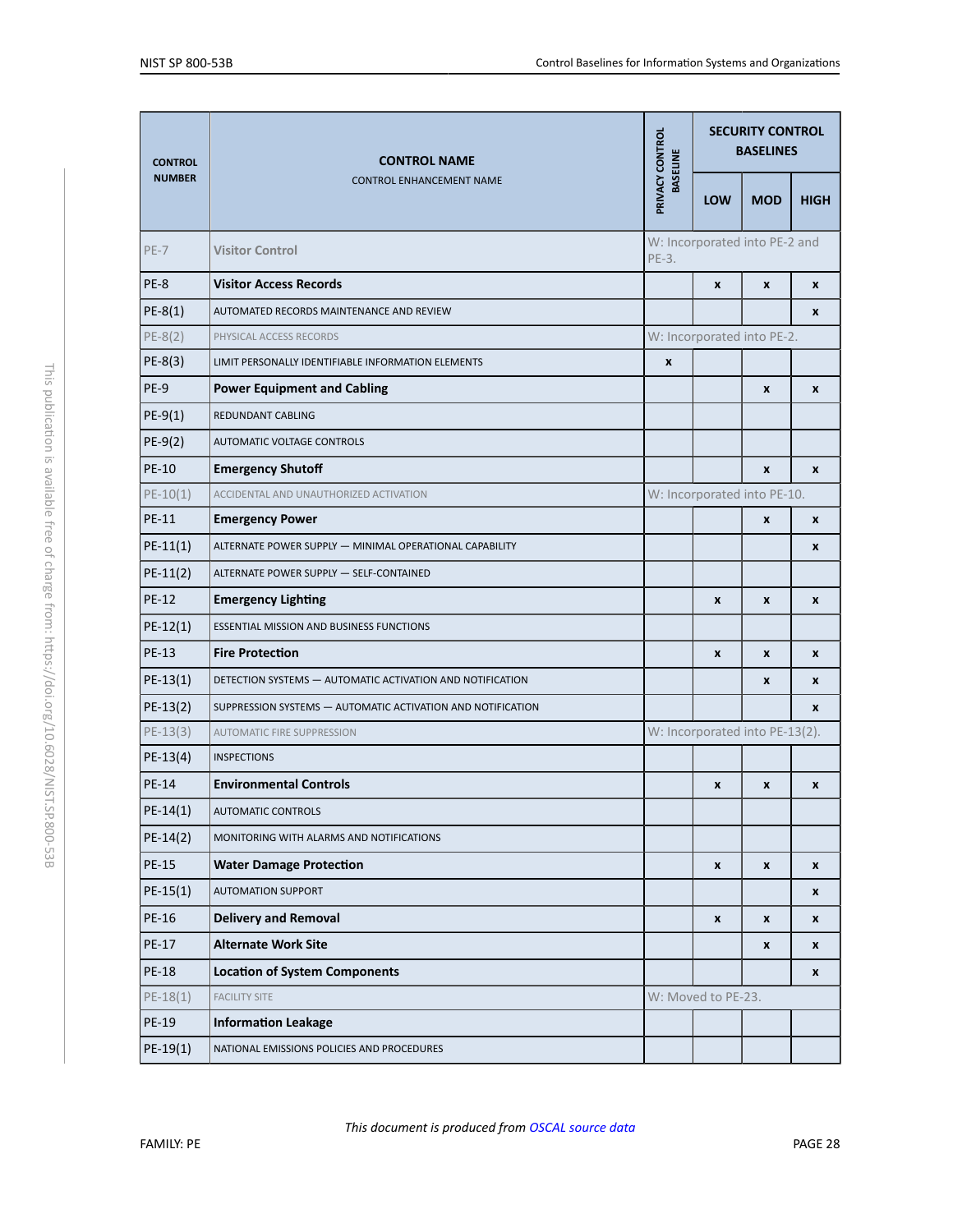<span id="page-29-1"></span><span id="page-29-0"></span>

| <b>CONTROL</b> | <b>CONTROL NAME</b><br><b>CONTROL ENHANCEMENT NAME</b> |  | <b>SECURITY CONTROL</b><br><b>BASELINES</b> |            |             |
|----------------|--------------------------------------------------------|--|---------------------------------------------|------------|-------------|
| <b>NUMBER</b>  |                                                        |  | <b>LOW</b>                                  | <b>MOD</b> | <b>HIGH</b> |
| <b>PE-20</b>   | <b>Asset Monitoring and Tracking</b>                   |  |                                             |            |             |
| <b>PE-21</b>   | <b>Electromagnetic Pulse Protection</b>                |  |                                             |            |             |
| $PE-22$        | <b>Component Marking</b>                               |  |                                             |            |             |
| $PE-23$        | <b>Facility Location</b>                               |  |                                             |            |             |
|                |                                                        |  |                                             |            |             |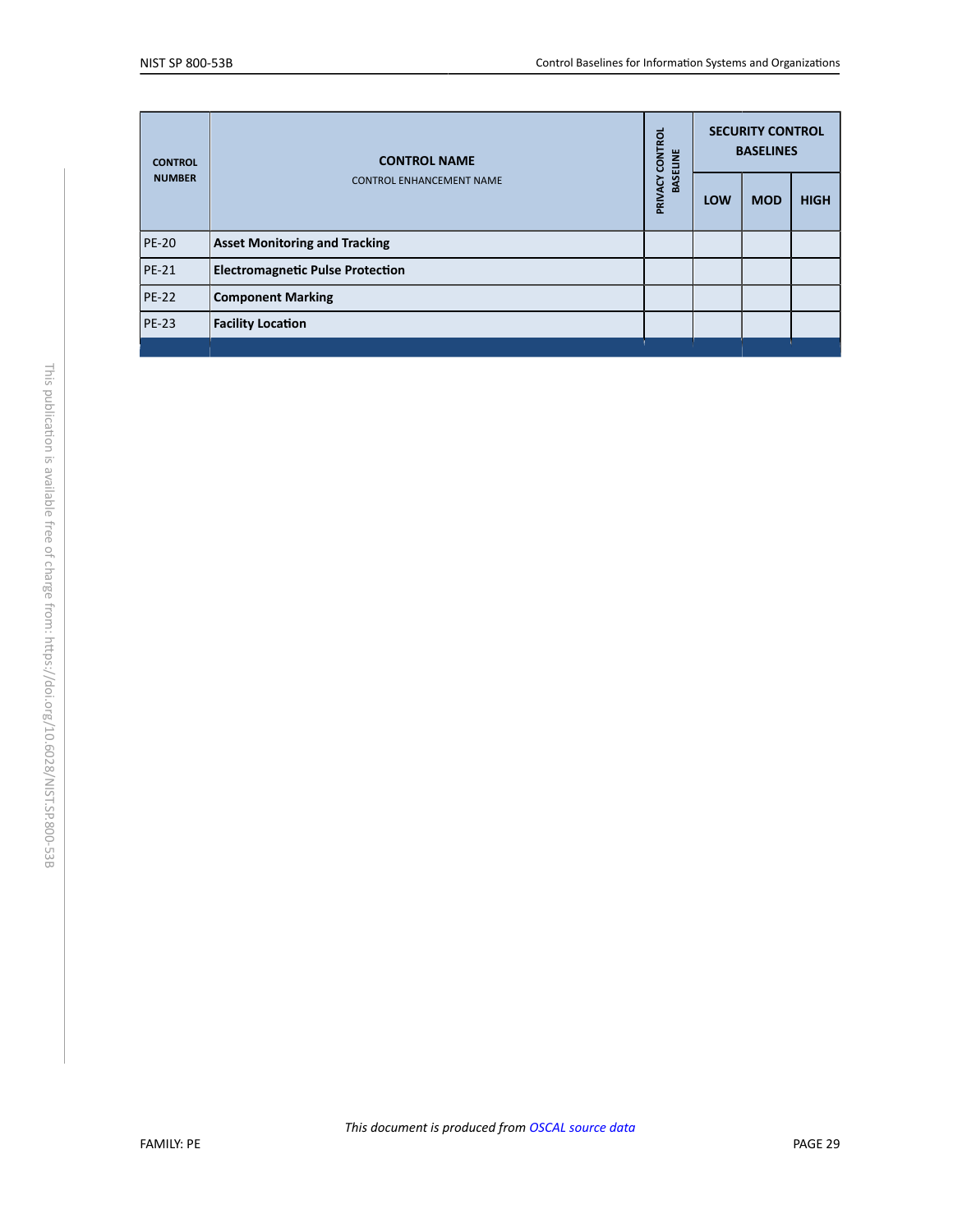#### <span id="page-30-4"></span>**3.12 PLANNING FAMILY**

Table 3-12 provides a summary of the controls and control enhancements assigned to the Planning Family. The controls are allocated to the low-impact, moderate-impact, and high-impact security control baselines and the privacy control baseline, as appropriate. A control or control enhancement that has been withdrawn from the control catalog is indicated by a "W" and an explanation of the control or control enhancement disposition in light gray text.

<span id="page-30-3"></span><span id="page-30-2"></span><span id="page-30-1"></span><span id="page-30-0"></span>

| <b>CONTROL</b> | <b>CONTROL NAME</b>                                           |                                    | <b>SECURITY CONTROL</b><br><b>BASELINES</b> |            |              |  |
|----------------|---------------------------------------------------------------|------------------------------------|---------------------------------------------|------------|--------------|--|
| <b>NUMBER</b>  | <b>CONTROL ENHANCEMENT NAME</b>                               | PRIVACY CONTROL<br><b>BASELINE</b> | LOW                                         | <b>MOD</b> | <b>HIGH</b>  |  |
| $PL-1$         | <b>Policy and Procedures</b>                                  | X                                  | X                                           | X          | $\mathbf{x}$ |  |
| $PL-2$         | <b>System Security and Privacy Plans</b>                      | X                                  | X                                           | X          | X            |  |
| $PL-2(1)$      | <b>CONCEPT OF OPERATIONS</b>                                  |                                    | W: Incorporated into PL-7.                  |            |              |  |
| $PL-2(2)$      | FUNCTIONAL ARCHITECTURE                                       |                                    | W: Incorporated into PL-8.                  |            |              |  |
| $PL-2(3)$      | PLAN AND COORDINATE WITH OTHER ORGANIZATIONAL ENTITIES        |                                    | W: Incorporated into PL-2.                  |            |              |  |
| $PL-3$         | <b>System Security Plan Update</b>                            |                                    | W: Incorporated into PL-2.                  |            |              |  |
| $PL-4$         | <b>Rules of Behavior</b>                                      | X                                  | X<br>X<br>X                                 |            |              |  |
| $PL-4(1)$      | SOCIAL MEDIA AND EXTERNAL SITE/APPLICATION USAGE RESTRICTIONS | X                                  | $\mathbf{x}$                                | X          | X            |  |
| $PL-5$         | <b>Privacy Impact Assessment</b>                              |                                    | W: Incorporated into RA-8.                  |            |              |  |
| $PL-6$         | <b>Security-related Activity Planning</b>                     |                                    | W: Incorporated into PL-2.                  |            |              |  |
| $PL-7$         | <b>Concept of Operations</b>                                  |                                    |                                             |            |              |  |
| $PL-8$         | <b>Security and Privacy Architectures</b>                     | X                                  |                                             | X          | $\mathbf{x}$ |  |
| $PL-8(1)$      | <b>DEFENSE IN DEPTH</b>                                       |                                    |                                             |            |              |  |
| $PL-8(2)$      | SUPPLIER DIVERSITY                                            |                                    |                                             |            |              |  |
| $PL-9$         | <b>Central Management</b>                                     | X                                  |                                             |            |              |  |
| <b>PL-10</b>   | <b>Baseline Selection</b>                                     |                                    | X                                           | X          | X            |  |
| $PL-11$        | <b>Baseline Tailoring</b>                                     |                                    | X                                           | X          | X            |  |

#### **TABLE 3-12: PLANNING FAMILY**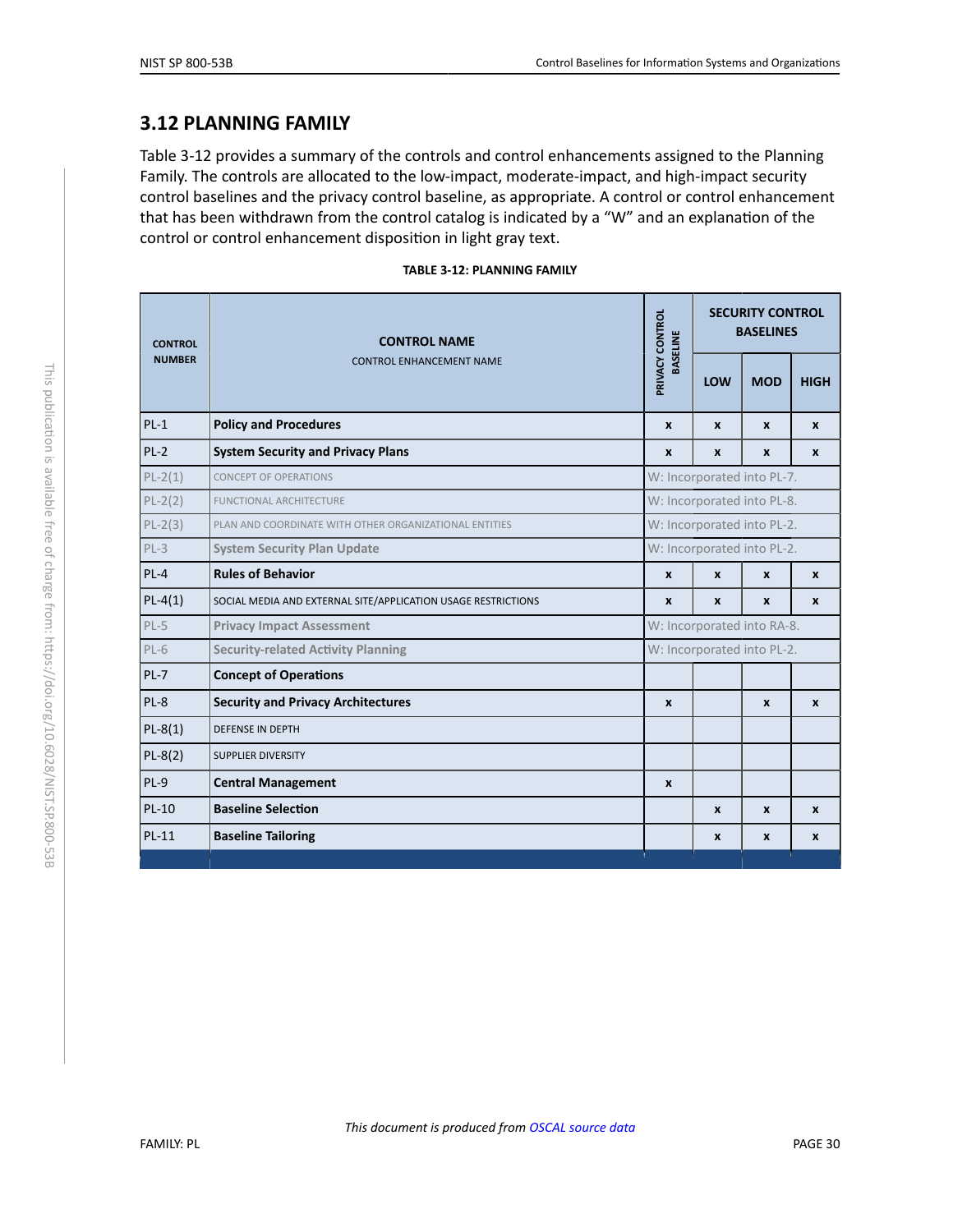#### <span id="page-31-1"></span>**3.13 PROGRAM MANAGEMENT FAMILY**

Table 3-13 provides a summary of the controls and control enhancements assigned to the Program Management Family. These controls are implemented at the organization level and are not directed at individual information systems. The Program Management controls are designed to facilitate compliance with applicable federal laws, executive orders, directives, regulations, policies, and standards.

|  |  |  | TABLE 3-13: PROGRAM MANAGEMENT FAMILY |  |
|--|--|--|---------------------------------------|--|
|--|--|--|---------------------------------------|--|

<span id="page-31-0"></span>

| <b>CONTROL</b> | <b>CONTROL NAME</b><br><b>NUMBER</b><br><b>CONTROL ENHANCEMENT NAME</b> | PRIVACY CONTROL<br><b>BASELINE</b> | <b>SECURITY CONTROL</b><br><b>BASELINES</b>                                                                                                                    |            |             |  |
|----------------|-------------------------------------------------------------------------|------------------------------------|----------------------------------------------------------------------------------------------------------------------------------------------------------------|------------|-------------|--|
|                |                                                                         |                                    | <b>LOW</b>                                                                                                                                                     | <b>MOD</b> | <b>HIGH</b> |  |
| $PM-1$         | <b>Information Security Program Plan</b>                                |                                    |                                                                                                                                                                |            |             |  |
| $PM-2$         | <b>Information Security Program Leadership Role</b>                     |                                    |                                                                                                                                                                |            |             |  |
| $PM-3$         | <b>Information Security and Privacy Resources</b>                       | $\boldsymbol{x}$                   |                                                                                                                                                                |            |             |  |
| $PM-4$         | <b>Plan of Action and Milestones Process</b>                            | $\boldsymbol{x}$                   |                                                                                                                                                                |            |             |  |
| <b>PM-5</b>    | <b>System Inventory</b>                                                 |                                    |                                                                                                                                                                |            |             |  |
| $PM-5(1)$      | INVENTORY OF PERSONALLY IDENTIFIABLE INFORMATION                        | $\boldsymbol{x}$                   |                                                                                                                                                                |            |             |  |
| $PM-6$         | <b>Measures of Performance</b>                                          | X                                  |                                                                                                                                                                |            |             |  |
| $PM-7$         | <b>Enterprise Architecture</b>                                          | X                                  |                                                                                                                                                                |            |             |  |
| $PM-7(1)$      | <b>OFFLOADING</b>                                                       |                                    | <b>Deployed</b><br>organization-wide.                                                                                                                          |            |             |  |
| $PM-8$         | <b>Critical Infrastructure Plan</b>                                     | X                                  |                                                                                                                                                                |            |             |  |
| $PM-9$         | <b>Risk Management Strategy</b>                                         | X                                  | <b>Supports information</b><br>security program.<br><b>Not associated</b><br>with security<br>control baselines.<br>Independent of any<br>system impact level. |            |             |  |
| <b>PM-10</b>   | <b>Authorization Process</b>                                            | X                                  |                                                                                                                                                                |            |             |  |
| <b>PM-11</b>   | <b>Mission and Business Process Definition</b>                          | $\boldsymbol{x}$                   |                                                                                                                                                                |            |             |  |
| <b>PM-12</b>   | <b>Insider Threat Program</b>                                           |                                    |                                                                                                                                                                |            |             |  |
| <b>PM-13</b>   | <b>Security and Privacy Workforce</b>                                   | $\boldsymbol{x}$                   |                                                                                                                                                                |            |             |  |
| <b>PM-14</b>   | <b>Testing, Training, and Monitoring</b>                                | X                                  |                                                                                                                                                                |            |             |  |
| <b>PM-15</b>   | <b>Security and Privacy Groups and Associations</b>                     |                                    |                                                                                                                                                                |            |             |  |
| <b>PM-16</b>   | <b>Threat Awareness Program</b>                                         |                                    |                                                                                                                                                                |            |             |  |
| $PM-16(1)$     | AUTOMATED MEANS FOR SHARING THREAT INTELLIGENCE                         |                                    |                                                                                                                                                                |            |             |  |
| <b>PM-17</b>   | Protecting Controlled Unclassified Information on External Systems      | X                                  |                                                                                                                                                                |            |             |  |
| <b>PM-18</b>   | <b>Privacy Program Plan</b>                                             | $\boldsymbol{x}$                   |                                                                                                                                                                |            |             |  |
| <b>PM-19</b>   | <b>Privacy Program Leadership Role</b>                                  | $\boldsymbol{x}$                   |                                                                                                                                                                |            |             |  |
| <b>PM-20</b>   | Dissemination of Privacy Program Information                            | X                                  |                                                                                                                                                                |            |             |  |
| $PM-20(1)$     | PRIVACY POLICIES ON WEBSITES, APPLICATIONS, AND DIGITAL SERVICES        | X                                  |                                                                                                                                                                |            |             |  |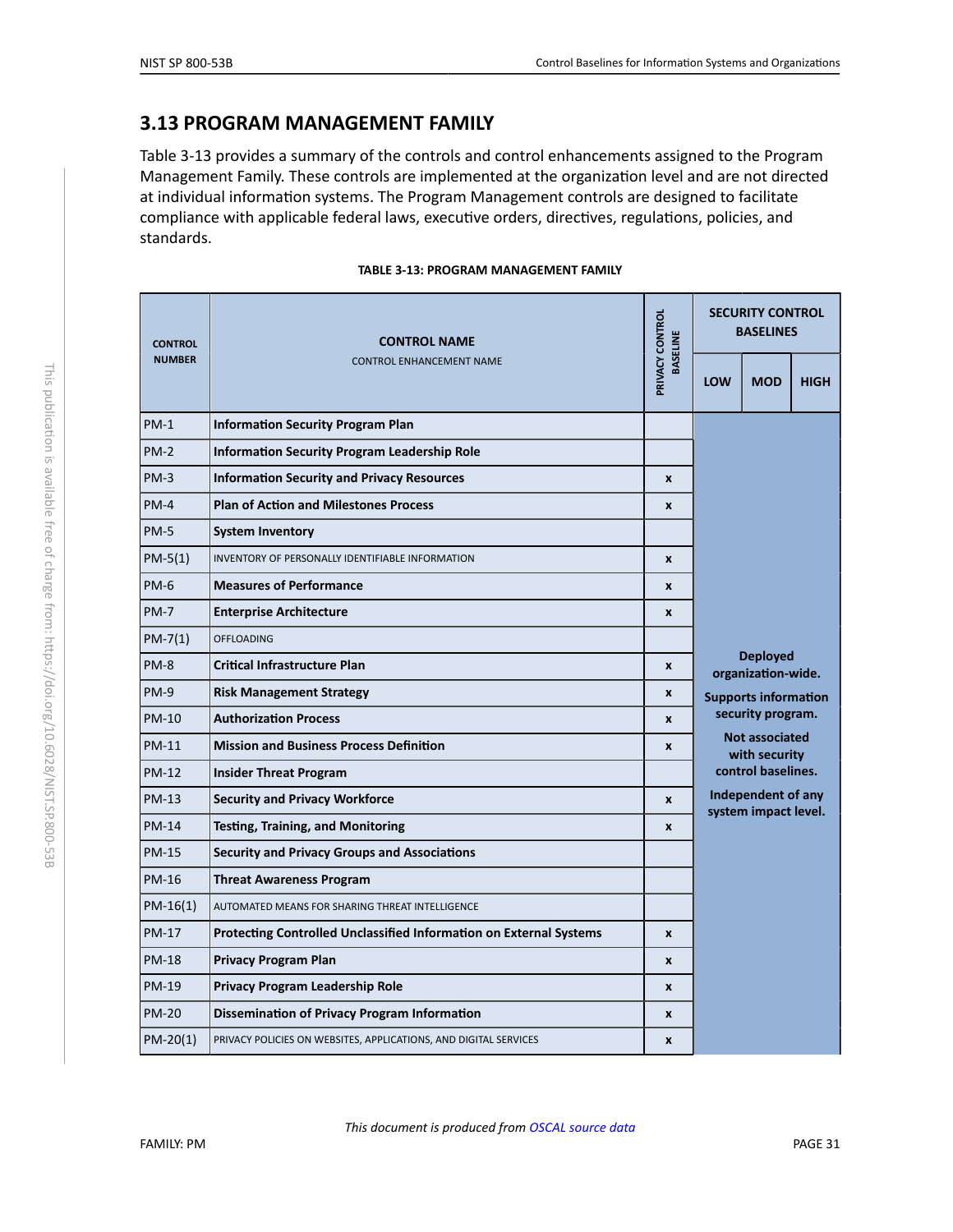| <b>CONTROL</b> | <b>CONTROL NAME</b>                                                                                   | PRIVACY CONTROL<br><b>BASELINE</b> | <b>SECURITY CONTROL</b><br><b>BASELINES</b> |            |             |
|----------------|-------------------------------------------------------------------------------------------------------|------------------------------------|---------------------------------------------|------------|-------------|
| <b>NUMBER</b>  | <b>CONTROL ENHANCEMENT NAME</b>                                                                       |                                    | LOW                                         | <b>MOD</b> | <b>HIGH</b> |
| <b>PM-21</b>   | <b>Accounting of Disclosures</b>                                                                      | $\boldsymbol{x}$                   |                                             |            |             |
| <b>PM-22</b>   | Personally Identifiable Information Quality Management                                                | $\boldsymbol{x}$                   |                                             |            |             |
| <b>PM-23</b>   | <b>Data Governance Body</b>                                                                           |                                    |                                             |            |             |
| <b>PM-24</b>   | <b>Data Integrity Board</b>                                                                           | $\mathbf{x}$                       |                                             |            |             |
| <b>PM-25</b>   | Minimization of Personally Identifiable Information Used in Testing,<br><b>Training, and Research</b> | $\mathbf{x}$                       |                                             |            |             |
| <b>PM-26</b>   | <b>Complaint Management</b>                                                                           | $\mathbf{x}$                       |                                             |            |             |
| <b>PM-27</b>   | <b>Privacy Reporting</b>                                                                              | $\mathbf{x}$                       |                                             |            |             |
| <b>PM-28</b>   | <b>Risk Framing</b>                                                                                   | $\mathbf{x}$                       |                                             |            |             |
| <b>PM-29</b>   | Risk Management Program Leadership Roles                                                              |                                    |                                             |            |             |
| <b>PM-30</b>   | <b>Supply Chain Risk Management Strategy</b>                                                          |                                    |                                             |            |             |
| $PM-30(1)$     | SUPPLIERS OF CRITICAL OR MISSION-ESSENTIAL ITEMS                                                      |                                    |                                             |            |             |
| <b>PM-31</b>   | <b>Continuous Monitoring Strategy</b>                                                                 | $\mathbf{x}$                       |                                             |            |             |
| <b>PM-32</b>   | <b>Purposing</b>                                                                                      |                                    |                                             |            |             |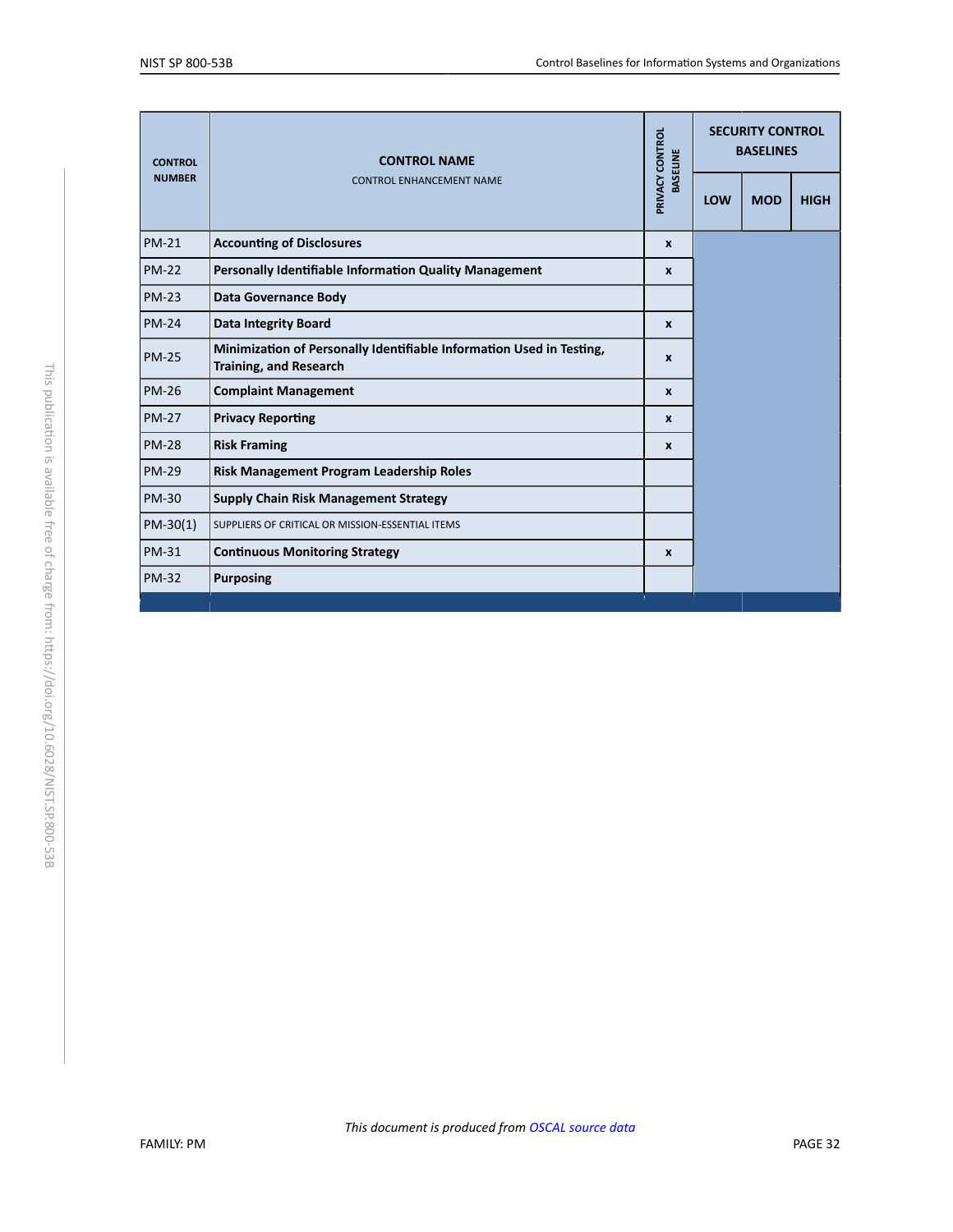#### <span id="page-33-1"></span>**3.14 PERSONNEL SECURITY FAMILY**

Table 3-14 provides a summary of the controls and control enhancements assigned to the Personnel Security Family. The controls are allocated to the low-impact, moderate-impact, and high-impact security control baselines and the privacy control baseline, as appropriate. A control or control enhancement that has been withdrawn from the control catalog is indicated by a "W" and an explanation of the control or control enhancement disposition in light gray text.

|  |  |  | <b>TABLE 3-14: PERSONNEL SECURITY FAMILY</b> |  |  |
|--|--|--|----------------------------------------------|--|--|
|--|--|--|----------------------------------------------|--|--|

<span id="page-33-0"></span>

| <b>CONTROL</b>                                   | <b>CONTROL NAME</b>                                 | PRIVACY CONTROL<br><b>BASELINE</b> | <b>SECURITY CONTROL</b><br><b>BASELINES</b> |                  |             |
|--------------------------------------------------|-----------------------------------------------------|------------------------------------|---------------------------------------------|------------------|-------------|
| <b>NUMBER</b><br><b>CONTROL ENHANCEMENT NAME</b> |                                                     |                                    | LOW                                         | <b>MOD</b>       | <b>HIGH</b> |
| $PS-1$                                           | <b>Policy and Procedures</b>                        |                                    | X                                           | $\boldsymbol{x}$ | X           |
| $PS-2$                                           | <b>Position Risk Designation</b>                    |                                    | X                                           | $\boldsymbol{x}$ | X           |
| $PS-3$                                           | <b>Personnel Screening</b>                          |                                    | X<br>$\mathbf{x}$<br>X                      |                  |             |
| $PS-3(1)$                                        | <b>CLASSIFIED INFORMATION</b>                       |                                    |                                             |                  |             |
| $PS-3(2)$                                        | <b>FORMAL INDOCTRINATION</b>                        |                                    |                                             |                  |             |
| $PS-3(3)$                                        | INFORMATION REQUIRING SPECIAL PROTECTIVE MEASURES   |                                    |                                             |                  |             |
| $PS-3(4)$                                        | <b>CITIZENSHIP REQUIREMENTS</b>                     |                                    |                                             |                  |             |
| $PS-4$                                           | <b>Personnel Termination</b>                        |                                    | $\mathbf{x}$<br>$\boldsymbol{x}$            |                  |             |
| $PS-4(1)$                                        | POST-EMPLOYMENT REQUIREMENTS                        |                                    |                                             |                  |             |
| $PS-4(2)$                                        | <b>AUTOMATED ACTIONS</b>                            |                                    |                                             |                  | X           |
| $PS-5$                                           | <b>Personnel Transfer</b>                           |                                    |                                             |                  |             |
| $PS-6$                                           | <b>Access Agreements</b>                            | X                                  | X                                           | X                | X           |
| $PS-6(1)$                                        | INFORMATION REQUIRING SPECIAL PROTECTION            |                                    | W: Incorporated into PS-3.                  |                  |             |
| $PS-6(2)$                                        | CLASSIFIED INFORMATION REQUIRING SPECIAL PROTECTION |                                    |                                             |                  |             |
| $PS-6(3)$                                        | POST-EMPLOYMENT REQUIREMENTS                        |                                    |                                             |                  |             |
| $PS-7$                                           | <b>External Personnel Security</b>                  |                                    | $\boldsymbol{x}$                            | $\boldsymbol{x}$ | X           |
| $PS-8$                                           | <b>Personnel Sanctions</b>                          |                                    | X                                           | $\boldsymbol{x}$ | X           |
| $PS-9$                                           | <b>Position Descriptions</b>                        |                                    | $\boldsymbol{x}$<br>X<br>X                  |                  |             |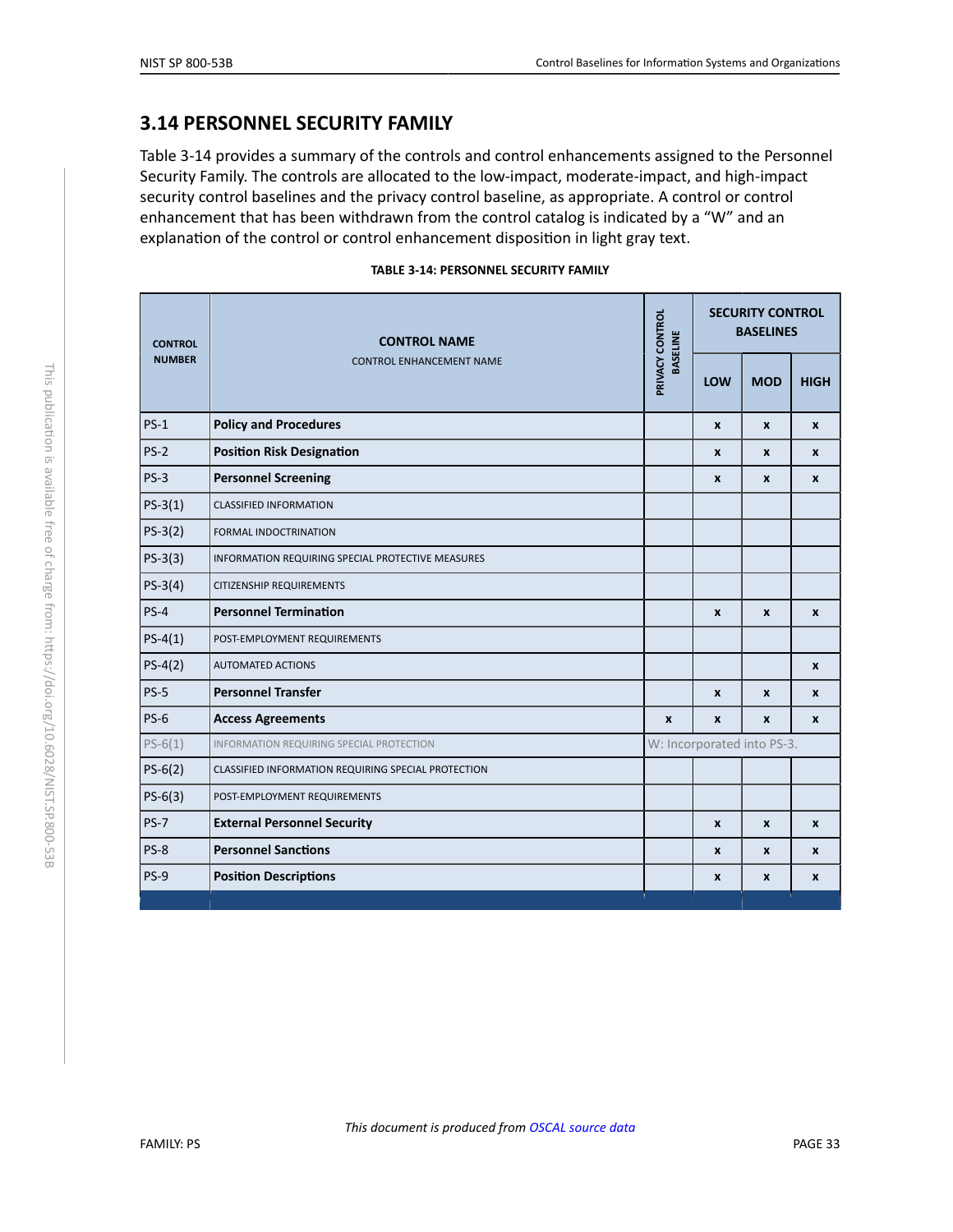# <span id="page-34-0"></span>**3.15 PERSONALLY IDENTIFIABLE INFORMATION PROCESSING AND TRANSPARENCY FAMILY**

Table 3-15 provides a summary of the controls and control enhancements assigned to the Personally Identifiable Information Processing and Transparency Family. The controls are allocated to the privacy control baseline in accordance with the selection criteria defined in Section 2.2. A control or control enhancement that has been withdrawn from the control catalog is indicated by a "W" and an explanation of the control or control enhancement disposition in light gray text.

| <b>CONTROL ENHANCEMENT NAME</b><br>LOW<br><b>MOD</b><br><b>HIGH</b><br>$PT-1$<br><b>Policy and Procedures</b><br>$\boldsymbol{x}$<br>$PT-2$<br>Authority to Process Personally Identifiable Information<br>X<br>$PT-2(1)$<br><b>DATA TAGGING</b><br>$PT-2(2)$<br><b>AUTOMATION</b><br>$PT-3$<br><b>Personally Identifiable Information Processing Purposes</b><br>$\boldsymbol{x}$<br>$PT-3(1)$<br>DATA TAGGING<br>$PT-3(2)$<br><b>AUTOMATION</b><br><b>Personally Identifiable</b><br>$PT-4$<br>Consent<br><b>Information</b><br>$\pmb{\chi}$<br><b>Processing and</b><br>$PT-4(1)$<br><b>TAILORED CONSENT</b><br><b>Transparency controls</b><br>are not allocated<br>$PT-4(2)$<br><b>JUST-IN-TIME CONSENT</b><br>to the security<br>$PT-4(3)$<br><b>REVOCATION</b><br>control baselines.<br>PT-5<br><b>Privacy Notice</b><br>$\mathbf{x}$<br><b>Privacy baseline</b><br>controls are selected<br>$PT-5(1)$<br><b>JUST-IN-TIME NOTICE</b><br>based on the selection<br>criteria defined<br>$PT-5(2)$<br>PRIVACY ACT STATEMENTS<br>$\mathbf{x}$<br>in Section 2.2.<br>PT-6<br><b>System of Records Notice</b><br>$\pmb{\chi}$<br>$PT-6(1)$<br><b>ROUTINE USES</b><br>$\boldsymbol{x}$<br>$PT-6(2)$<br><b>EXEMPTION RULES</b><br>$\pmb{\chi}$<br>Specific Categories of Personally Identifiable Information<br>$PT-7$<br>$\boldsymbol{x}$<br>$PT-7(1)$<br>SOCIAL SECURITY NUMBERS<br>X<br>$PT-7(2)$<br>FIRST AMENDMENT INFORMATION<br>$\boldsymbol{x}$<br>PT-8<br><b>Computer Matching Requirements</b><br>X | <b>CONTROL</b> | <b>CONTROL NAME</b> |                                    |  | <b>SECURITY CONTROL</b><br><b>BASELINES</b> |  |  |  |
|--------------------------------------------------------------------------------------------------------------------------------------------------------------------------------------------------------------------------------------------------------------------------------------------------------------------------------------------------------------------------------------------------------------------------------------------------------------------------------------------------------------------------------------------------------------------------------------------------------------------------------------------------------------------------------------------------------------------------------------------------------------------------------------------------------------------------------------------------------------------------------------------------------------------------------------------------------------------------------------------------------------------------------------------------------------------------------------------------------------------------------------------------------------------------------------------------------------------------------------------------------------------------------------------------------------------------------------------------------------------------------------------------------------------------------------------------------------------------------------------------------------|----------------|---------------------|------------------------------------|--|---------------------------------------------|--|--|--|
|                                                                                                                                                                                                                                                                                                                                                                                                                                                                                                                                                                                                                                                                                                                                                                                                                                                                                                                                                                                                                                                                                                                                                                                                                                                                                                                                                                                                                                                                                                              | <b>NUMBER</b>  |                     | PRIVACY CONTROL<br><b>BASELINE</b> |  |                                             |  |  |  |
|                                                                                                                                                                                                                                                                                                                                                                                                                                                                                                                                                                                                                                                                                                                                                                                                                                                                                                                                                                                                                                                                                                                                                                                                                                                                                                                                                                                                                                                                                                              |                |                     |                                    |  |                                             |  |  |  |
|                                                                                                                                                                                                                                                                                                                                                                                                                                                                                                                                                                                                                                                                                                                                                                                                                                                                                                                                                                                                                                                                                                                                                                                                                                                                                                                                                                                                                                                                                                              |                |                     |                                    |  |                                             |  |  |  |
|                                                                                                                                                                                                                                                                                                                                                                                                                                                                                                                                                                                                                                                                                                                                                                                                                                                                                                                                                                                                                                                                                                                                                                                                                                                                                                                                                                                                                                                                                                              |                |                     |                                    |  |                                             |  |  |  |
|                                                                                                                                                                                                                                                                                                                                                                                                                                                                                                                                                                                                                                                                                                                                                                                                                                                                                                                                                                                                                                                                                                                                                                                                                                                                                                                                                                                                                                                                                                              |                |                     |                                    |  |                                             |  |  |  |
|                                                                                                                                                                                                                                                                                                                                                                                                                                                                                                                                                                                                                                                                                                                                                                                                                                                                                                                                                                                                                                                                                                                                                                                                                                                                                                                                                                                                                                                                                                              |                |                     |                                    |  |                                             |  |  |  |
|                                                                                                                                                                                                                                                                                                                                                                                                                                                                                                                                                                                                                                                                                                                                                                                                                                                                                                                                                                                                                                                                                                                                                                                                                                                                                                                                                                                                                                                                                                              |                |                     |                                    |  |                                             |  |  |  |
|                                                                                                                                                                                                                                                                                                                                                                                                                                                                                                                                                                                                                                                                                                                                                                                                                                                                                                                                                                                                                                                                                                                                                                                                                                                                                                                                                                                                                                                                                                              |                |                     |                                    |  |                                             |  |  |  |
|                                                                                                                                                                                                                                                                                                                                                                                                                                                                                                                                                                                                                                                                                                                                                                                                                                                                                                                                                                                                                                                                                                                                                                                                                                                                                                                                                                                                                                                                                                              |                |                     |                                    |  |                                             |  |  |  |
|                                                                                                                                                                                                                                                                                                                                                                                                                                                                                                                                                                                                                                                                                                                                                                                                                                                                                                                                                                                                                                                                                                                                                                                                                                                                                                                                                                                                                                                                                                              |                |                     |                                    |  |                                             |  |  |  |
|                                                                                                                                                                                                                                                                                                                                                                                                                                                                                                                                                                                                                                                                                                                                                                                                                                                                                                                                                                                                                                                                                                                                                                                                                                                                                                                                                                                                                                                                                                              |                |                     |                                    |  |                                             |  |  |  |
|                                                                                                                                                                                                                                                                                                                                                                                                                                                                                                                                                                                                                                                                                                                                                                                                                                                                                                                                                                                                                                                                                                                                                                                                                                                                                                                                                                                                                                                                                                              |                |                     |                                    |  |                                             |  |  |  |
|                                                                                                                                                                                                                                                                                                                                                                                                                                                                                                                                                                                                                                                                                                                                                                                                                                                                                                                                                                                                                                                                                                                                                                                                                                                                                                                                                                                                                                                                                                              |                |                     |                                    |  |                                             |  |  |  |
|                                                                                                                                                                                                                                                                                                                                                                                                                                                                                                                                                                                                                                                                                                                                                                                                                                                                                                                                                                                                                                                                                                                                                                                                                                                                                                                                                                                                                                                                                                              |                |                     |                                    |  |                                             |  |  |  |
|                                                                                                                                                                                                                                                                                                                                                                                                                                                                                                                                                                                                                                                                                                                                                                                                                                                                                                                                                                                                                                                                                                                                                                                                                                                                                                                                                                                                                                                                                                              |                |                     |                                    |  |                                             |  |  |  |
|                                                                                                                                                                                                                                                                                                                                                                                                                                                                                                                                                                                                                                                                                                                                                                                                                                                                                                                                                                                                                                                                                                                                                                                                                                                                                                                                                                                                                                                                                                              |                |                     |                                    |  |                                             |  |  |  |
|                                                                                                                                                                                                                                                                                                                                                                                                                                                                                                                                                                                                                                                                                                                                                                                                                                                                                                                                                                                                                                                                                                                                                                                                                                                                                                                                                                                                                                                                                                              |                |                     |                                    |  |                                             |  |  |  |
|                                                                                                                                                                                                                                                                                                                                                                                                                                                                                                                                                                                                                                                                                                                                                                                                                                                                                                                                                                                                                                                                                                                                                                                                                                                                                                                                                                                                                                                                                                              |                |                     |                                    |  |                                             |  |  |  |
|                                                                                                                                                                                                                                                                                                                                                                                                                                                                                                                                                                                                                                                                                                                                                                                                                                                                                                                                                                                                                                                                                                                                                                                                                                                                                                                                                                                                                                                                                                              |                |                     |                                    |  |                                             |  |  |  |
|                                                                                                                                                                                                                                                                                                                                                                                                                                                                                                                                                                                                                                                                                                                                                                                                                                                                                                                                                                                                                                                                                                                                                                                                                                                                                                                                                                                                                                                                                                              |                |                     |                                    |  |                                             |  |  |  |
|                                                                                                                                                                                                                                                                                                                                                                                                                                                                                                                                                                                                                                                                                                                                                                                                                                                                                                                                                                                                                                                                                                                                                                                                                                                                                                                                                                                                                                                                                                              |                |                     |                                    |  |                                             |  |  |  |
|                                                                                                                                                                                                                                                                                                                                                                                                                                                                                                                                                                                                                                                                                                                                                                                                                                                                                                                                                                                                                                                                                                                                                                                                                                                                                                                                                                                                                                                                                                              |                |                     |                                    |  |                                             |  |  |  |

| TABLE 3-15: PERSONALLY IDENTIFIABLE INFORMATION PROCESSING AND TRANSPARENCY FAMILY |  |
|------------------------------------------------------------------------------------|--|
|                                                                                    |  |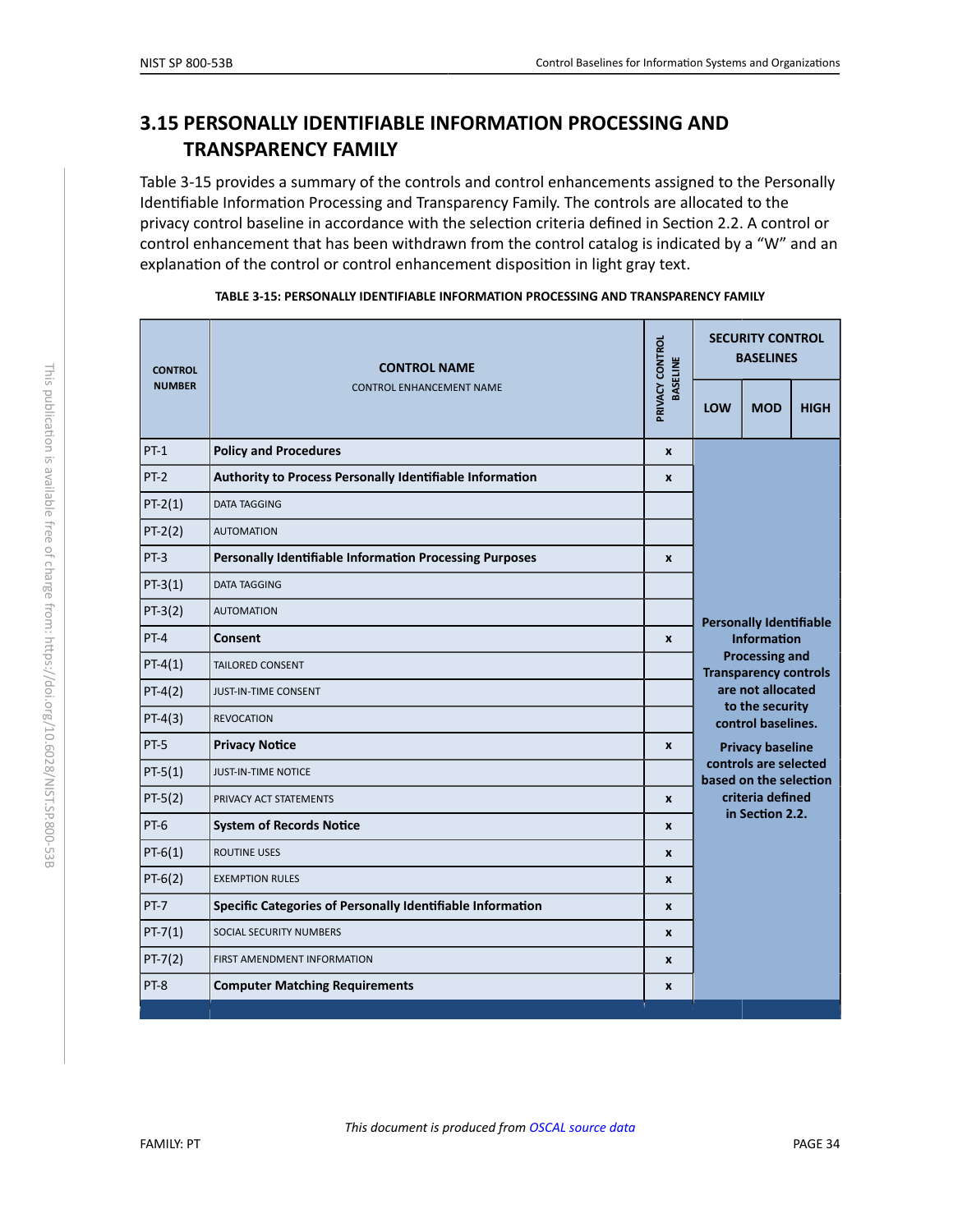#### <span id="page-35-3"></span>**3.16 RISK ASSESSMENT FAMILY**

Table 3-16 provides a summary of the controls and control enhancements assigned to the Risk Assessment Family. The controls are allocated to the low-impact, moderate-impact, and highimpact security control baselines and the privacy control baseline, as appropriate. A control or control enhancement that has been withdrawn from the control catalog is indicated by a "W" and an explanation of the control or control enhancement disposition in light gray text.

|  |  |  |  | TABLE 3-16: RISK ASSESSMENT FAMILY |  |  |
|--|--|--|--|------------------------------------|--|--|
|--|--|--|--|------------------------------------|--|--|

<span id="page-35-4"></span><span id="page-35-2"></span><span id="page-35-1"></span><span id="page-35-0"></span>

| <b>CONTROL</b><br><b>NUMBER</b> | <b>CONTROL NAME</b><br><b>CONTROL ENHANCEMENT NAME</b>          | PRIVACY CONTROL<br><b>BASELINE</b> | <b>SECURITY CONTROL</b><br><b>BASELINES</b> |                            |              |  |  |
|---------------------------------|-----------------------------------------------------------------|------------------------------------|---------------------------------------------|----------------------------|--------------|--|--|
|                                 |                                                                 |                                    | <b>LOW</b>                                  | <b>MOD</b>                 | <b>HIGH</b>  |  |  |
| $RA-1$                          | <b>Policy and Procedures</b>                                    | $\boldsymbol{x}$                   | $\mathbf{x}$                                | $\boldsymbol{x}$           | $\mathbf{x}$ |  |  |
| $RA-2$                          | <b>Security Categorization</b>                                  |                                    | $\mathbf{x}$                                | X                          | X            |  |  |
| $RA-2(1)$                       | <b>IMPACT-LEVEL PRIORITIZATION</b>                              |                                    |                                             |                            |              |  |  |
| $RA-3$                          | <b>Risk Assessment</b>                                          | $\boldsymbol{x}$                   | $\boldsymbol{x}$                            | $\mathbf{x}$               | $\mathbf{x}$ |  |  |
| $RA-3(1)$                       | SUPPLY CHAIN RISK ASSESSMENT                                    |                                    | X                                           | X                          | X            |  |  |
| $RA-3(2)$                       | USE OF ALL-SOURCE INTELLIGENCE                                  |                                    |                                             |                            |              |  |  |
| $RA-3(3)$                       | DYNAMIC THREAT AWARENESS                                        |                                    |                                             |                            |              |  |  |
| $RA-3(4)$                       | PREDICTIVE CYBER ANALYTICS                                      |                                    |                                             |                            |              |  |  |
| $RA-4$                          | <b>Risk Assessment Update</b>                                   |                                    |                                             | W: Incorporated into RA-3. |              |  |  |
| <b>RA-5</b>                     | <b>Vulnerability Monitoring and Scanning</b>                    |                                    | $\mathbf{x}$                                | $\boldsymbol{x}$           | $\mathbf{x}$ |  |  |
| $RA-5(1)$                       | <b>UPDATE TOOL CAPABILITY</b>                                   |                                    |                                             | W: Incorporated into RA-5. |              |  |  |
| $RA-5(2)$                       | UPDATE VULNERABILITIES TO BE SCANNED                            |                                    | $\mathbf{x}$                                | $\mathbf{x}$               | $\mathbf{x}$ |  |  |
| $RA-5(3)$                       | BREADTH AND DEPTH OF COVERAGE                                   |                                    |                                             |                            |              |  |  |
| $RA-5(4)$                       | DISCOVERABLE INFORMATION                                        |                                    |                                             |                            | $\mathbf{x}$ |  |  |
| $RA-5(5)$                       | PRIVILEGED ACCESS                                               |                                    |                                             | $\mathbf{x}$               | X            |  |  |
| $RA-5(6)$                       | AUTOMATED TREND ANALYSES                                        |                                    |                                             |                            |              |  |  |
| $RA-5(7)$                       | AUTOMATED DETECTION AND NOTIFICATION OF UNAUTHORIZED COMPONENTS |                                    |                                             | W: Incorporated into CM-8. |              |  |  |
| $RA-5(8)$                       | REVIEW HISTORIC AUDIT LOGS                                      |                                    |                                             |                            |              |  |  |
| $RA-5(9)$                       | PENETRATION TESTING AND ANALYSES                                |                                    |                                             | W: Incorporated into CA-8. |              |  |  |
| RA-5(10)                        | <b>CORRELATE SCANNING INFORMATION</b>                           |                                    |                                             |                            |              |  |  |
| $RA-5(11)$                      | PUBLIC DISCLOSURE PROGRAM                                       |                                    | $\mathbf{x}$                                | $\mathbf{x}$               | X            |  |  |
| $RA-6$                          | <b>Technical Surveillance Countermeasures Survey</b>            |                                    |                                             |                            |              |  |  |
| <b>RA-7</b>                     | <b>Risk Response</b>                                            | $\boldsymbol{x}$                   | X                                           | X                          | $\mathbf{x}$ |  |  |
| $RA-8$                          | <b>Privacy Impact Assessments</b>                               | X                                  |                                             |                            |              |  |  |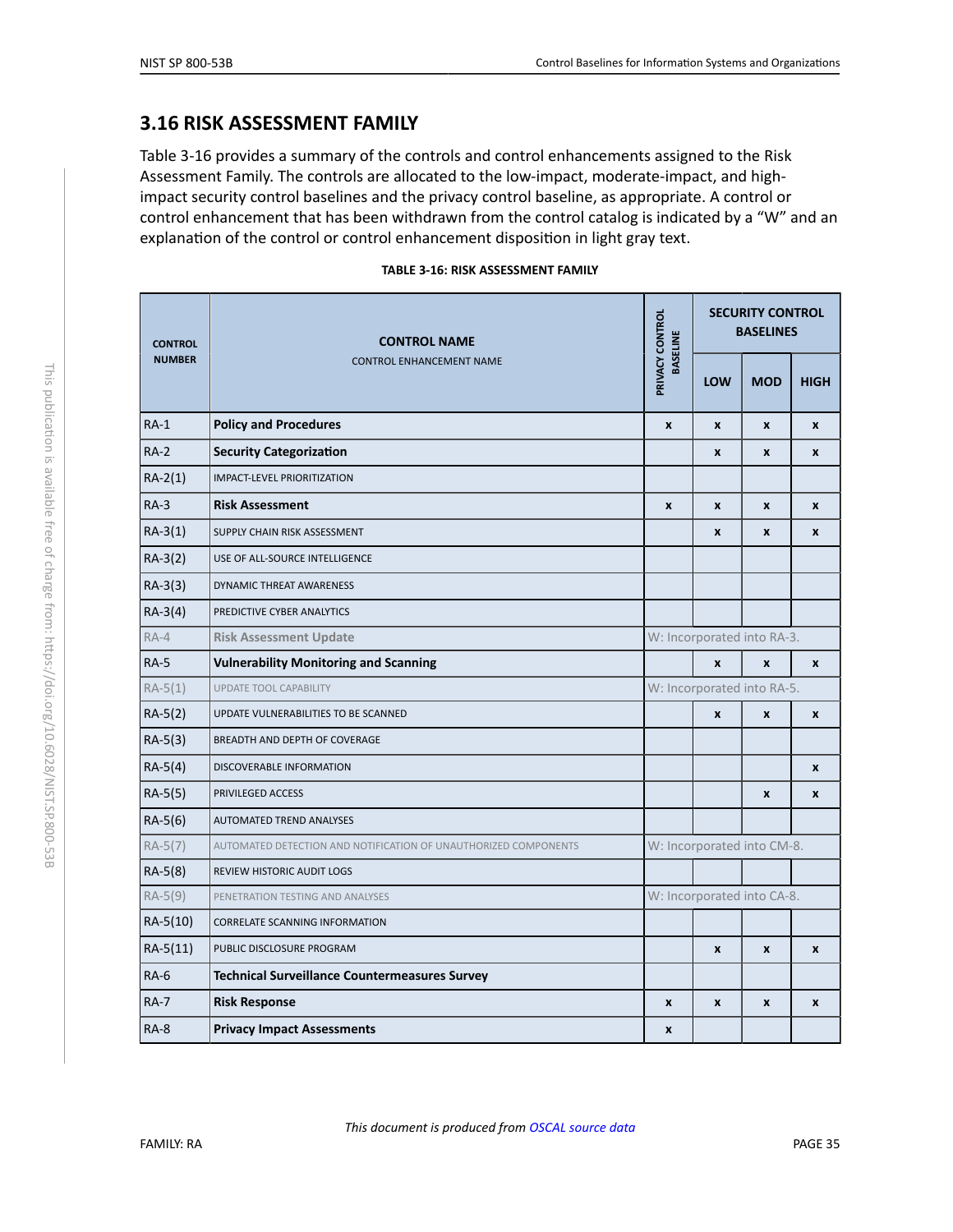<span id="page-36-0"></span>

| <b>CONTROL</b><br><b>NUMBER</b> | <b>CONTROL NAME</b>             | <b>ROL</b><br>CONTE<br><b>BASELINE</b> |            | <b>SECURITY CONTROL</b><br><b>BASELINES</b> |             |
|---------------------------------|---------------------------------|----------------------------------------|------------|---------------------------------------------|-------------|
|                                 | <b>CONTROL ENHANCEMENT NAME</b> | <b>ACY</b><br>PRIV                     | <b>LOW</b> | <b>MOD</b>                                  | <b>HIGH</b> |
| <b>RA-9</b>                     | <b>Criticality Analysis</b>     |                                        |            | X                                           | X           |
| <b>RA-10</b>                    | <b>Threat Hunting</b>           |                                        |            |                                             |             |
|                                 |                                 |                                        |            |                                             |             |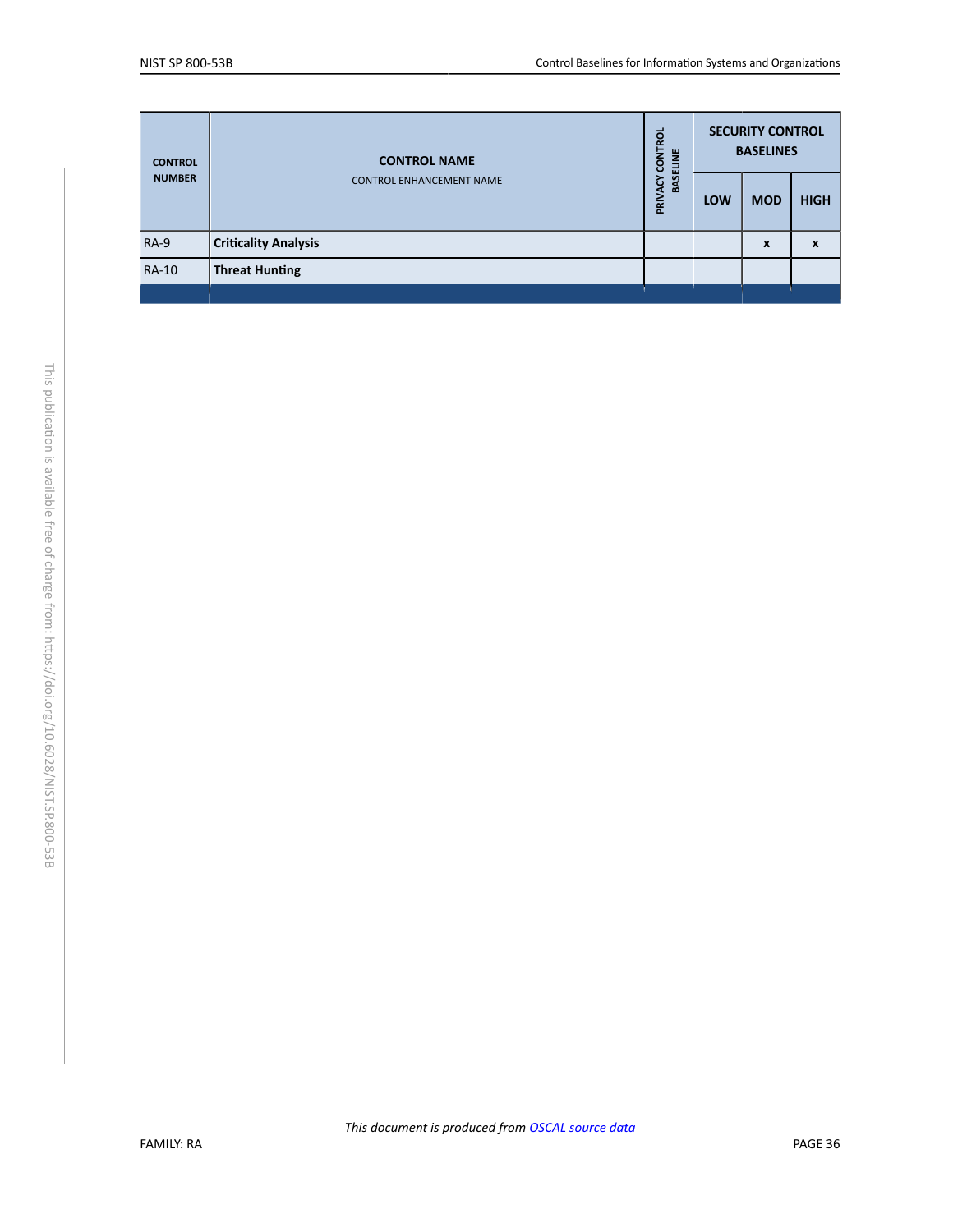# <span id="page-37-2"></span>**3.17 SYSTEM AND SERVICES ACQUISITION FAMILY**

Table 3-17 provides a summary of the controls and control enhancements assigned to the System and Services Acquisition Family. The controls are allocated to the low-impact, moderate-impact, and high-impact security control baselines and the privacy control baseline, as appropriate. A control or control enhancement that has been withdrawn from the control catalog is indicated by a "W" and an explanation of the control or control enhancement disposition in light gray text.

<span id="page-37-3"></span><span id="page-37-1"></span><span id="page-37-0"></span>

| <b>CONTROL</b> | <b>CONTROL NAME</b><br><b>CONTROL ENHANCEMENT NAME</b> | PRIVACY CONTROL<br><b>BASELINE</b> | <b>SECURITY CONTROL</b><br><b>BASELINES</b> |                               |              |  |  |
|----------------|--------------------------------------------------------|------------------------------------|---------------------------------------------|-------------------------------|--------------|--|--|
| <b>NUMBER</b>  |                                                        |                                    | LOW                                         | <b>MOD</b>                    | <b>HIGH</b>  |  |  |
| $SA-1$         | <b>Policy and Procedures</b>                           | $\pmb{\times}$                     | $\boldsymbol{x}$                            | $\pmb{\chi}$                  | $\pmb{\chi}$ |  |  |
| $SA-2$         | <b>Allocation of Resources</b>                         | $\pmb{\chi}$                       | $\mathbf{x}$                                | $\mathbf{x}$                  | $\mathbf{x}$ |  |  |
| $SA-3$         | <b>System Development Life Cycle</b>                   | $\pmb{\chi}$                       | $\pmb{\chi}$                                | $\boldsymbol{x}$              | $\mathbf{x}$ |  |  |
| $SA-3(1)$      | MANAGE PREPRODUCTION ENVIRONMENT                       |                                    |                                             |                               |              |  |  |
| $SA-3(2)$      | USE OF LIVE OR OPERATIONAL DATA                        |                                    |                                             |                               |              |  |  |
| $SA-3(3)$      | <b>TECHNOLOGY REFRESH</b>                              |                                    |                                             |                               |              |  |  |
| $SA-4$         | <b>Acquisition Process</b>                             | $\pmb{\times}$                     | $\pmb{\chi}$                                | $\pmb{\chi}$                  | $\pmb{\chi}$ |  |  |
| $SA-4(1)$      | FUNCTIONAL PROPERTIES OF CONTROLS                      |                                    |                                             | X                             | X            |  |  |
| $SA-4(2)$      | DESIGN AND IMPLEMENTATION INFORMATION FOR CONTROLS     |                                    |                                             | $\boldsymbol{x}$              | $\mathbf{x}$ |  |  |
| $SA-4(3)$      | DEVELOPMENT METHODS, TECHNIQUES, AND PRACTICES         |                                    |                                             |                               |              |  |  |
| $SA-4(4)$      | ASSIGNMENT OF COMPONENTS TO SYSTEMS                    |                                    |                                             | W: Incorporated into CM-8(9). |              |  |  |
| $SA-4(5)$      | SYSTEM, COMPONENT, AND SERVICE CONFIGURATIONS          |                                    |                                             |                               | X            |  |  |
| $SA-4(6)$      | USE OF INFORMATION ASSURANCE PRODUCTS                  |                                    |                                             |                               |              |  |  |
| $SA-4(7)$      | NIAP-APPROVED PROTECTION PROFILES                      |                                    |                                             |                               |              |  |  |
| $SA-4(8)$      | CONTINUOUS MONITORING PLAN FOR CONTROLS                |                                    |                                             |                               |              |  |  |
| $SA-4(9)$      | FUNCTIONS, PORTS, PROTOCOLS, AND SERVICES IN USE       |                                    |                                             | $\pmb{\times}$                | $\pmb{\chi}$ |  |  |
| $SA-4(10)$     | USE OF APPROVED PIV PRODUCTS                           |                                    | $\pmb{\chi}$                                | $\pmb{\chi}$                  | $\pmb{\chi}$ |  |  |
| $SA-4(11)$     | <b>SYSTEM OF RECORDS</b>                               |                                    |                                             |                               |              |  |  |
| $SA-4(12)$     | DATA OWNERSHIP                                         |                                    |                                             |                               |              |  |  |
| $SA-5$         | <b>System Documentation</b>                            |                                    | $\pmb{\chi}$                                | $\pmb{\chi}$                  | $\pmb{\chi}$ |  |  |
| $SA-5(1)$      | FUNCTIONAL PROPERTIES OF SECURITY CONTROLS             |                                    |                                             | W: Incorporated into SA-4(1). |              |  |  |
| $SA-5(2)$      | SECURITY-RELEVANT EXTERNAL SYSTEM INTERFACES           |                                    |                                             | W: Incorporated into SA-4(2). |              |  |  |
| $SA-5(3)$      | <b>HIGH-LEVEL DESIGN</b>                               |                                    |                                             | W: Incorporated into SA-4(2). |              |  |  |
| $SA-5(4)$      | LOW-LEVEL DESIGN                                       | W: Incorporated into SA-4(2).      |                                             |                               |              |  |  |

#### **TABLE 3-17: SYSTEM AND SERVICES ACQUISITION FAMILY**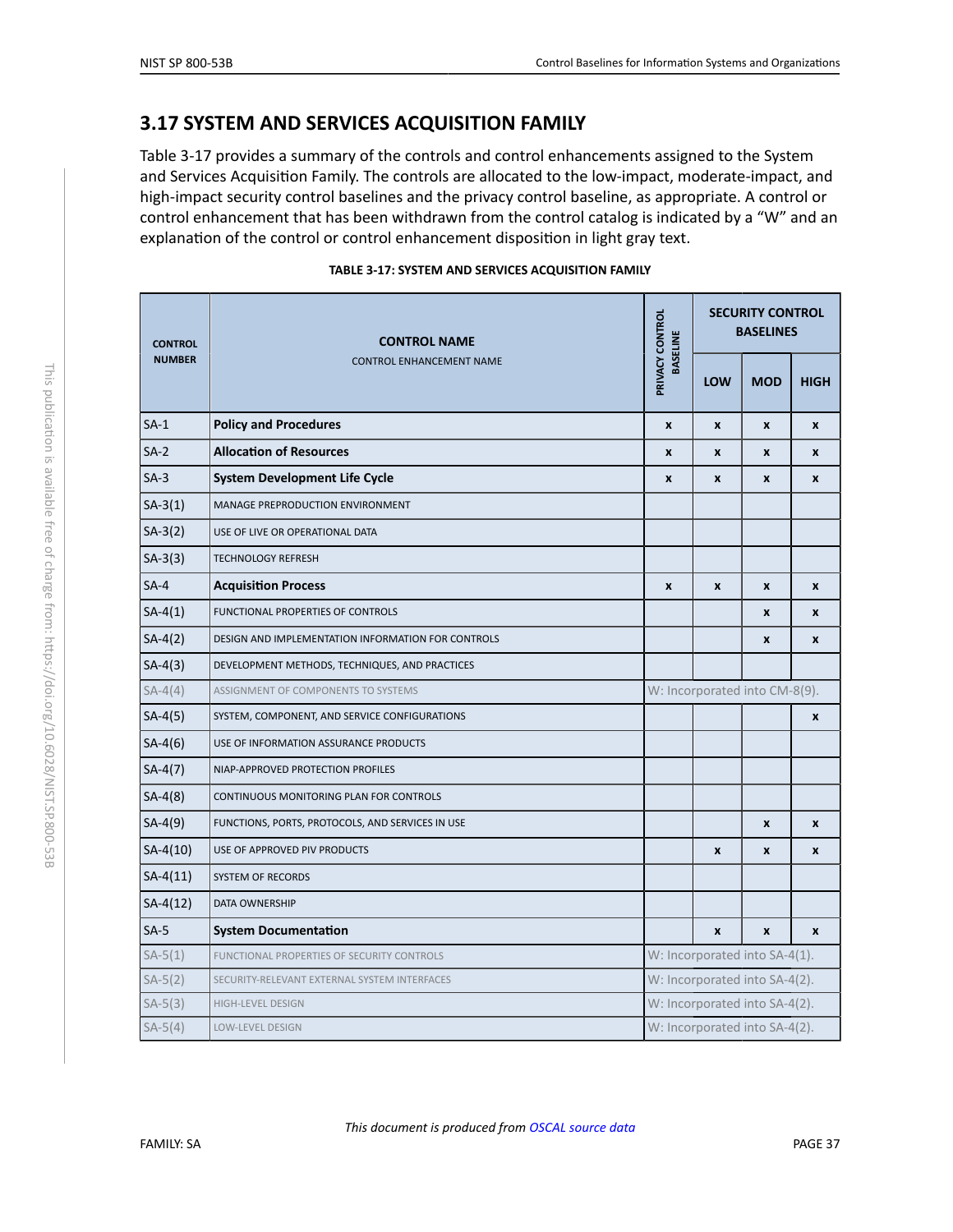<span id="page-38-0"></span>

| <b>CONTROL</b> | <b>CONTROL NAME</b><br><b>CONTROL ENHANCEMENT NAME</b> | PRIVACY CONTROL<br><b>BASELINE</b> | <b>SECURITY CONTROL</b><br><b>BASELINES</b> |                                |             |  |
|----------------|--------------------------------------------------------|------------------------------------|---------------------------------------------|--------------------------------|-------------|--|
| <b>NUMBER</b>  |                                                        |                                    | <b>LOW</b>                                  | <b>MOD</b>                     | <b>HIGH</b> |  |
| $SA-5(5)$      | SOURCE CODE                                            |                                    |                                             | W: Incorporated into SA-4(2).  |             |  |
| $SA-6$         | <b>Software Usage Restrictions</b>                     | $S-I.$                             |                                             | W: Incorporated into CM-10 and |             |  |
| $SA-7$         | <b>User-installed Software</b>                         | $SI-7.$                            |                                             | W: Incorporated into CM-11 and |             |  |
| $SA-8$         | <b>Security and Privacy Engineering Principles</b>     |                                    | $\pmb{\chi}$                                | x                              | X           |  |
| $SA-8(1)$      | <b>CLEAR ABSTRACTIONS</b>                              |                                    |                                             |                                |             |  |
| $SA-8(2)$      | LEAST COMMON MECHANISM                                 |                                    |                                             |                                |             |  |
| $SA-8(3)$      | MODULARITY AND LAYERING                                |                                    |                                             |                                |             |  |
| $SA-8(4)$      | PARTIALLY ORDERED DEPENDENCIES                         |                                    |                                             |                                |             |  |
| $SA-8(5)$      | EFFICIENTLY MEDIATED ACCESS                            |                                    |                                             |                                |             |  |
| $SA-8(6)$      | MINIMIZED SHARING                                      |                                    |                                             |                                |             |  |
| $SA-8(7)$      | REDUCED COMPLEXITY                                     |                                    |                                             |                                |             |  |
| $SA-8(8)$      | SECURE EVOLVABILITY                                    |                                    |                                             |                                |             |  |
| $SA-8(9)$      | <b>TRUSTED COMPONENTS</b>                              |                                    |                                             |                                |             |  |
| $SA-8(10)$     | HIERARCHICAL TRUST                                     |                                    |                                             |                                |             |  |
| $SA-8(11)$     | INVERSE MODIFICATION THRESHOLD                         |                                    |                                             |                                |             |  |
| $SA-8(12)$     | HIERARCHICAL PROTECTION                                |                                    |                                             |                                |             |  |
| $SA-8(13)$     | MINIMIZED SECURITY ELEMENTS                            |                                    |                                             |                                |             |  |
| $SA-8(14)$     | <b>LEAST PRIVILEGE</b>                                 |                                    |                                             |                                |             |  |
| $SA-8(15)$     | PREDICATE PERMISSION                                   |                                    |                                             |                                |             |  |
| $SA-8(16)$     | SELF-RELIANT TRUSTWORTHINESS                           |                                    |                                             |                                |             |  |
| $SA-8(17)$     | SECURE DISTRIBUTED COMPOSITION                         |                                    |                                             |                                |             |  |
| $SA-8(18)$     | TRUSTED COMMUNICATIONS CHANNELS                        |                                    |                                             |                                |             |  |
| $SA-8(19)$     | CONTINUOUS PROTECTION                                  |                                    |                                             |                                |             |  |
| $SA-8(20)$     | SECURE METADATA MANAGEMENT                             |                                    |                                             |                                |             |  |
| $SA-8(21)$     | SELF-ANALYSIS                                          |                                    |                                             |                                |             |  |
| $SA-8(22)$     | ACCOUNTABILITY AND TRACEABILITY                        |                                    |                                             |                                |             |  |
| $SA-8(23)$     | SECURE DEFAULTS                                        |                                    |                                             |                                |             |  |
| $SA-8(24)$     | SECURE FAILURE AND RECOVERY                            |                                    |                                             |                                |             |  |
| $SA-8(25)$     | <b>ECONOMIC SECURITY</b>                               |                                    |                                             |                                |             |  |
| SA-8(26)       | PERFORMANCE SECURITY                                   |                                    |                                             |                                |             |  |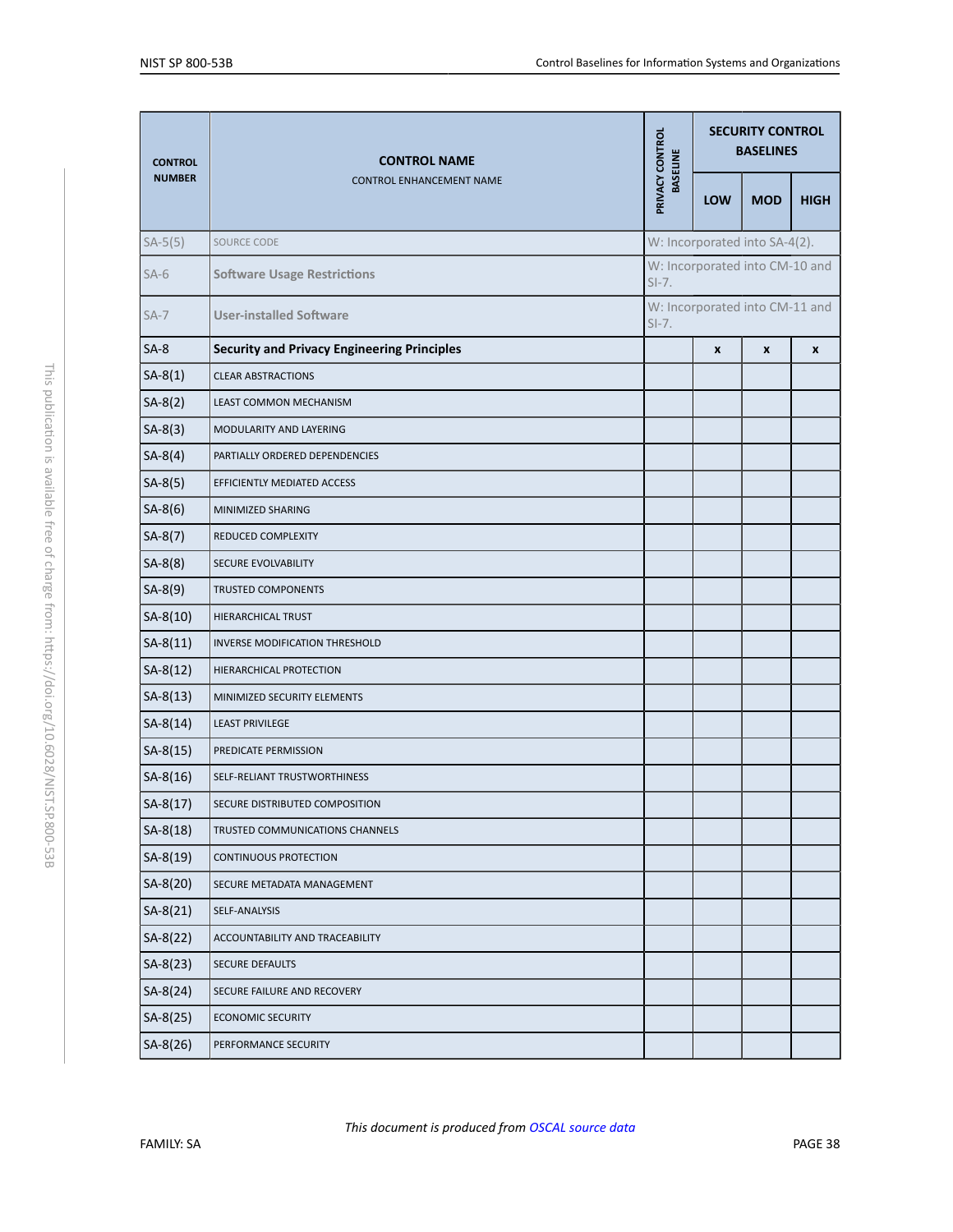<span id="page-39-0"></span>

| <b>CONTROL</b> | <b>CONTROL NAME</b><br><b>CONTROL ENHANCEMENT NAME</b>      | PRIVACY CONTROL | <b>SECURITY CONTROL</b><br><b>BASELINES</b> |                    |                    |  |
|----------------|-------------------------------------------------------------|-----------------|---------------------------------------------|--------------------|--------------------|--|
| <b>NUMBER</b>  |                                                             | <b>BASELINE</b> | <b>LOW</b>                                  | <b>MOD</b>         | <b>HIGH</b>        |  |
| $SA-8(27)$     | HUMAN FACTORED SECURITY                                     |                 |                                             |                    |                    |  |
| SA-8(28)       | <b>ACCEPTABLE SECURITY</b>                                  |                 |                                             |                    |                    |  |
| $SA-8(29)$     | REPEATABLE AND DOCUMENTED PROCEDURES                        |                 |                                             |                    |                    |  |
| SA-8(30)       | PROCEDURAL RIGOR                                            |                 |                                             |                    |                    |  |
| $SA-8(31)$     | SECURE SYSTEM MODIFICATION                                  |                 |                                             |                    |                    |  |
| SA-8(32)       | SUFFICIENT DOCUMENTATION                                    |                 |                                             |                    |                    |  |
| $SA-8(33)$     | <b>MINIMIZATION</b>                                         | $\pmb{\chi}$    |                                             |                    |                    |  |
| $SA-9$         | <b>External System Services</b>                             | X               | X                                           | $\pmb{\mathsf{x}}$ | $\pmb{\mathsf{x}}$ |  |
| $SA-9(1)$      | RISK ASSESSMENTS AND ORGANIZATIONAL APPROVALS               |                 |                                             |                    |                    |  |
| $SA-9(2)$      | IDENTIFICATION OF FUNCTIONS, PORTS, PROTOCOLS, AND SERVICES |                 |                                             | $\pmb{\chi}$       | X                  |  |
| $SA-9(3)$      | ESTABLISH AND MAINTAIN TRUST RELATIONSHIP WITH PROVIDERS    |                 |                                             |                    |                    |  |
| $SA-9(4)$      | CONSISTENT INTERESTS OF CONSUMERS AND PROVIDERS             |                 |                                             |                    |                    |  |
| $SA-9(5)$      | PROCESSING, STORAGE, AND SERVICE LOCATION                   |                 |                                             |                    |                    |  |
| $SA-9(6)$      | ORGANIZATION-CONTROLLED CRYPTOGRAPHIC KEYS                  |                 |                                             |                    |                    |  |
| $SA-9(7)$      | ORGANIZATION-CONTROLLED INTEGRITY CHECKING                  |                 |                                             |                    |                    |  |
| $SA-9(8)$      | PROCESSING AND STORAGE LOCATION - U.S. JURISDICTION         |                 |                                             |                    |                    |  |
| $SA-10$        | <b>Developer Configuration Management</b>                   |                 |                                             | X                  | X                  |  |
| $SA-10(1)$     | SOFTWARE AND FIRMWARE INTEGRITY VERIFICATION                |                 |                                             |                    |                    |  |
| $SA-10(2)$     | ALTERNATIVE CONFIGURATION MANAGEMENT PROCESSES              |                 |                                             |                    |                    |  |
| $SA-10(3)$     | HARDWARE INTEGRITY VERIFICATION                             |                 |                                             |                    |                    |  |
| $SA-10(4)$     | <b>TRUSTED GENERATION</b>                                   |                 |                                             |                    |                    |  |
| $SA-10(5)$     | MAPPING INTEGRITY FOR VERSION CONTROL                       |                 |                                             |                    |                    |  |
| $SA-10(6)$     | <b>TRUSTED DISTRIBUTION</b>                                 |                 |                                             |                    |                    |  |
| $SA-10(7)$     | SECURITY AND PRIVACY REPRESENTATIVES                        |                 |                                             |                    |                    |  |
| $SA-11$        | <b>Developer Testing and Evaluation</b>                     | X               |                                             | X                  | X                  |  |
| $SA-11(1)$     | STATIC CODE ANALYSIS                                        |                 |                                             |                    |                    |  |
| $SA-11(2)$     | THREAT MODELING AND VULNERABILITY ANALYSES                  |                 |                                             |                    |                    |  |
| $SA-11(3)$     | INDEPENDENT VERIFICATION OF ASSESSMENT PLANS AND EVIDENCE   |                 |                                             |                    |                    |  |
| $SA-11(4)$     | MANUAL CODE REVIEWS                                         |                 |                                             |                    |                    |  |
| $SA-11(5)$     | PENETRATION TESTING                                         |                 |                                             |                    |                    |  |
| $SA-11(6)$     | <b>ATTACK SURFACE REVIEWS</b>                               |                 |                                             |                    |                    |  |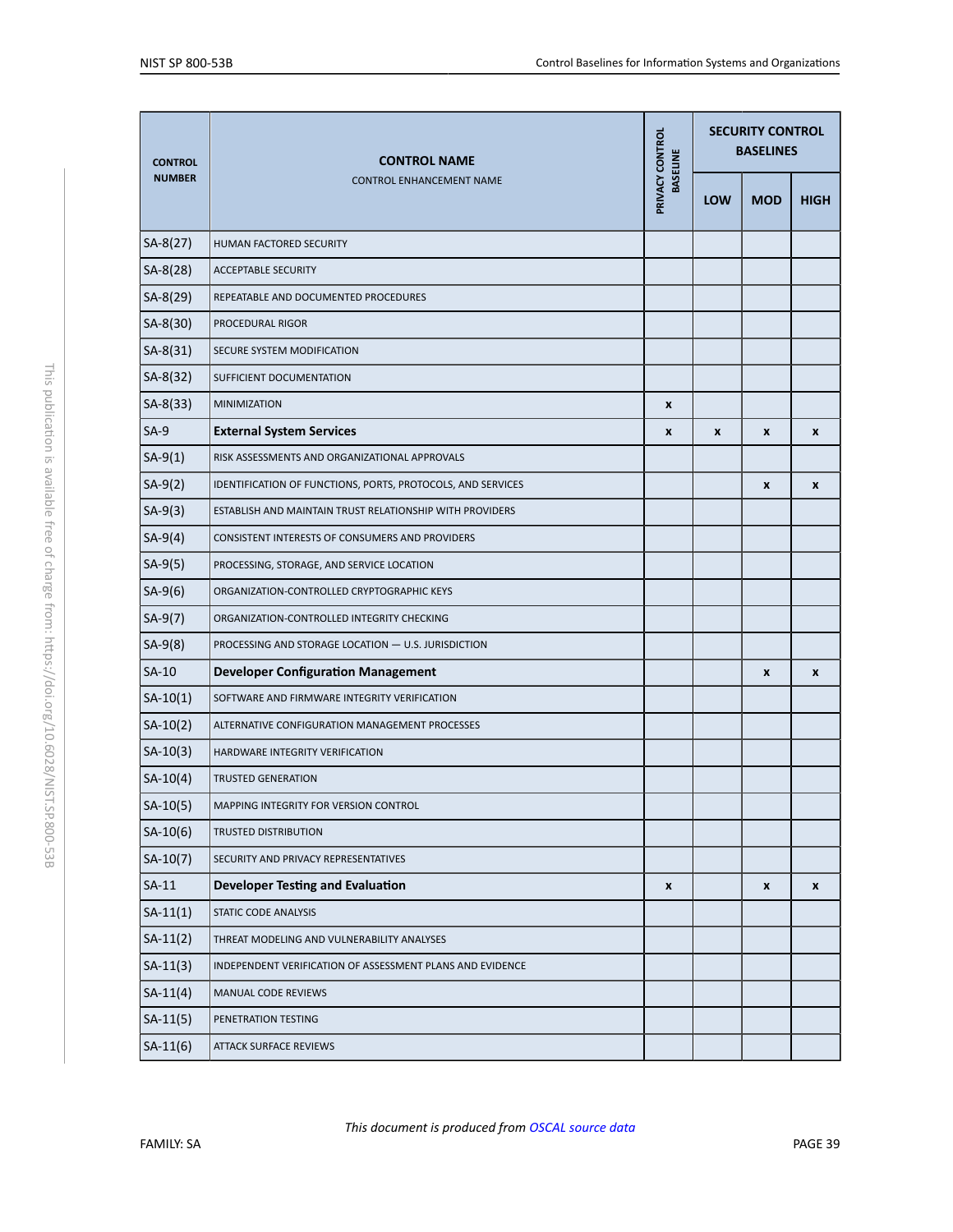| <b>CONTROL</b> | <b>CONTROL NAME</b>                                               | PRIVACY CONTROL<br><b>BASELINE</b> | <b>SECURITY CONTROL</b><br><b>BASELINES</b> |                                |             |  |
|----------------|-------------------------------------------------------------------|------------------------------------|---------------------------------------------|--------------------------------|-------------|--|
| <b>NUMBER</b>  | <b>CONTROL ENHANCEMENT NAME</b>                                   |                                    | <b>LOW</b>                                  | <b>MOD</b>                     | <b>HIGH</b> |  |
| $SA-11(7)$     | VERIFY SCOPE OF TESTING AND EVALUATION                            |                                    |                                             |                                |             |  |
| $SA-11(8)$     | DYNAMIC CODE ANALYSIS                                             |                                    |                                             |                                |             |  |
| $SA-11(9)$     | INTERACTIVE APPLICATION SECURITY TESTING                          |                                    |                                             |                                |             |  |
| $SA-12$        | <b>Supply Chain Protection</b>                                    |                                    | W: Moved to SR Family.                      |                                |             |  |
| $SA-12(1)$     | ACQUISITION STRATEGIES / TOOLS / METHODS                          |                                    | W: Moved to SR-5.                           |                                |             |  |
| $SA-12(2)$     | <b>SUPPLIER REVIEWS</b>                                           |                                    | W: Moved to SR-6.                           |                                |             |  |
| $SA-12(3)$     | TRUSTED SHIPPING AND WAREHOUSING                                  |                                    |                                             | W: Incorporated into SR-3.     |             |  |
| $SA-12(4)$     | <b>DIVERSITY OF SUPPLIERS</b>                                     |                                    | W: Moved to SR-3(1).                        |                                |             |  |
| $SA-12(5)$     | <b>LIMITATION OF HARM</b>                                         |                                    | W: Moved to SR-3(2).                        |                                |             |  |
| $SA-12(6)$     | MINIMIZING PROCUREMENT TIME                                       |                                    |                                             | W: Incorporated into SR-5(1).  |             |  |
| $SA-12(7)$     | ASSESSMENTS PRIOR TO SELECTION / ACCEPTANCE / UPDATE              |                                    | W: Moved to SR-5(2).                        |                                |             |  |
| $SA-12(8)$     | USE OF ALL-SOURCE INTELLIGENCE                                    |                                    |                                             | W: Incorporated into RA-3(2).  |             |  |
| $SA-12(9)$     | <b>OPERATIONS SECURITY</b>                                        |                                    | W: Moved to SR-7.                           |                                |             |  |
| $SA-12(10)$    | VALIDATE AS GENUINE AND NOT ALTERED                               |                                    | W: Moved to SR-4(3).                        |                                |             |  |
| $SA-12(11)$    | PENETRATION TESTING / ANALYSIS OF ELEMENTS, PROCESSES, AND ACTORS |                                    | W: Moved to SR-6(1).                        |                                |             |  |
| $SA-12(12)$    | INTER-ORGANIZATIONAL AGREEMENTS                                   |                                    | W: Moved to SR-8.                           |                                |             |  |
| $SA-12(13)$    | CRITICAL INFORMATION SYSTEM COMPONENTS                            | RA-9.                              |                                             | W: Incorporated into MA-6 and  |             |  |
| $SA-12(14)$    | <b>IDENTITY AND TRACEABILITY</b>                                  | $SR-4(2)$ .                        |                                             | W: Moved to SR-4(1) and        |             |  |
| $SA-12(15)$    | PROCESSES TO ADDRESS WEAKNESSES OR DEFICIENCIES                   |                                    |                                             | W: Incorporated into SR-3.     |             |  |
| $SA-13$        | <b>Trustworthiness</b>                                            |                                    |                                             | W: Incorporated into SA-8.     |             |  |
| $SA-14$        | <b>Criticality Analysis</b>                                       |                                    |                                             | W: Incorporated into RA-9.     |             |  |
| $SA-14(1)$     | CRITICAL COMPONENTS WITH NO VIABLE ALTERNATIVE SOURCING           |                                    |                                             | W: Incorporated into SA-20.    |             |  |
| SA-15          | Development Process, Standards, and Tools                         |                                    |                                             | x                              | x           |  |
| $SA-15(1)$     | <b>QUALITY METRICS</b>                                            |                                    |                                             |                                |             |  |
| $SA-15(2)$     | SECURITY AND PRIVACY TRACKING TOOLS                               |                                    |                                             |                                |             |  |
| $SA-15(3)$     | <b>CRITICALITY ANALYSIS</b>                                       |                                    |                                             | X                              | X           |  |
| $SA-15(4)$     | THREAT MODELING AND VULNERABILITY ANALYSIS                        |                                    |                                             | W: Incorporated into SA-11(2). |             |  |
| $SA-15(5)$     | <b>ATTACK SURFACE REDUCTION</b>                                   |                                    |                                             |                                |             |  |
| $SA-15(6)$     | CONTINUOUS IMPROVEMENT                                            |                                    |                                             |                                |             |  |
| $SA-15(7)$     | AUTOMATED VULNERABILITY ANALYSIS                                  |                                    |                                             |                                |             |  |
| $SA-15(8)$     | REUSE OF THREAT AND VULNERABILITY INFORMATION                     |                                    |                                             |                                |             |  |
| $SA-15(9)$     | USE OF LIVE DATA                                                  |                                    |                                             | W: Incorporated into SA-3(2).  |             |  |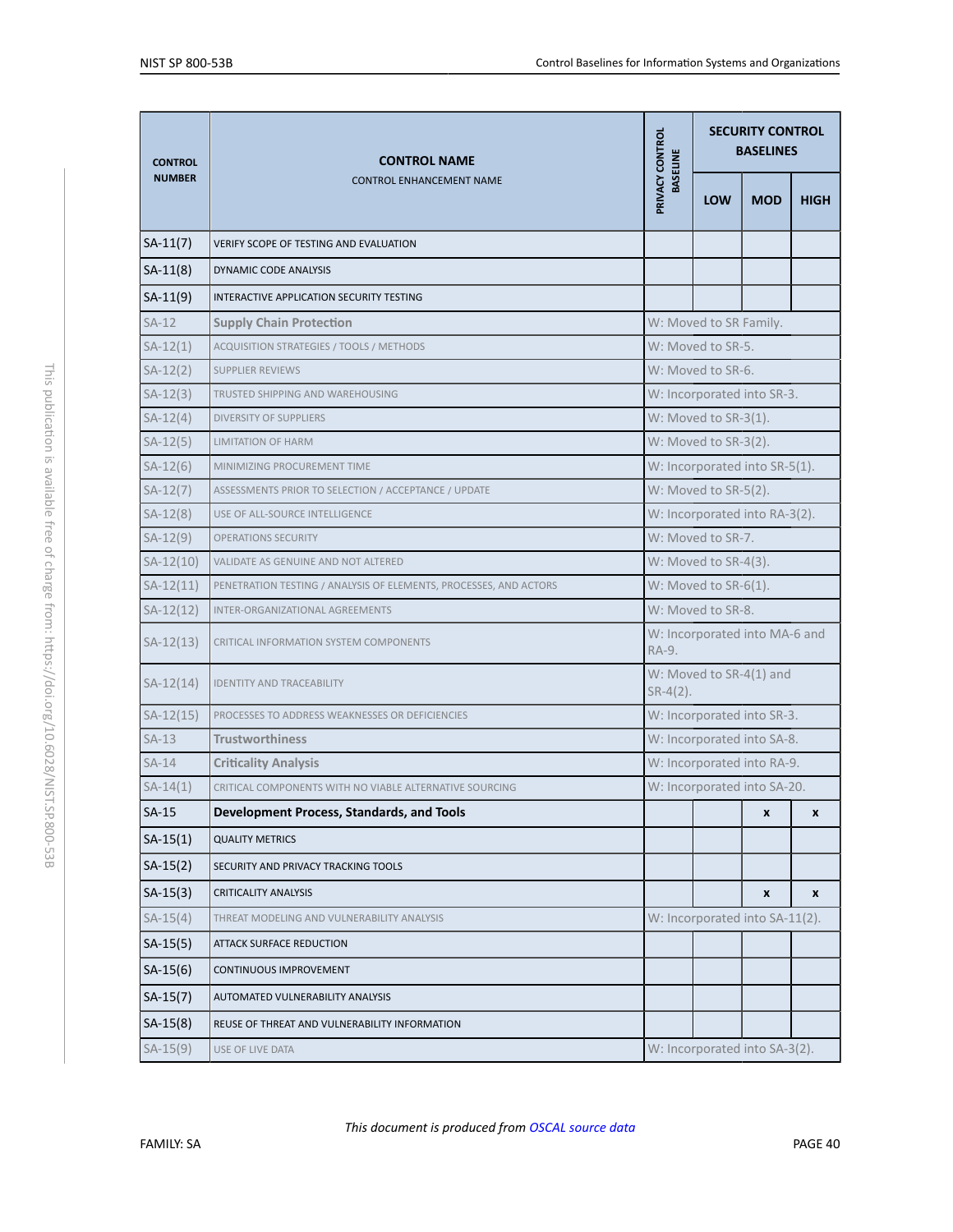<span id="page-41-2"></span><span id="page-41-1"></span><span id="page-41-0"></span>

| <b>CONTROL</b> | <b>CONTROL NAME</b><br><b>CONTROL ENHANCEMENT NAME</b> | PRIVACY CONTROL<br><b>BASELINE</b> | <b>SECURITY CONTROL</b><br><b>BASELINES</b> |            |                    |  |
|----------------|--------------------------------------------------------|------------------------------------|---------------------------------------------|------------|--------------------|--|
| <b>NUMBER</b>  |                                                        |                                    | <b>LOW</b>                                  | <b>MOD</b> | <b>HIGH</b>        |  |
| $SA-15(10)$    | <b>INCIDENT RESPONSE PLAN</b>                          |                                    |                                             |            |                    |  |
| $SA-15(11)$    | ARCHIVE SYSTEM OR COMPONENT                            |                                    |                                             |            |                    |  |
| $SA-15(12)$    | MINIMIZE PERSONALLY IDENTIFIABLE INFORMATION           |                                    |                                             |            |                    |  |
| $SA-16$        | <b>Developer-provided Training</b>                     |                                    |                                             |            | X                  |  |
| $SA-17$        | Developer Security and Privacy Architecture and Design |                                    |                                             |            | X                  |  |
| $SA-17(1)$     | FORMAL POLICY MODEL                                    |                                    |                                             |            |                    |  |
| $SA-17(2)$     | SECURITY-RELEVANT COMPONENTS                           |                                    |                                             |            |                    |  |
| $SA-17(3)$     | FORMAL CORRESPONDENCE                                  |                                    |                                             |            |                    |  |
| $SA-17(4)$     | INFORMAL CORRESPONDENCE                                |                                    |                                             |            |                    |  |
| $SA-17(5)$     | CONCEPTUALLY SIMPLE DESIGN                             |                                    |                                             |            |                    |  |
| $SA-17(6)$     | STRUCTURE FOR TESTING                                  |                                    |                                             |            |                    |  |
| $SA-17(7)$     | STRUCTURE FOR LEAST PRIVILEGE                          |                                    |                                             |            |                    |  |
| $SA-17(8)$     | <b>ORCHESTRATION</b>                                   |                                    |                                             |            |                    |  |
| $SA-17(9)$     | <b>DESIGN DIVERSITY</b>                                |                                    |                                             |            |                    |  |
| $SA-18$        | <b>Tamper Resistance and Detection</b>                 |                                    | W: Moved to SR-9.                           |            |                    |  |
| $SA-18(1)$     | MULTIPLE PHASES OF SYSTEM DEVELOPMENT LIFE CYCLE       |                                    | W: Moved to SR-9(1).                        |            |                    |  |
| $SA-18(2)$     | INSPECTION OF SYSTEMS OR COMPONENTS                    |                                    | W: Moved to SR-10.                          |            |                    |  |
| $SA-19$        | <b>Component Authenticity</b>                          |                                    | W: Moved to SR-11.                          |            |                    |  |
| $SA-19(1)$     | ANTI-COUNTERFEIT TRAINING                              |                                    | W: Moved to SR-11(1).                       |            |                    |  |
| $SA-19(2)$     | CONFIGURATION CONTROL FOR COMPONENT SERVICE AND REPAIR |                                    | W: Moved to SR-11(2).                       |            |                    |  |
| $SA-19(3)$     | <b>COMPONENT DISPOSAL</b>                              |                                    | W: Moved to SR-12.                          |            |                    |  |
| $SA-19(4)$     | ANTI-COUNTERFEIT SCANNING                              |                                    | W: Moved to SR-11(3).                       |            |                    |  |
| $SA-20$        | <b>Customized Development of Critical Components</b>   |                                    |                                             |            |                    |  |
| $SA-21$        | <b>Developer Screening</b>                             |                                    |                                             |            | X                  |  |
| $SA-21(1)$     | VALIDATION OF SCREENING                                |                                    | W: Incorporated into SA-21.                 |            |                    |  |
| $SA-22$        | <b>Unsupported System Components</b>                   |                                    | $\pmb{\chi}$                                | X          | $\pmb{\mathsf{x}}$ |  |
| $SA-22(1)$     | ALTERNATIVE SOURCES FOR CONTINUED SUPPORT              |                                    | W: Incorporated into SA-22.                 |            |                    |  |
| $SA-23$        | Specialization                                         |                                    |                                             |            |                    |  |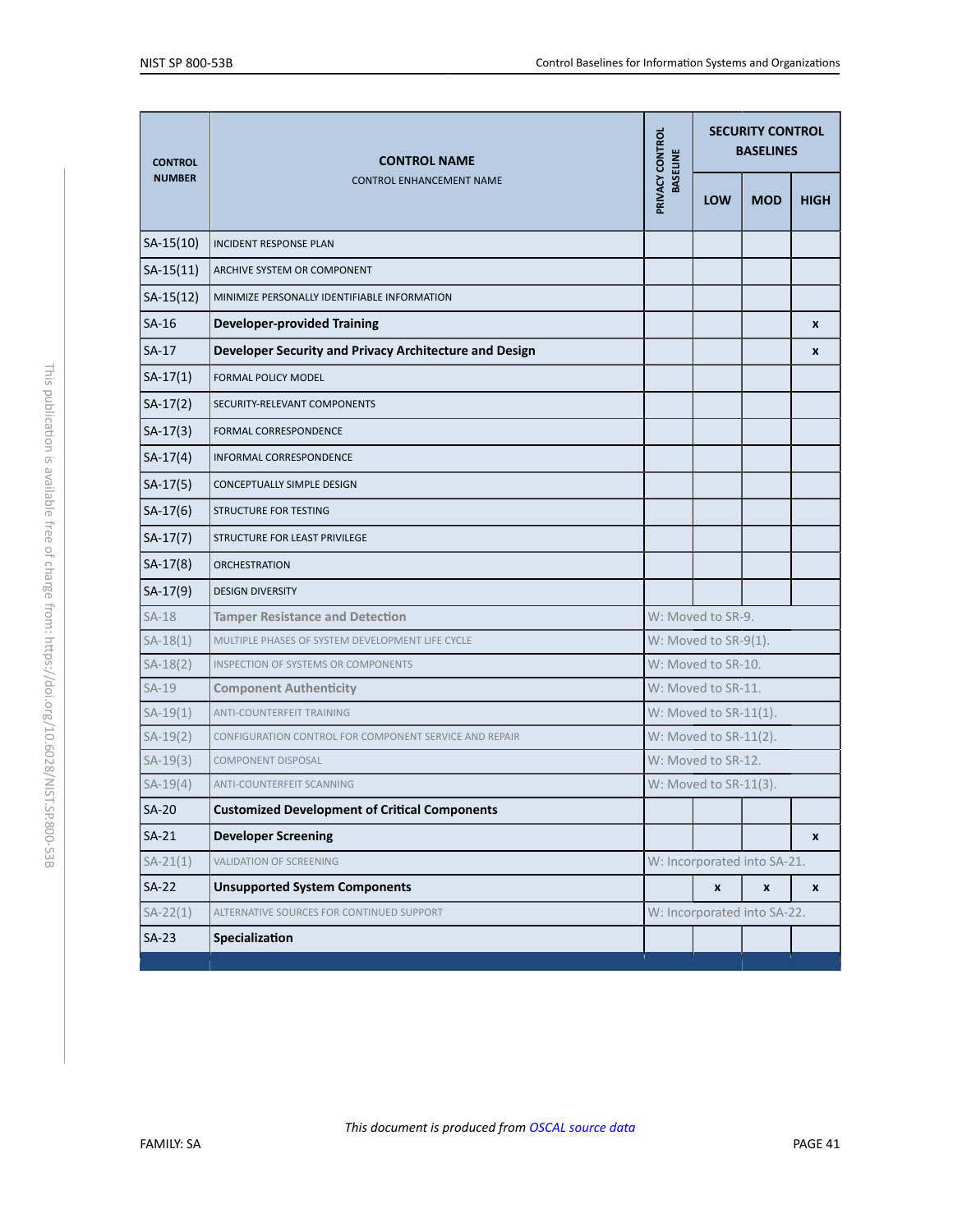## <span id="page-42-3"></span>**3.18 SYSTEM AND COMMUNICATIONS PROTECTION FAMILY**

Table 3-18 provides a summary of the controls and control enhancements assigned to the System and Communications Protection Family. The controls are allocated to the low-impact, moderateimpact, and high-impact security control baselines and the privacy control baseline, as appropriate. A control or control enhancement that has been withdrawn from the control catalog is indicated by a "W" and an explanation of the control or control enhancement disposition in light gray text.

<span id="page-42-2"></span><span id="page-42-1"></span><span id="page-42-0"></span>

| <b>CONTROL</b> | <b>CONTROL NAME</b><br><b>CONTROL ENHANCEMENT NAME</b> | PRIVACY CONTROL<br><b>BASELINE</b> | <b>SECURITY CONTROL</b><br><b>BASELINES</b> |                  |                  |  |
|----------------|--------------------------------------------------------|------------------------------------|---------------------------------------------|------------------|------------------|--|
| <b>NUMBER</b>  |                                                        |                                    | LOW                                         | <b>MOD</b>       | <b>HIGH</b>      |  |
| $SC-1$         | <b>Policy and Procedures</b>                           |                                    | $\pmb{\chi}$                                | $\pmb{\chi}$     | X                |  |
| $SC-2$         | Separation of System and User Functionality            |                                    |                                             | $\mathbf{x}$     | $\mathbf{x}$     |  |
| $SC-2(1)$      | INTERFACES FOR NON-PRIVILEGED USERS                    |                                    |                                             |                  |                  |  |
| $SC-2(2)$      | <b>DISASSOCIABILITY</b>                                |                                    |                                             |                  |                  |  |
| $SC-3$         | <b>Security Function Isolation</b>                     |                                    |                                             |                  | $\boldsymbol{x}$ |  |
| $SC-3(1)$      | HARDWARE SEPARATION                                    |                                    |                                             |                  |                  |  |
| $SC-3(2)$      | ACCESS AND FLOW CONTROL FUNCTIONS                      |                                    |                                             |                  |                  |  |
| $SC-3(3)$      | MINIMIZE NONSECURITY FUNCTIONALITY                     |                                    |                                             |                  |                  |  |
| $SC-3(4)$      | MODULE COUPLING AND COHESIVENESS                       |                                    |                                             |                  |                  |  |
| $SC-3(5)$      | LAYERED STRUCTURES                                     |                                    |                                             |                  |                  |  |
| $SC-4$         | <b>Information in Shared System Resources</b>          |                                    |                                             | $\mathbf{x}$     | $\mathbf{x}$     |  |
| $SC-4(1)$      | <b>SECURITY LEVELS</b>                                 |                                    | W: Incorporated into SC-4.                  |                  |                  |  |
| $SC-4(2)$      | MULTILEVEL OR PERIODS PROCESSING                       |                                    |                                             |                  |                  |  |
| $SC-5$         | <b>Denial-of-service Protection</b>                    |                                    | $\mathbf{x}$                                | $\boldsymbol{x}$ | $\boldsymbol{x}$ |  |
| $SC-5(1)$      | RESTRICT ABILITY TO ATTACK OTHER SYSTEMS               |                                    |                                             |                  |                  |  |
| $SC-5(2)$      | CAPACITY, BANDWIDTH, AND REDUNDANCY                    |                                    |                                             |                  |                  |  |
| $SC-5(3)$      | DETECTION AND MONITORING                               |                                    |                                             |                  |                  |  |
| $SC-6$         | <b>Resource Availability</b>                           |                                    |                                             |                  |                  |  |
| $SC-7$         | <b>Boundary Protection</b>                             |                                    | $\mathbf{x}$                                | $\mathbf{x}$     | $\mathbf{x}$     |  |
| $SC-7(1)$      | PHYSICALLY SEPARATED SUBNETWORKS                       |                                    | W: Incorporated into SC-7.                  |                  |                  |  |
| $SC-7(2)$      | PUBLIC ACCESS                                          |                                    | W: Incorporated into SC-7.                  |                  |                  |  |
| $SC-7(3)$      | <b>ACCESS POINTS</b>                                   |                                    |                                             | $\pmb{\chi}$     | X                |  |
| $SC-7(4)$      | EXTERNAL TELECOMMUNICATIONS SERVICES                   |                                    |                                             | X                | X                |  |
| $SC-7(5)$      | DENY BY DEFAULT - ALLOW BY EXCEPTION                   |                                    |                                             | X                | X                |  |

#### **TABLE 3-18: SYSTEM AND COMMUNICATIONS PROTECTION FAMILY**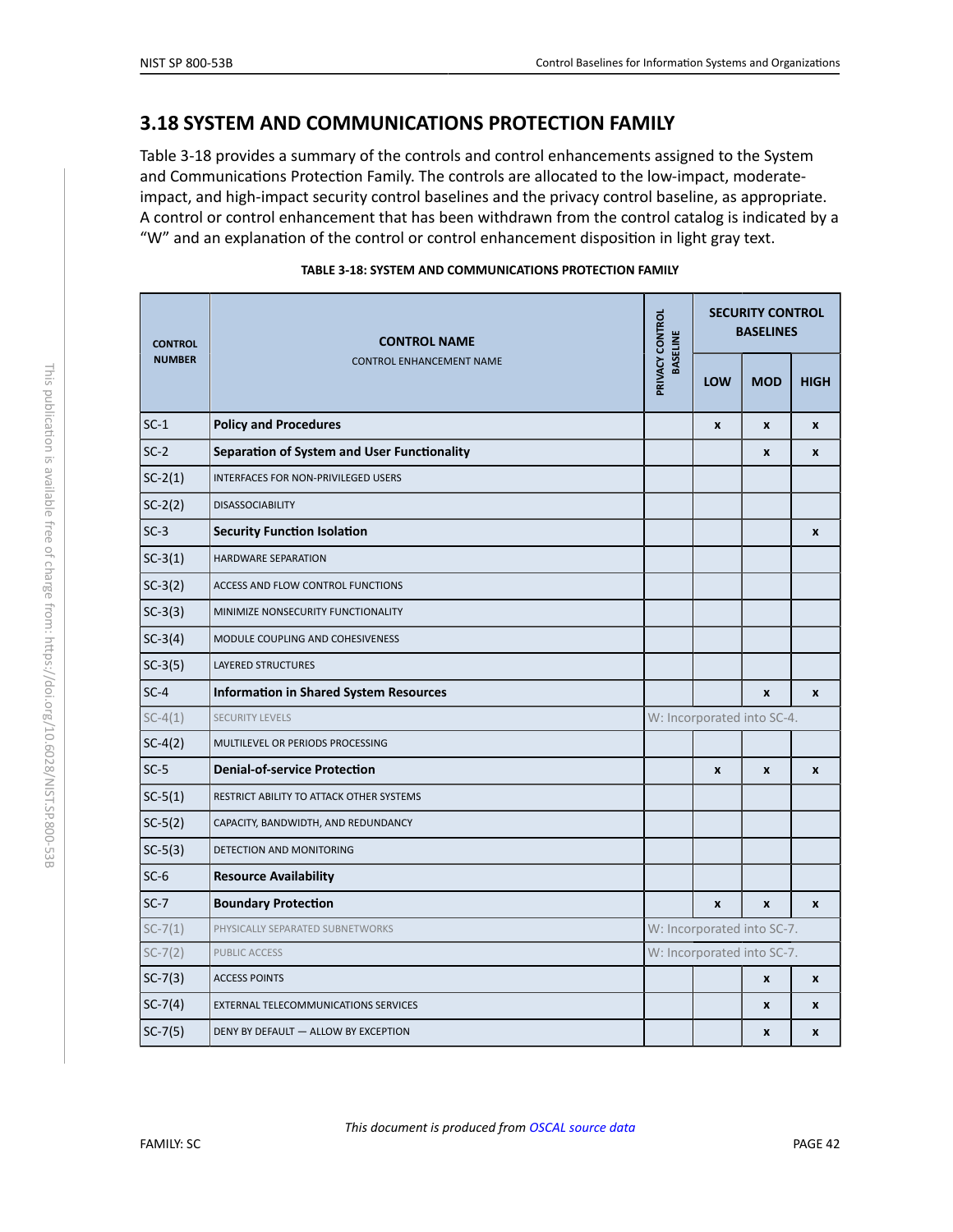<span id="page-43-5"></span><span id="page-43-4"></span><span id="page-43-3"></span><span id="page-43-2"></span><span id="page-43-1"></span><span id="page-43-0"></span>

| <b>CONTROL</b> | <b>CONTROL NAME</b><br><b>CONTROL ENHANCEMENT NAME</b>          | PRIVACY CONTROL | <b>SECURITY CONTROL</b><br><b>BASELINES</b> |                                |             |  |
|----------------|-----------------------------------------------------------------|-----------------|---------------------------------------------|--------------------------------|-------------|--|
| <b>NUMBER</b>  |                                                                 | <b>BASELINE</b> | <b>LOW</b>                                  | <b>MOD</b>                     | <b>HIGH</b> |  |
| $SC-7(6)$      | RESPONSE TO RECOGNIZED FAILURES                                 |                 |                                             | W: Incorporated into SC-7(18). |             |  |
| $SC-7(7)$      | SPLIT TUNNELING FOR REMOTE DEVICES                              |                 |                                             | X                              | X           |  |
| $SC-7(8)$      | ROUTE TRAFFIC TO AUTHENTICATED PROXY SERVERS                    |                 |                                             | x                              | X           |  |
| $SC-7(9)$      | RESTRICT THREATENING OUTGOING COMMUNICATIONS TRAFFIC            |                 |                                             |                                |             |  |
| $SC-7(10)$     | PREVENT EXFILTRATION                                            |                 |                                             |                                |             |  |
| $SC-7(11)$     | RESTRICT INCOMING COMMUNICATIONS TRAFFIC                        |                 |                                             |                                |             |  |
| $SC-7(12)$     | <b>HOST-BASED PROTECTION</b>                                    |                 |                                             |                                |             |  |
| $SC-7(13)$     | ISOLATION OF SECURITY TOOLS, MECHANISMS, AND SUPPORT COMPONENTS |                 |                                             |                                |             |  |
| $SC-7(14)$     | PROTECT AGAINST UNAUTHORIZED PHYSICAL CONNECTIONS               |                 |                                             |                                |             |  |
| $SC-7(15)$     | NETWORKED PRIVILEGED ACCESSES                                   |                 |                                             |                                |             |  |
| $SC-7(16)$     | PREVENT DISCOVERY OF SYSTEM COMPONENTS                          |                 |                                             |                                |             |  |
| $SC-7(17)$     | AUTOMATED ENFORCEMENT OF PROTOCOL FORMATS                       |                 |                                             |                                |             |  |
| $SC-7(18)$     | <b>FAIL SECURE</b>                                              |                 |                                             |                                | X           |  |
| $SC-7(19)$     | BLOCK COMMUNICATION FROM NON-ORGANIZATIONALLY CONFIGURED HOSTS  |                 |                                             |                                |             |  |
| $SC-7(20)$     | DYNAMIC ISOLATION AND SEGREGATION                               |                 |                                             |                                |             |  |
| $SC-7(21)$     | <b>ISOLATION OF SYSTEM COMPONENTS</b>                           |                 |                                             |                                | X           |  |
| $SC-7(22)$     | SEPARATE SUBNETS FOR CONNECTING TO DIFFERENT SECURITY DOMAINS   |                 |                                             |                                |             |  |
| $SC-7(23)$     | DISABLE SENDER FEEDBACK ON PROTOCOL VALIDATION FAILURE          |                 |                                             |                                |             |  |
| $SC-7(24)$     | PERSONALLY IDENTIFIABLE INFORMATION                             | X               |                                             |                                |             |  |
| $SC-7(25)$     | UNCLASSIFIED NATIONAL SECURITY SYSTEM CONNECTIONS               |                 |                                             |                                |             |  |
| $SC-7(26)$     | CLASSIFIED NATIONAL SECURITY SYSTEM CONNECTIONS                 |                 |                                             |                                |             |  |
| $SC-7(27)$     | UNCLASSIFIED NON-NATIONAL SECURITY SYSTEM CONNECTIONS           |                 |                                             |                                |             |  |
| $SC-7(28)$     | <b>CONNECTIONS TO PUBLIC NETWORKS</b>                           |                 |                                             |                                |             |  |
| $SC-7(29)$     | SEPARATE SUBNETS TO ISOLATE FUNCTIONS                           |                 |                                             |                                |             |  |
| $SC-8$         | <b>Transmission Confidentiality and Integrity</b>               |                 |                                             | x                              | X           |  |
| $SC-8(1)$      | <b>CRYPTOGRAPHIC PROTECTION</b>                                 |                 |                                             | x                              | X           |  |
| $SC-8(2)$      | PRE- AND POST-TRANSMISSION HANDLING                             |                 |                                             |                                |             |  |
| $SC-8(3)$      | CRYPTOGRAPHIC PROTECTION FOR MESSAGE EXTERNALS                  |                 |                                             |                                |             |  |
| $SC-8(4)$      | CONCEAL OR RANDOMIZE COMMUNICATIONS                             |                 |                                             |                                |             |  |
| $SC-8(5)$      | PROTECTED DISTRIBUTION SYSTEM                                   |                 |                                             |                                |             |  |
| $SC-9$         | <b>Transmission Confidentiality</b>                             |                 |                                             | W: Incorporated into SC-8.     |             |  |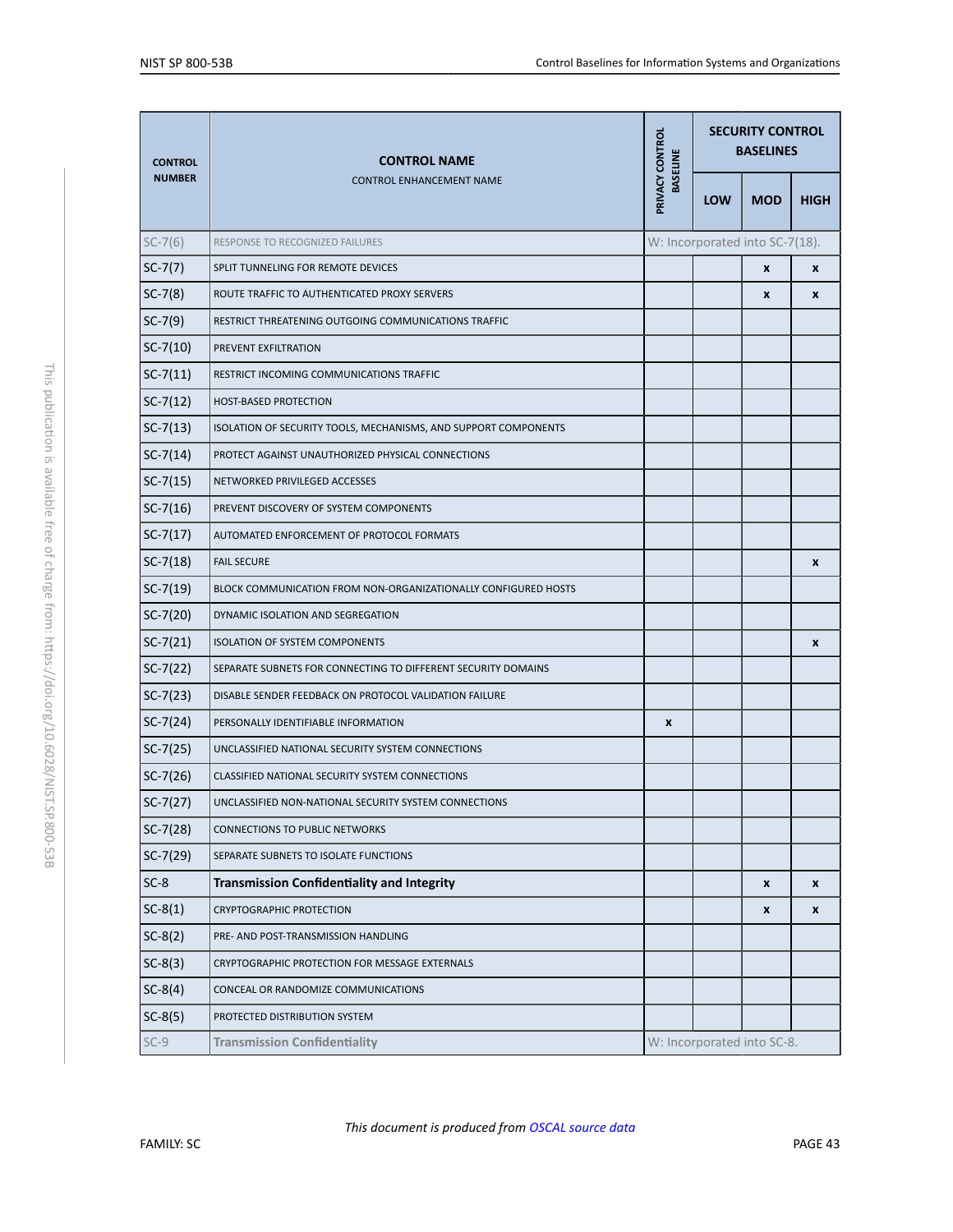<span id="page-44-1"></span><span id="page-44-0"></span>

| <b>CONTROL</b><br><b>NUMBER</b> | <b>CONTROL NAME</b><br><b>CONTROL ENHANCEMENT NAME</b>  | PRIVACY CONTROL<br><b>BASELINE</b> | <b>SECURITY CONTROL</b><br><b>BASELINES</b>                                           |                    |              |  |  |
|---------------------------------|---------------------------------------------------------|------------------------------------|---------------------------------------------------------------------------------------|--------------------|--------------|--|--|
|                                 |                                                         |                                    | <b>LOW</b>                                                                            | <b>MOD</b>         | <b>HIGH</b>  |  |  |
| $SC-10$                         | <b>Network Disconnect</b>                               |                                    |                                                                                       | $\pmb{\chi}$       | $\pmb{\chi}$ |  |  |
| $SC-11$                         | <b>Trusted Path</b>                                     |                                    |                                                                                       |                    |              |  |  |
| $SC-11(1)$                      | IRREFUTABLE COMMUNICATIONS PATH                         |                                    |                                                                                       |                    |              |  |  |
| $SC-12$                         | <b>Cryptographic Key Establishment and Management</b>   |                                    | X                                                                                     | $\mathbf{x}$       | X            |  |  |
| $SC-12(1)$                      | <b>AVAILABILITY</b>                                     |                                    |                                                                                       |                    | X            |  |  |
| $SC-12(2)$                      | <b>SYMMETRIC KEYS</b>                                   |                                    |                                                                                       |                    |              |  |  |
| $SC-12(3)$                      | <b>ASYMMETRIC KEYS</b>                                  |                                    |                                                                                       |                    |              |  |  |
| $SC-12(4)$                      | PKI CERTIFICATES                                        |                                    | W: Incorporated into SC-12(3).                                                        |                    |              |  |  |
| $SC-12(5)$                      | PKI CERTIFICATES / HARDWARE TOKENS                      |                                    | W: Incorporated into SC-12(3).                                                        |                    |              |  |  |
| $SC-12(6)$                      | PHYSICAL CONTROL OF KEYS                                |                                    |                                                                                       |                    |              |  |  |
| $SC-13$                         | <b>Cryptographic Protection</b>                         |                                    | X                                                                                     | $\pmb{\mathsf{x}}$ | X            |  |  |
| $SC-13(1)$                      | FIPS-VALIDATED CRYPTOGRAPHY                             |                                    | W: Incorporated into SC-13.                                                           |                    |              |  |  |
| $SC-13(2)$                      | NSA-APPROVED CRYPTOGRAPHY                               |                                    | W: Incorporated into SC-13.                                                           |                    |              |  |  |
| $SC-13(3)$                      | INDIVIDUALS WITHOUT FORMAL ACCESS APPROVALS             | W: Incorporated into SC-13.        |                                                                                       |                    |              |  |  |
| $SC-13(4)$                      | <b>DIGITAL SIGNATURES</b>                               |                                    | W: Incorporated into SC-13.                                                           |                    |              |  |  |
| $SC-14$                         | <b>Public Access Protections</b>                        |                                    | W: Incorporated into<br>AC-2, AC-3, AC-5, AC-6, SI-3, SI-4,<br>SI-5, SI-7, and SI-10. |                    |              |  |  |
| $SC-15$                         | <b>Collaborative Computing Devices and Applications</b> |                                    | $\mathbf{x}$                                                                          | $\mathbf{x}$       | X            |  |  |
| $SC-15(1)$                      | PHYSICAL OR LOGICAL DISCONNECT                          |                                    |                                                                                       |                    |              |  |  |
| $SC-15(2)$                      | BLOCKING INBOUND AND OUTBOUND COMMUNICATIONS TRAFFIC    |                                    | W: Incorporated into SC-7.                                                            |                    |              |  |  |
| $SC-15(3)$                      | DISABLING AND REMOVAL IN SECURE WORK AREAS              |                                    |                                                                                       |                    |              |  |  |
| $SC-15(4)$                      | EXPLICITLY INDICATE CURRENT PARTICIPANTS                |                                    |                                                                                       |                    |              |  |  |
| $SC-16$                         | <b>Transmission of Security and Privacy Attributes</b>  |                                    |                                                                                       |                    |              |  |  |
| $SC-16(1)$                      | <b>INTEGRITY VERIFICATION</b>                           |                                    |                                                                                       |                    |              |  |  |
| $SC-16(2)$                      | ANTI-SPOOFING MECHANISMS                                |                                    |                                                                                       |                    |              |  |  |
| $SC-16(3)$                      | <b>CRYPTOGRAPHIC BINDING</b>                            |                                    |                                                                                       |                    |              |  |  |
| $SC-17$                         | <b>Public Key Infrastructure Certificates</b>           |                                    |                                                                                       | X                  | X            |  |  |
| $SC-18$                         | <b>Mobile Code</b>                                      |                                    |                                                                                       | X                  | X            |  |  |
| $SC-18(1)$                      | IDENTIFY UNACCEPTABLE CODE AND TAKE CORRECTIVE ACTIONS  |                                    |                                                                                       |                    |              |  |  |
| $SC-18(2)$                      | ACQUISITION, DEVELOPMENT, AND USE                       |                                    |                                                                                       |                    |              |  |  |
| $SC-18(3)$                      | PREVENT DOWNLOADING AND EXECUTION                       |                                    |                                                                                       |                    |              |  |  |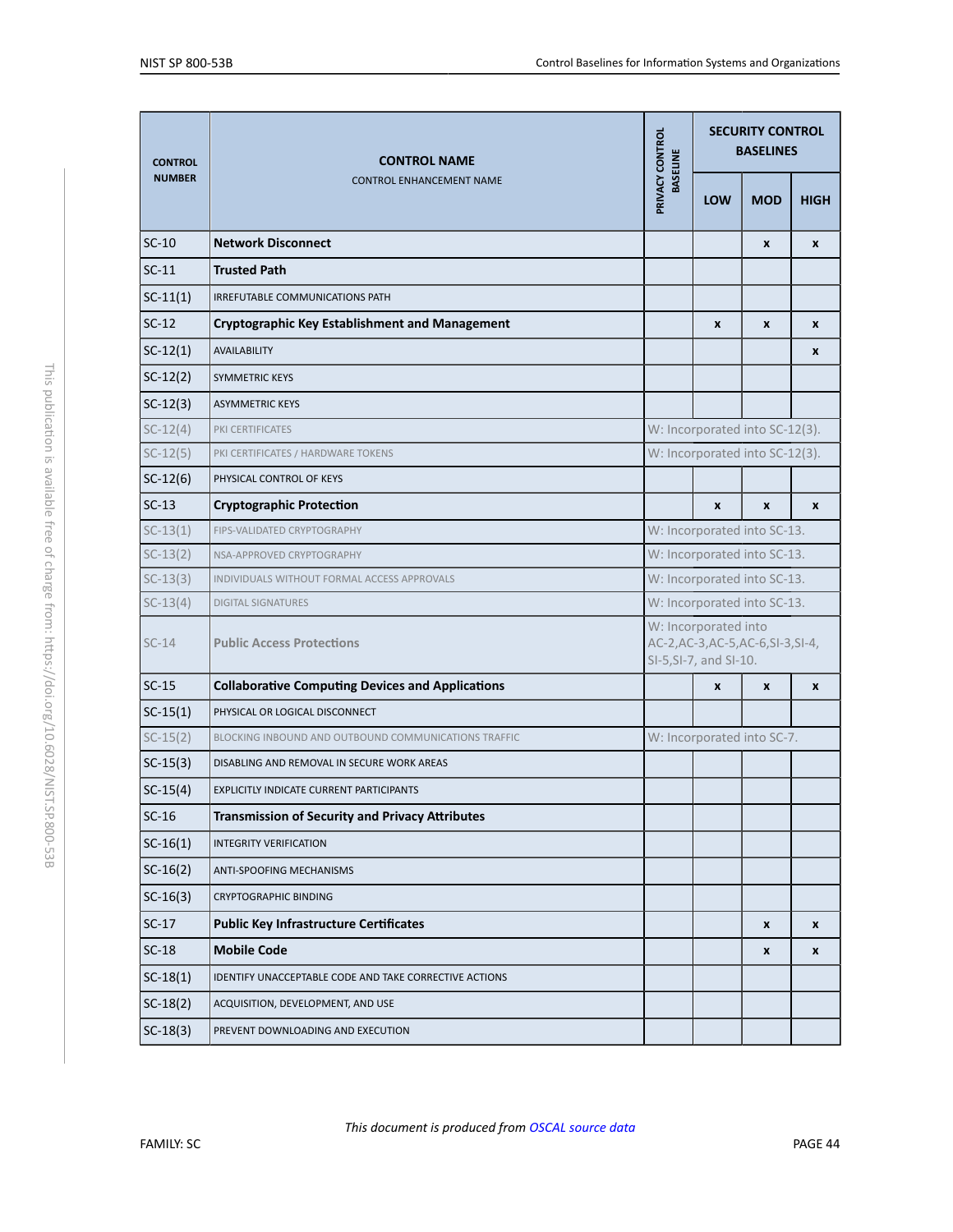<span id="page-45-5"></span><span id="page-45-4"></span><span id="page-45-3"></span><span id="page-45-2"></span><span id="page-45-1"></span><span id="page-45-0"></span>

| <b>CONTROL</b><br><b>NUMBER</b> | <b>CONTROL NAME</b><br><b>CONTROL ENHANCEMENT NAME</b>                 | PRIVACY CONTROL<br><b>BASELINE</b> | <b>SECURITY CONTROL</b><br><b>BASELINES</b>                                  |                                |             |  |
|---------------------------------|------------------------------------------------------------------------|------------------------------------|------------------------------------------------------------------------------|--------------------------------|-------------|--|
|                                 |                                                                        |                                    | <b>LOW</b>                                                                   | <b>MOD</b>                     | <b>HIGH</b> |  |
| $SC-18(4)$                      | PREVENT AUTOMATIC EXECUTION                                            |                                    |                                                                              |                                |             |  |
| $SC-18(5)$                      | ALLOW EXECUTION ONLY IN CONFINED ENVIRONMENTS                          |                                    |                                                                              |                                |             |  |
| $SC-19$                         | <b>Voice Over Internet Protocol</b>                                    |                                    | W: Technology-specific;<br>addressed as any other<br>technology or protocol. |                                |             |  |
| $SC-20$                         | Secure Name/Address Resolution Service (Authoritative Source)          |                                    | X                                                                            | $\pmb{\chi}$                   | X           |  |
| $SC-20(1)$                      | <b>CHILD SUBSPACES</b>                                                 |                                    |                                                                              | W: Incorporated into SC-20.    |             |  |
| $SC-20(2)$                      | DATA ORIGIN AND INTEGRITY                                              |                                    |                                                                              |                                |             |  |
| $SC-21$                         | Secure Name/Address Resolution Service (Recursive or Caching Resolver) |                                    | X                                                                            | $\boldsymbol{x}$               | X           |  |
| $SC-21(1)$                      | <b>DATA ORIGIN AND INTEGRITY</b>                                       |                                    |                                                                              | W: Incorporated into SC-21.    |             |  |
| $SC-22$                         | Architecture and Provisioning for Name/Address Resolution Service      |                                    | X                                                                            | $\mathbf{x}$                   | X           |  |
| $SC-23$                         | <b>Session Authenticity</b>                                            |                                    |                                                                              | $\mathbf{x}$                   | X           |  |
| $SC-23(1)$                      | INVALIDATE SESSION IDENTIFIERS AT LOGOUT                               |                                    |                                                                              |                                |             |  |
| $SC-23(2)$                      | USER-INITIATED LOGOUTS AND MESSAGE DISPLAYS                            |                                    |                                                                              | W: Incorporated into AC-12(1). |             |  |
| $SC-23(3)$                      | UNIQUE SYSTEM-GENERATED SESSION IDENTIFIERS                            |                                    |                                                                              |                                |             |  |
| $SC-23(4)$                      | UNIQUE SESSION IDENTIFIERS WITH RANDOMIZATION                          |                                    |                                                                              | W: Incorporated into SC-23(3). |             |  |
| $SC-23(5)$                      | ALLOWED CERTIFICATE AUTHORITIES                                        |                                    |                                                                              |                                |             |  |
| $SC-24$                         | <b>Fail in Known State</b>                                             |                                    |                                                                              |                                | X           |  |
| $SC-25$                         | <b>Thin Nodes</b>                                                      |                                    |                                                                              |                                |             |  |
| $SC-26$                         | <b>Decoys</b>                                                          |                                    |                                                                              |                                |             |  |
| $SC-26(1)$                      | DETECTION OF MALICIOUS CODE                                            |                                    |                                                                              | W: Incorporated into SC-35.    |             |  |
| $SC-27$                         | <b>Platform-independent Applications</b>                               |                                    |                                                                              |                                |             |  |
| $SC-28$                         | <b>Protection of Information at Rest</b>                               |                                    |                                                                              | X                              | X           |  |
| $SC-28(1)$                      | <b>CRYPTOGRAPHIC PROTECTION</b>                                        |                                    |                                                                              | $\pmb{\chi}$                   | X           |  |
| $SC-28(2)$                      | <b>OFFLINE STORAGE</b>                                                 |                                    |                                                                              |                                |             |  |
| $SC-28(3)$                      | <b>CRYPTOGRAPHIC KEYS</b>                                              |                                    |                                                                              |                                |             |  |
| $SC-29$                         | <b>Heterogeneity</b>                                                   |                                    |                                                                              |                                |             |  |
| $SC-29(1)$                      | <b>VIRTUALIZATION TECHNIQUES</b>                                       |                                    |                                                                              |                                |             |  |
| $SC-30$                         | <b>Concealment and Misdirection</b>                                    |                                    |                                                                              |                                |             |  |
| $SC-30(1)$                      | <b>VIRTUALIZATION TECHNIQUES</b>                                       |                                    |                                                                              | W: Incorporated into SC-29(1). |             |  |
| $SC-30(2)$                      | <b>RANDOMNESS</b>                                                      |                                    |                                                                              |                                |             |  |
| $SC-30(3)$                      | CHANGE PROCESSING AND STORAGE LOCATIONS                                |                                    |                                                                              |                                |             |  |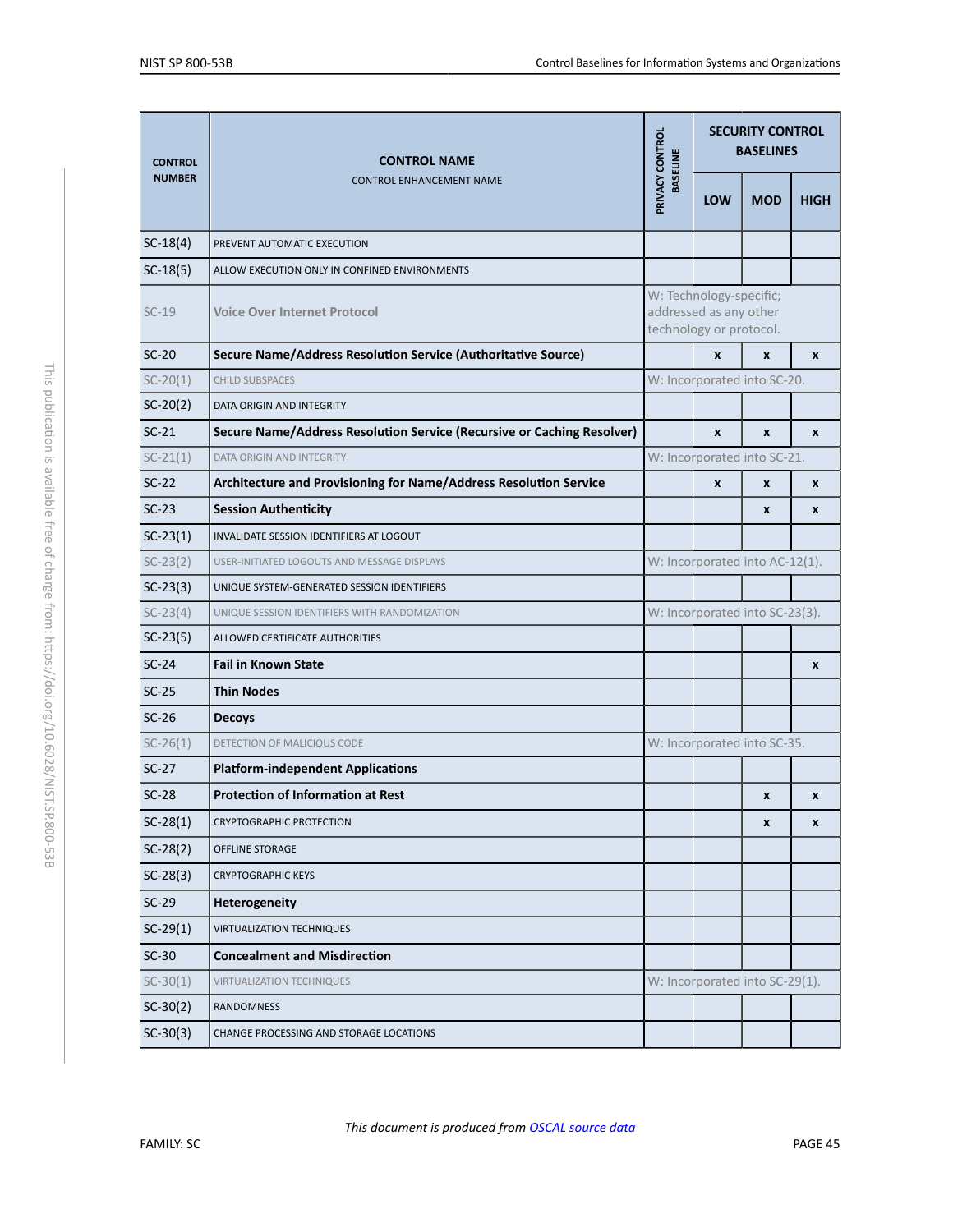<span id="page-46-1"></span><span id="page-46-0"></span>

| <b>CONTROL</b> | <b>CONTROL NAME</b><br><b>CONTROL ENHANCEMENT NAME</b> | PRIVACY CONTROL<br><b>BASELINE</b> | <b>SECURITY CONTROL</b><br><b>BASELINES</b> |                            |             |  |
|----------------|--------------------------------------------------------|------------------------------------|---------------------------------------------|----------------------------|-------------|--|
| <b>NUMBER</b>  |                                                        |                                    | LOW                                         | <b>MOD</b>                 | <b>HIGH</b> |  |
| $SC-30(4)$     | MISLEADING INFORMATION                                 |                                    |                                             |                            |             |  |
| $SC-30(5)$     | CONCEALMENT OF SYSTEM COMPONENTS                       |                                    |                                             |                            |             |  |
| $SC-31$        | <b>Covert Channel Analysis</b>                         |                                    |                                             |                            |             |  |
| $SC-31(1)$     | TEST COVERT CHANNELS FOR EXPLOITABILITY                |                                    |                                             |                            |             |  |
| $SC-31(2)$     | MAXIMUM BANDWIDTH                                      |                                    |                                             |                            |             |  |
| $SC-31(3)$     | MEASURE BANDWIDTH IN OPERATIONAL ENVIRONMENTS          |                                    |                                             |                            |             |  |
| $SC-32$        | <b>System Partitioning</b>                             |                                    |                                             |                            |             |  |
| $SC-32(1)$     | SEPARATE PHYSICAL DOMAINS FOR PRIVILEGED FUNCTIONS     |                                    |                                             |                            |             |  |
| $SC-33$        | <b>Transmission Preparation Integrity</b>              |                                    |                                             | W: Incorporated into SC-8. |             |  |
| $SC-34$        | Non-modifiable Executable Programs                     |                                    |                                             |                            |             |  |
| $SC-34(1)$     | NO WRITABLE STORAGE                                    |                                    |                                             |                            |             |  |
| $SC-34(2)$     | INTEGRITY PROTECTION ON READ-ONLY MEDIA                |                                    |                                             |                            |             |  |
| $SC-34(3)$     | HARDWARE-BASED PROTECTION                              |                                    | W: Moved to SC-51.                          |                            |             |  |
| $SC-35$        | <b>External Malicious Code Identification</b>          |                                    |                                             |                            |             |  |
| $SC-36$        | <b>Distributed Processing and Storage</b>              |                                    |                                             |                            |             |  |
| $SC-36(1)$     | POLLING TECHNIQUES                                     |                                    |                                             |                            |             |  |
| $SC-36(2)$     | SYNCHRONIZATION                                        |                                    |                                             |                            |             |  |
| $SC-37$        | <b>Out-of-band Channels</b>                            |                                    |                                             |                            |             |  |
| $SC-37(1)$     | ENSURE DELIVERY AND TRANSMISSION                       |                                    |                                             |                            |             |  |
| $SC-38$        | <b>Operations Security</b>                             |                                    |                                             |                            |             |  |
| $SC-39$        | <b>Process Isolation</b>                               |                                    | $\boldsymbol{x}$                            | X                          | X           |  |
| $SC-39(1)$     | <b>HARDWARE SEPARATION</b>                             |                                    |                                             |                            |             |  |
| $SC-39(2)$     | SEPARATE EXECUTION DOMAIN PER THREAD                   |                                    |                                             |                            |             |  |
| $SC-40$        | <b>Wireless Link Protection</b>                        |                                    |                                             |                            |             |  |
| $SC-40(1)$     | ELECTROMAGNETIC INTERFERENCE                           |                                    |                                             |                            |             |  |
| $SC-40(2)$     | REDUCE DETECTION POTENTIAL                             |                                    |                                             |                            |             |  |
| $SC-40(3)$     | IMITATIVE OR MANIPULATIVE COMMUNICATIONS DECEPTION     |                                    |                                             |                            |             |  |
| $SC-40(4)$     | SIGNAL PARAMETER IDENTIFICATION                        |                                    |                                             |                            |             |  |
| $SC-41$        | Port and I/O Device Access                             |                                    |                                             |                            |             |  |
| $SC-42$        | <b>Sensor Capability and Data</b>                      |                                    |                                             |                            |             |  |
| $SC-42(1)$     | REPORTING TO AUTHORIZED INDIVIDUALS OR ROLES           |                                    |                                             |                            |             |  |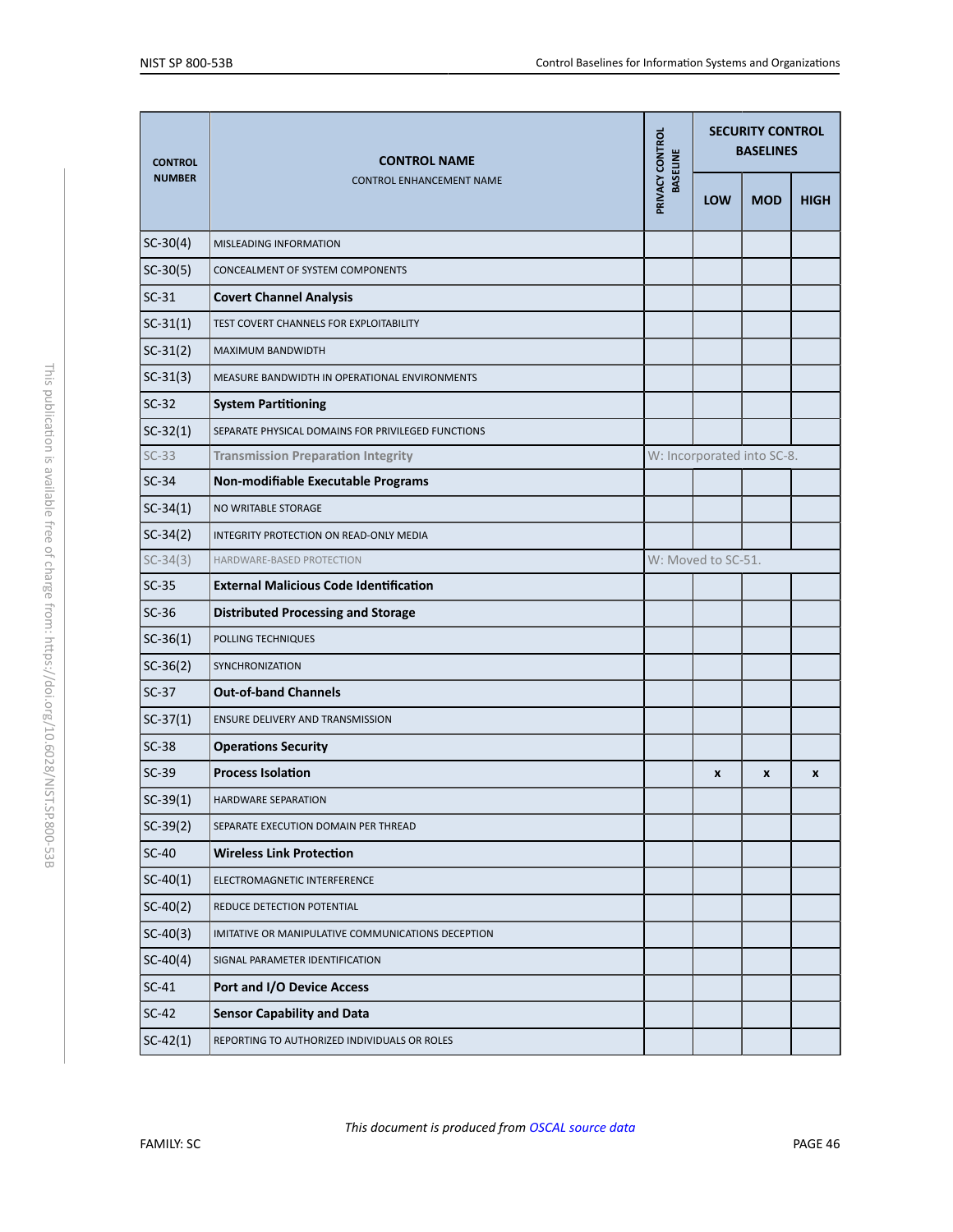<span id="page-47-2"></span><span id="page-47-1"></span><span id="page-47-0"></span>

| <b>CONTROL</b><br><b>NUMBER</b> | <b>CONTROL NAME</b>                                        | PRIVACY CONTROL<br><b>BASELINE</b> |     | <b>SECURITY CONTROL</b><br><b>BASELINES</b> |             |
|---------------------------------|------------------------------------------------------------|------------------------------------|-----|---------------------------------------------|-------------|
|                                 | <b>CONTROL ENHANCEMENT NAME</b>                            |                                    | LOW | <b>MOD</b>                                  | <b>HIGH</b> |
| $SC-42(2)$                      | <b>AUTHORIZED USE</b>                                      |                                    |     |                                             |             |
| $SC-42(3)$                      | PROHIBIT USE OF DEVICES                                    |                                    |     | W: Incorporated into SC-42.                 |             |
| $SC-42(4)$                      | NOTICE OF COLLECTION                                       |                                    |     |                                             |             |
| $SC-42(5)$                      | <b>COLLECTION MINIMIZATION</b>                             |                                    |     |                                             |             |
| $SC-43$                         | <b>Usage Restrictions</b>                                  |                                    |     |                                             |             |
| $SC-44$                         | <b>Detonation Chambers</b>                                 |                                    |     |                                             |             |
| $SC-45$                         | <b>System Time Synchronization</b>                         |                                    |     |                                             |             |
| $SC-45(1)$                      | SYNCHRONIZATION WITH AUTHORITATIVE TIME SOURCE             |                                    |     |                                             |             |
| $SC-45(2)$                      | SECONDARY AUTHORITATIVE TIME SOURCE                        |                                    |     |                                             |             |
| $SC-46$                         | <b>Cross Domain Policy Enforcement</b>                     |                                    |     |                                             |             |
| $SC-47$                         | <b>Alternate Communications Paths</b>                      |                                    |     |                                             |             |
| $SC-48$                         | <b>Sensor Relocation</b>                                   |                                    |     |                                             |             |
| $SC-48(1)$                      | DYNAMIC RELOCATION OF SENSORS OR MONITORING CAPABILITIES   |                                    |     |                                             |             |
| $SC-49$                         | <b>Hardware-enforced Separation and Policy Enforcement</b> |                                    |     |                                             |             |
| $SC-50$                         | <b>Software-enforced Separation and Policy Enforcement</b> |                                    |     |                                             |             |
| $SC-51$                         | <b>Hardware-based Protection</b>                           |                                    |     |                                             |             |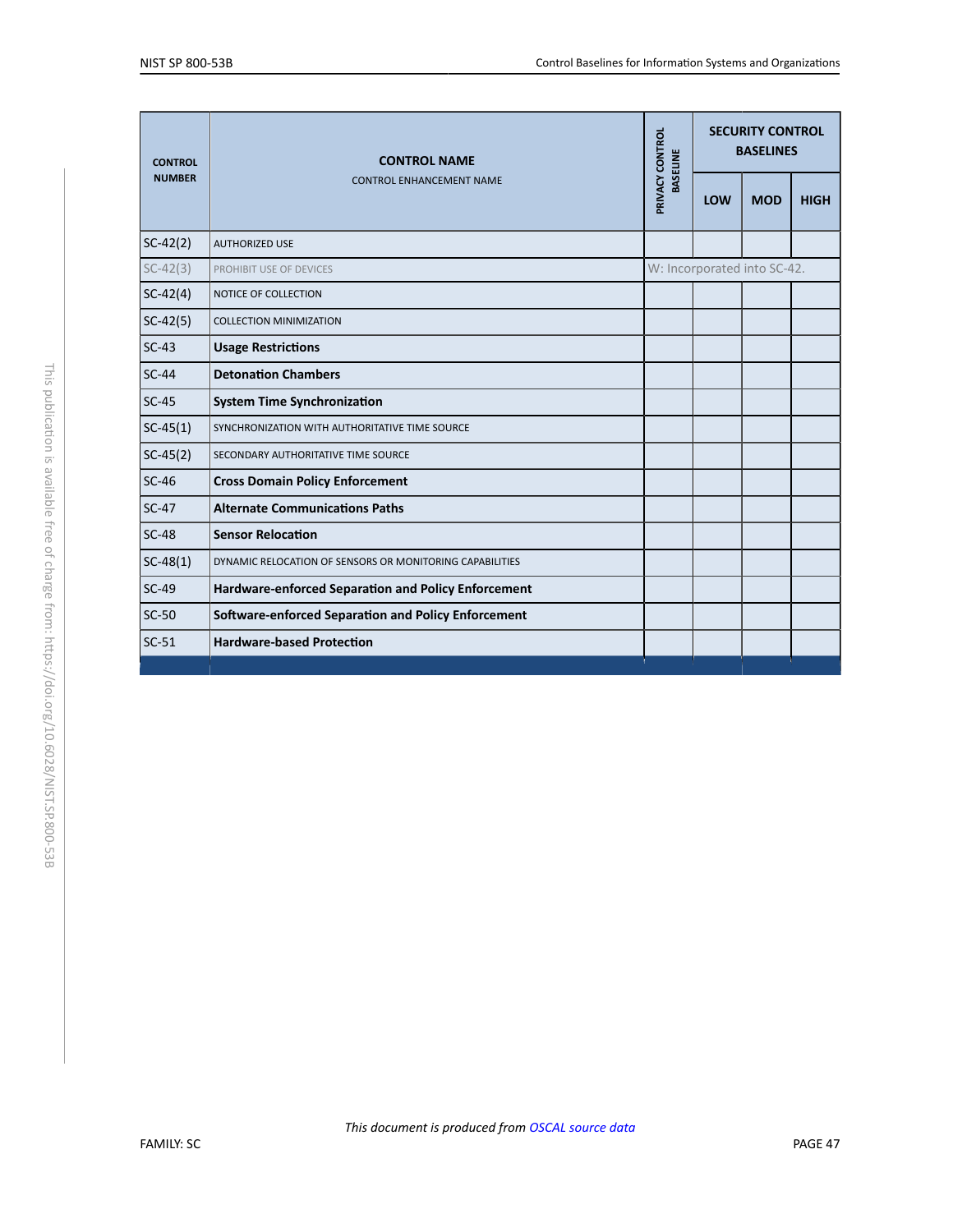## <span id="page-48-2"></span>**3.19 SYSTEM AND INFORMATION INTEGRITY FAMILY**

Table 3-19 provides a summary of the controls and control enhancements assigned to the System and Information Integrity Family. The controls are allocated to the low-impact, moderate-impact, and high-impact security control baselines and the privacy control baseline, as appropriate. A control or control enhancement that has been withdrawn from the control catalog is indicated by a "W" and an explanation of the control or control enhancement disposition in light gray text.

<span id="page-48-1"></span><span id="page-48-0"></span>

| <b>CONTROL</b><br><b>NUMBER</b> | <b>CONTROL NAME</b>                                           | PRIVACY CONTROL<br><b>BASELINE</b><br>LOW |                                | <b>SECURITY CONTROL</b><br><b>BASELINES</b> |                  |  |  |
|---------------------------------|---------------------------------------------------------------|-------------------------------------------|--------------------------------|---------------------------------------------|------------------|--|--|
|                                 | <b>CONTROL ENHANCEMENT NAME</b>                               |                                           |                                | <b>MOD</b>                                  | <b>HIGH</b>      |  |  |
| $SI-1$                          | <b>Policy and Procedures</b>                                  | $\mathbf{x}$                              | $\mathbf{x}$                   | $\mathbf{x}$                                | $\mathbf{x}$     |  |  |
| $SI-2$                          | <b>Flaw Remediation</b>                                       |                                           | $\mathbf{x}$                   | $\mathbf{x}$                                | $\mathbf{x}$     |  |  |
| $SI-2(1)$                       | <b>CENTRAL MANAGEMENT</b>                                     |                                           | W: Incorporated into PL-9.     |                                             |                  |  |  |
| $SI-2(2)$                       | AUTOMATED FLAW REMEDIATION STATUS                             |                                           |                                | $\pmb{\chi}$                                | $\pmb{\chi}$     |  |  |
| $SI-2(3)$                       | TIME TO REMEDIATE FLAWS AND BENCHMARKS FOR CORRECTIVE ACTIONS |                                           |                                |                                             |                  |  |  |
| $SI-2(4)$                       | AUTOMATED PATCH MANAGEMENT TOOLS                              |                                           |                                |                                             |                  |  |  |
| $SI-2(5)$                       | AUTOMATIC SOFTWARE AND FIRMWARE UPDATES                       |                                           |                                |                                             |                  |  |  |
| $SI-2(6)$                       | REMOVAL OF PREVIOUS VERSIONS OF SOFTWARE AND FIRMWARE         |                                           |                                |                                             |                  |  |  |
| $SI-3$                          | <b>Malicious Code Protection</b>                              |                                           | $\boldsymbol{x}$               | $\boldsymbol{x}$                            | $\boldsymbol{x}$ |  |  |
| $SI-3(1)$                       | <b>CENTRAL MANAGEMENT</b>                                     |                                           | W: Incorporated into PL-9.     |                                             |                  |  |  |
| $SI-3(2)$                       | <b>AUTOMATIC UPDATES</b>                                      |                                           | W: Incorporated into SI-3.     |                                             |                  |  |  |
| $SI-3(3)$                       | NON-PRIVILEGED USERS                                          |                                           | W: Incorporated into AC-6(10). |                                             |                  |  |  |
| $SI-3(4)$                       | UPDATES ONLY BY PRIVILEGED USERS                              |                                           |                                |                                             |                  |  |  |
| $SI-3(5)$                       | PORTABLE STORAGE DEVICES                                      |                                           | W: Incorporated into MP-7.     |                                             |                  |  |  |
| $SI-3(6)$                       | <b>TESTING AND VERIFICATION</b>                               |                                           |                                |                                             |                  |  |  |
| $SI-3(7)$                       | NONSIGNATURE-BASED DETECTION                                  |                                           | W: Incorporated into SI-3.     |                                             |                  |  |  |
| $SI-3(8)$                       | DETECT UNAUTHORIZED COMMANDS                                  |                                           |                                |                                             |                  |  |  |
| $SI-3(9)$                       | <b>AUTHENTICATE REMOTE COMMANDS</b>                           |                                           | W: Moved to AC-17(10).         |                                             |                  |  |  |
| $SI-3(10)$                      | <b>MALICIOUS CODE ANALYSIS</b>                                |                                           |                                |                                             |                  |  |  |
| $SI-4$                          | <b>System Monitoring</b>                                      |                                           | $\pmb{\times}$                 | $\mathbf{x}$                                | $\mathbf{x}$     |  |  |
| $SI-4(1)$                       | SYSTEM-WIDE INTRUSION DETECTION SYSTEM                        |                                           |                                |                                             |                  |  |  |
| $SI-4(2)$                       | AUTOMATED TOOLS AND MECHANISMS FOR REAL-TIME ANALYSIS         |                                           |                                | $\boldsymbol{x}$                            | $\boldsymbol{x}$ |  |  |
| $SI-4(3)$                       | AUTOMATED TOOL AND MECHANISM INTEGRATION                      |                                           |                                |                                             |                  |  |  |
| $SI-4(4)$                       | INBOUND AND OUTBOUND COMMUNICATIONS TRAFFIC                   |                                           |                                | $\pmb{\chi}$                                | $\boldsymbol{x}$ |  |  |
| $SI-4(5)$                       | SYSTEM-GENERATED ALERTS                                       |                                           |                                | $\boldsymbol{x}$                            | $\boldsymbol{x}$ |  |  |

*This document is produced from [OSCAL source data](https://github.com/usnistgov/oscal-content/blob/master/nist.gov/SP800-53/rev5/xml/NIST_SP-800-53_rev5_catalog.xml)*

#### **TABLE 3-19: SYSTEM AND INFORMATION INTEGRITY FAMILY**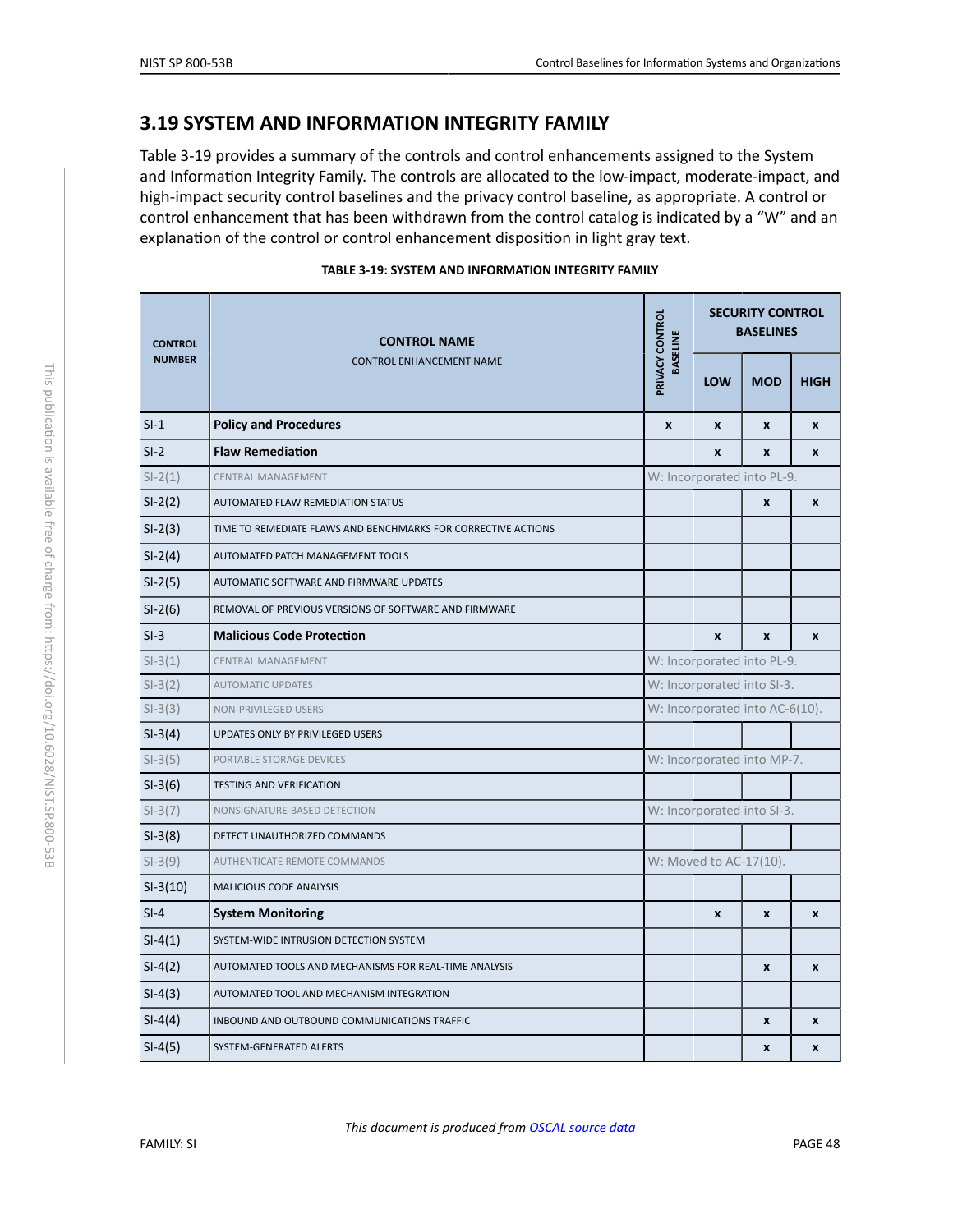<span id="page-49-2"></span><span id="page-49-1"></span><span id="page-49-0"></span>

| <b>CONTROL</b> | <b>CONTROL NAME</b>                                |                                    | <b>SECURITY CONTROL</b><br><b>BASELINES</b> |                                |                    |
|----------------|----------------------------------------------------|------------------------------------|---------------------------------------------|--------------------------------|--------------------|
| <b>NUMBER</b>  | <b>CONTROL ENHANCEMENT NAME</b>                    | PRIVACY CONTROL<br><b>BASELINE</b> | LOW                                         | <b>MOD</b>                     | <b>HIGH</b>        |
| $SI-4(6)$      | RESTRICT NON-PRIVILEGED USERS                      |                                    |                                             | W: Incorporated into AC-6(10). |                    |
| $SI-4(7)$      | AUTOMATED RESPONSE TO SUSPICIOUS EVENTS            |                                    |                                             |                                |                    |
| $SI-4(8)$      | PROTECTION OF MONITORING INFORMATION               |                                    |                                             | W: Incorporated into SI-4.     |                    |
| $SI-4(9)$      | TESTING OF MONITORING TOOLS AND MECHANISMS         |                                    |                                             |                                |                    |
| $SI-4(10)$     | VISIBILITY OF ENCRYPTED COMMUNICATIONS             |                                    |                                             |                                | X                  |
| $SI-4(11)$     | ANALYZE COMMUNICATIONS TRAFFIC ANOMALIES           |                                    |                                             |                                |                    |
| $SI-4(12)$     | AUTOMATED ORGANIZATION-GENERATED ALERTS            |                                    |                                             |                                | X                  |
| $SI-4(13)$     | ANALYZE TRAFFIC AND EVENT PATTERNS                 |                                    |                                             |                                |                    |
| $SI-4(14)$     | <b>WIRELESS INTRUSION DETECTION</b>                |                                    |                                             |                                | $\pmb{\mathsf{x}}$ |
| $SI-4(15)$     | WIRELESS TO WIRELINE COMMUNICATIONS                |                                    |                                             |                                |                    |
| $SI-4(16)$     | CORRELATE MONITORING INFORMATION                   |                                    |                                             |                                |                    |
| $SI-4(17)$     | INTEGRATED SITUATIONAL AWARENESS                   |                                    |                                             |                                |                    |
| $SI-4(18)$     | ANALYZE TRAFFIC AND COVERT EXFILTRATION            |                                    |                                             |                                |                    |
| $SI-4(19)$     | RISK FOR INDIVIDUALS                               |                                    |                                             |                                |                    |
| $SI-4(20)$     | PRIVILEGED USERS                                   |                                    |                                             |                                | X                  |
| $SI-4(21)$     | PROBATIONARY PERIODS                               |                                    |                                             |                                |                    |
| $SI-4(22)$     | UNAUTHORIZED NETWORK SERVICES                      |                                    |                                             |                                | $\pmb{\chi}$       |
| $SI-4(23)$     | <b>HOST-BASED DEVICES</b>                          |                                    |                                             |                                |                    |
| $SI-4(24)$     | INDICATORS OF COMPROMISE                           |                                    |                                             |                                |                    |
| $SI-4(25)$     | OPTIMIZE NETWORK TRAFFIC ANALYSIS                  |                                    |                                             |                                |                    |
| $SI-5$         | <b>Security Alerts, Advisories, and Directives</b> |                                    | X                                           | X                              | X                  |
| $SI-5(1)$      | AUTOMATED ALERTS AND ADVISORIES                    |                                    |                                             |                                | X                  |
| $SI-6$         | <b>Security and Privacy Function Verification</b>  |                                    |                                             |                                | X                  |
| $SI-6(1)$      | NOTIFICATION OF FAILED SECURITY TESTS              |                                    |                                             | W: Incorporated into SI-6.     |                    |
| $SI-6(2)$      | AUTOMATION SUPPORT FOR DISTRIBUTED TESTING         |                                    |                                             |                                |                    |
| $SI-6(3)$      | REPORT VERIFICATION RESULTS                        |                                    |                                             |                                |                    |
| $SI-7$         | Software, Firmware, and Information Integrity      |                                    |                                             | X                              | X                  |
| $SI-7(1)$      | <b>INTEGRITY CHECKS</b>                            |                                    |                                             | X                              | X                  |
| $SI-7(2)$      | AUTOMATED NOTIFICATIONS OF INTEGRITY VIOLATIONS    |                                    |                                             |                                | X                  |
| $SI-7(3)$      | CENTRALLY MANAGED INTEGRITY TOOLS                  |                                    |                                             |                                |                    |
| $SI-7(4)$      | TAMPER-EVIDENT PACKAGING                           |                                    |                                             | W: Incorporated into SR-9.     |                    |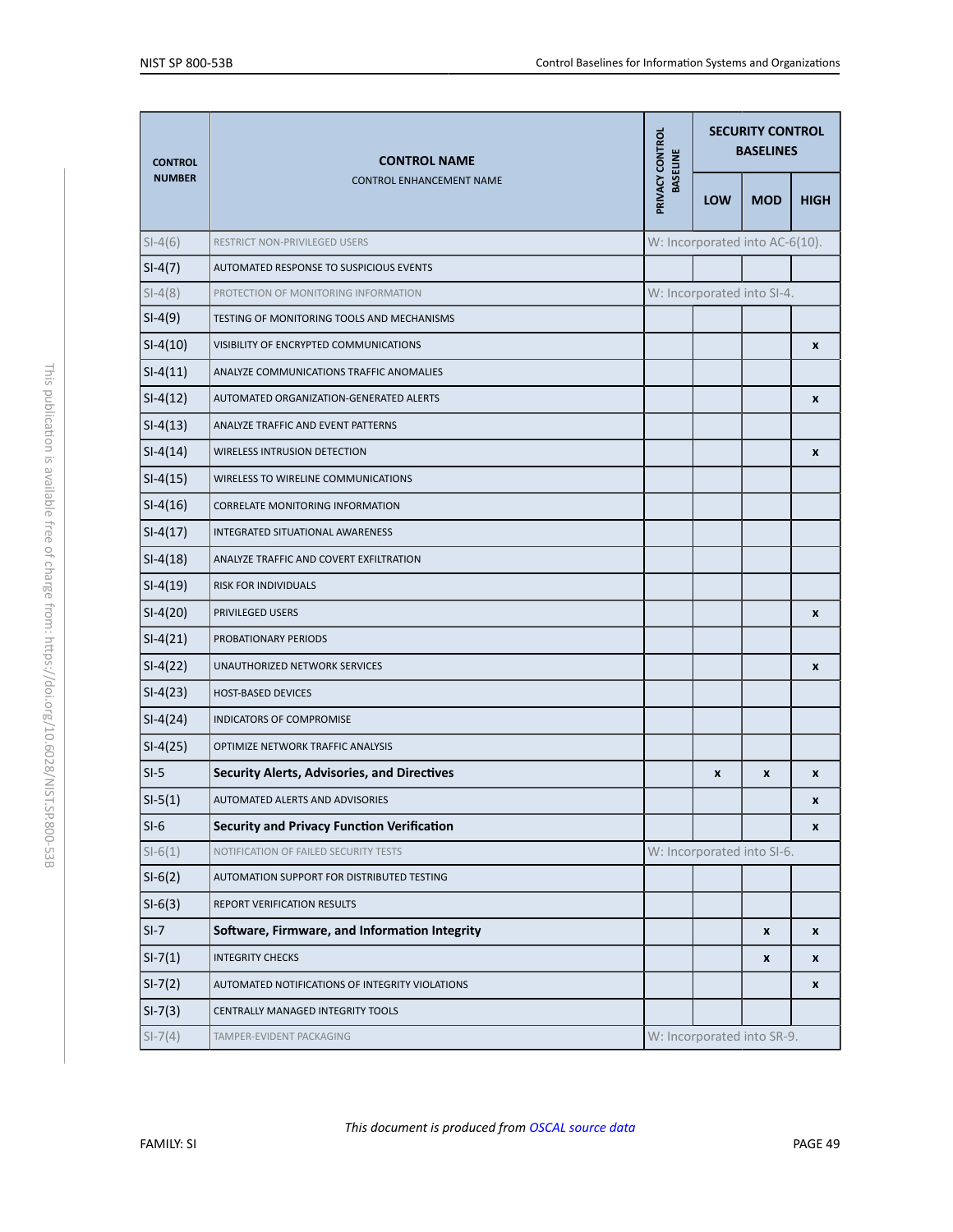<span id="page-50-2"></span><span id="page-50-1"></span><span id="page-50-0"></span>

| <b>CONTROL</b> | <b>CONTROL NAME</b>                                                             | PRIVACY CONTROL<br><b>BASELINE</b> |                       |                            | <b>SECURITY CONTROL</b><br><b>BASELINES</b> |  |
|----------------|---------------------------------------------------------------------------------|------------------------------------|-----------------------|----------------------------|---------------------------------------------|--|
| <b>NUMBER</b>  | <b>CONTROL ENHANCEMENT NAME</b>                                                 |                                    | <b>LOW</b>            | <b>MOD</b>                 | <b>HIGH</b>                                 |  |
| $SI-7(5)$      | AUTOMATED RESPONSE TO INTEGRITY VIOLATIONS                                      |                                    |                       |                            | X                                           |  |
| $SI-7(6)$      | <b>CRYPTOGRAPHIC PROTECTION</b>                                                 |                                    |                       |                            |                                             |  |
| $SI-7(7)$      | INTEGRATION OF DETECTION AND RESPONSE                                           |                                    |                       | X                          | X                                           |  |
| $SI-7(8)$      | AUDITING CAPABILITY FOR SIGNIFICANT EVENTS                                      |                                    |                       |                            |                                             |  |
| $SI-7(9)$      | <b>VERIFY BOOT PROCESS</b>                                                      |                                    |                       |                            |                                             |  |
| $SI-7(10)$     | PROTECTION OF BOOT FIRMWARE                                                     |                                    |                       |                            |                                             |  |
| $SI - 7(11)$   | CONFINED ENVIRONMENTS WITH LIMITED PRIVILEGES                                   |                                    | W: Moved to CM-7(6).  |                            |                                             |  |
| $SI-7(12)$     | <b>INTEGRITY VERIFICATION</b>                                                   |                                    |                       |                            |                                             |  |
| $SI-7(13)$     | CODE EXECUTION IN PROTECTED ENVIRONMENTS                                        |                                    | W: Moved to CM-7(7).  |                            |                                             |  |
| $SI-7(14)$     | BINARY OR MACHINE EXECUTABLE CODE                                               | W: Moved to CM-7(8).               |                       |                            |                                             |  |
| $SI-7(15)$     | <b>CODE AUTHENTICATION</b>                                                      |                                    |                       |                            | X                                           |  |
| $SI-7(16)$     | TIME LIMIT ON PROCESS EXECUTION WITHOUT SUPERVISION                             |                                    |                       |                            |                                             |  |
| $SI-7(17)$     | RUNTIME APPLICATION SELF-PROTECTION                                             |                                    |                       |                            |                                             |  |
| $SI-8$         | <b>Spam Protection</b>                                                          |                                    |                       | $\pmb{\chi}$               | $\pmb{\chi}$                                |  |
| $SI-8(1)$      | CENTRAL MANAGEMENT                                                              |                                    |                       | W: Incorporated into PL-9. |                                             |  |
| $SI-8(2)$      | <b>AUTOMATIC UPDATES</b>                                                        |                                    |                       | X                          | X                                           |  |
| $SI-8(3)$      | CONTINUOUS LEARNING CAPABILITY                                                  |                                    |                       |                            |                                             |  |
| $SI-9$         | <b>Information Input Restrictions</b>                                           |                                    | AC-3, AC-5, and AC-6. | W: Incorporated into AC-2, |                                             |  |
| $SI-10$        | <b>Information Input Validation</b>                                             |                                    |                       | X                          | X                                           |  |
| $SI-10(1)$     | MANUAL OVERRIDE CAPABILITY                                                      |                                    |                       |                            |                                             |  |
| $SI-10(2)$     | REVIEW AND RESOLVE ERRORS                                                       |                                    |                       |                            |                                             |  |
| $SI-10(3)$     | PREDICTABLE BEHAVIOR                                                            |                                    |                       |                            |                                             |  |
| $SI-10(4)$     | TIMING INTERACTIONS                                                             |                                    |                       |                            |                                             |  |
| $SI-10(5)$     | RESTRICT INPUTS TO TRUSTED SOURCES AND APPROVED FORMATS                         |                                    |                       |                            |                                             |  |
| $SI-10(6)$     | <b>INJECTION PREVENTION</b>                                                     |                                    |                       |                            |                                             |  |
| $SI-11$        | <b>Error Handling</b>                                                           |                                    |                       | $\pmb{\mathsf{x}}$         | X                                           |  |
| $SI-12$        | <b>Information Management and Retention</b>                                     | X                                  | X                     | X                          | X                                           |  |
| $SI-12(1)$     | LIMIT PERSONALLY IDENTIFIABLE INFORMATION ELEMENTS                              | X                                  |                       |                            |                                             |  |
| $SI-12(2)$     | MINIMIZE PERSONALLY IDENTIFIABLE INFORMATION IN TESTING, TRAINING, AND RESEARCH | $\pmb{\chi}$                       |                       |                            |                                             |  |
| $SI-12(3)$     | <b>INFORMATION DISPOSAL</b>                                                     | $\pmb{\chi}$                       |                       |                            |                                             |  |
| $SI-13$        | <b>Predictable Failure Prevention</b>                                           |                                    |                       |                            |                                             |  |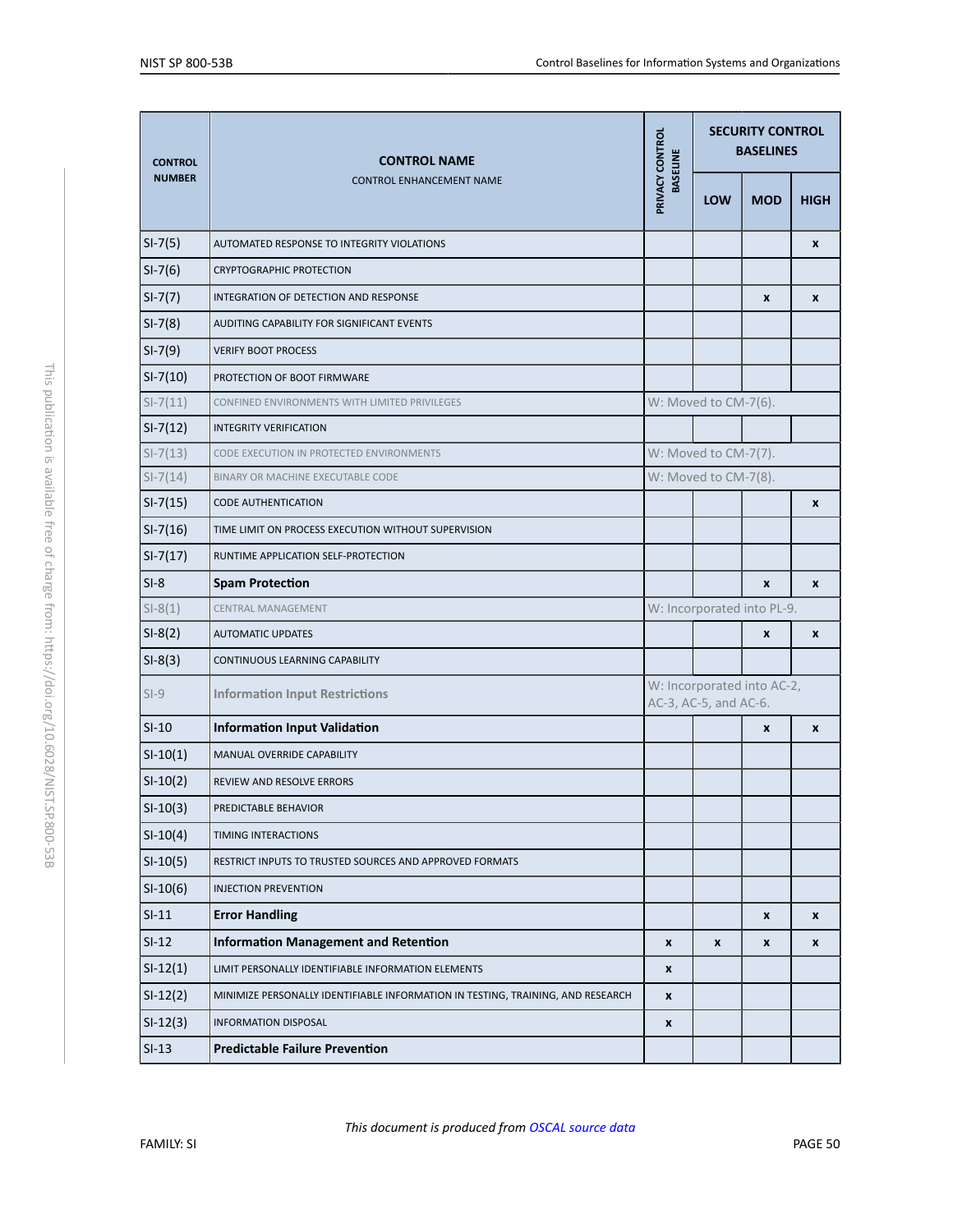| <b>CONTROL</b> | <b>CONTROL NAME</b>                                                         | PRIVACY CONTROL<br><b>BASELINE</b> |     | <b>SECURITY CONTROL</b><br><b>BASELINES</b> |             |
|----------------|-----------------------------------------------------------------------------|------------------------------------|-----|---------------------------------------------|-------------|
| <b>NUMBER</b>  | CONTROL ENHANCEMENT NAME                                                    |                                    | LOW | <b>MOD</b>                                  | <b>HIGH</b> |
| $SI-13(1)$     | TRANSFERRING COMPONENT RESPONSIBILITIES                                     |                                    |     |                                             |             |
| $SI-13(2)$     | TIME LIMIT ON PROCESS EXECUTION WITHOUT SUPERVISION                         |                                    |     | W: Incorporated into SI-7(16).              |             |
| $SI-13(3)$     | MANUAL TRANSFER BETWEEN COMPONENTS                                          |                                    |     |                                             |             |
| $SI-13(4)$     | STANDBY COMPONENT INSTALLATION AND NOTIFICATION                             |                                    |     |                                             |             |
| $SI-13(5)$     | <b>FAILOVER CAPABILITY</b>                                                  |                                    |     |                                             |             |
| $SI-14$        | Non-persistence                                                             |                                    |     |                                             |             |
| $SI-14(1)$     | REFRESH FROM TRUSTED SOURCES                                                |                                    |     |                                             |             |
| $SI-14(2)$     | NON-PERSISTENT INFORMATION                                                  |                                    |     |                                             |             |
| $SI-14(3)$     | NON-PERSISTENT CONNECTIVITY                                                 |                                    |     |                                             |             |
| $SI-15$        | <b>Information Output Filtering</b>                                         |                                    |     |                                             |             |
| $SI-16$        | <b>Memory Protection</b>                                                    |                                    |     | $\boldsymbol{x}$                            | X           |
| $SI-17$        | <b>Fail-safe Procedures</b>                                                 |                                    |     |                                             |             |
| $SI-18$        | Personally Identifiable Information Quality Operations                      | $\pmb{\chi}$                       |     |                                             |             |
| $SI-18(1)$     | <b>AUTOMATION SUPPORT</b>                                                   |                                    |     |                                             |             |
| $SI-18(2)$     | <b>DATA TAGS</b>                                                            |                                    |     |                                             |             |
| $SI-18(3)$     | <b>COLLECTION</b>                                                           |                                    |     |                                             |             |
| $SI-18(4)$     | <b>INDIVIDUAL REQUESTS</b>                                                  | X                                  |     |                                             |             |
| $SI-18(5)$     | NOTICE OF CORRECTION OR DELETION                                            |                                    |     |                                             |             |
| $SI-19$        | <b>De-identification</b>                                                    | X                                  |     |                                             |             |
| $SI-19(1)$     | <b>COLLECTION</b>                                                           |                                    |     |                                             |             |
| $SI-19(2)$     | ARCHIVING                                                                   |                                    |     |                                             |             |
| $SI-19(3)$     | RELEASE                                                                     |                                    |     |                                             |             |
| $SI-19(4)$     | REMOVAL, MASKING, ENCRYPTION, HASHING, OR REPLACEMENT OF DIRECT IDENTIFIERS |                                    |     |                                             |             |
| $SI-19(5)$     | STATISTICAL DISCLOSURE CONTROL                                              |                                    |     |                                             |             |
| $SI-19(6)$     | DIFFERENTIAL PRIVACY                                                        |                                    |     |                                             |             |
| $SI-19(7)$     | VALIDATED ALGORITHMS AND SOFTWARE                                           |                                    |     |                                             |             |
| $SI-19(8)$     | MOTIVATED INTRUDER                                                          |                                    |     |                                             |             |
| $SI-20$        | <b>Tainting</b>                                                             |                                    |     |                                             |             |
| $SI-21$        | <b>Information Refresh</b>                                                  |                                    |     |                                             |             |
| $SI-22$        | <b>Information Diversity</b>                                                |                                    |     |                                             |             |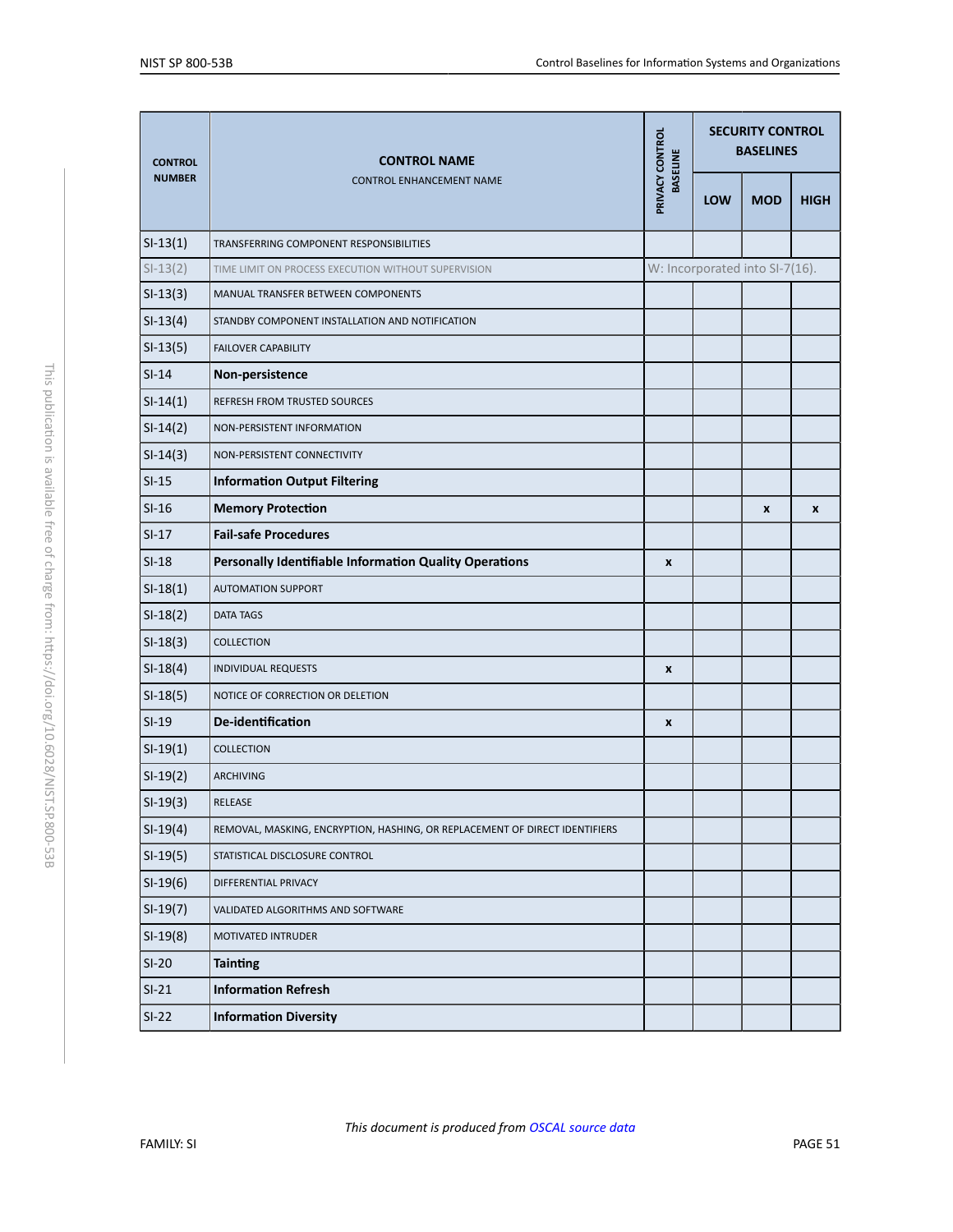| <b>CONTROL</b> | <b>CONTROL NAME</b>              | <b>ROL</b><br><b>LNO2</b><br><b>BASELINE</b><br><b>ACY</b><br>PRIV | <b>SECURITY CONTROL</b><br><b>BASELINES</b> |            |             |  |
|----------------|----------------------------------|--------------------------------------------------------------------|---------------------------------------------|------------|-------------|--|
| <b>NUMBER</b>  | <b>CONTROL ENHANCEMENT NAME</b>  |                                                                    | <b>LOW</b>                                  | <b>MOD</b> | <b>HIGH</b> |  |
| $SI-23$        | <b>Information Fragmentation</b> |                                                                    |                                             |            |             |  |
|                |                                  |                                                                    |                                             |            |             |  |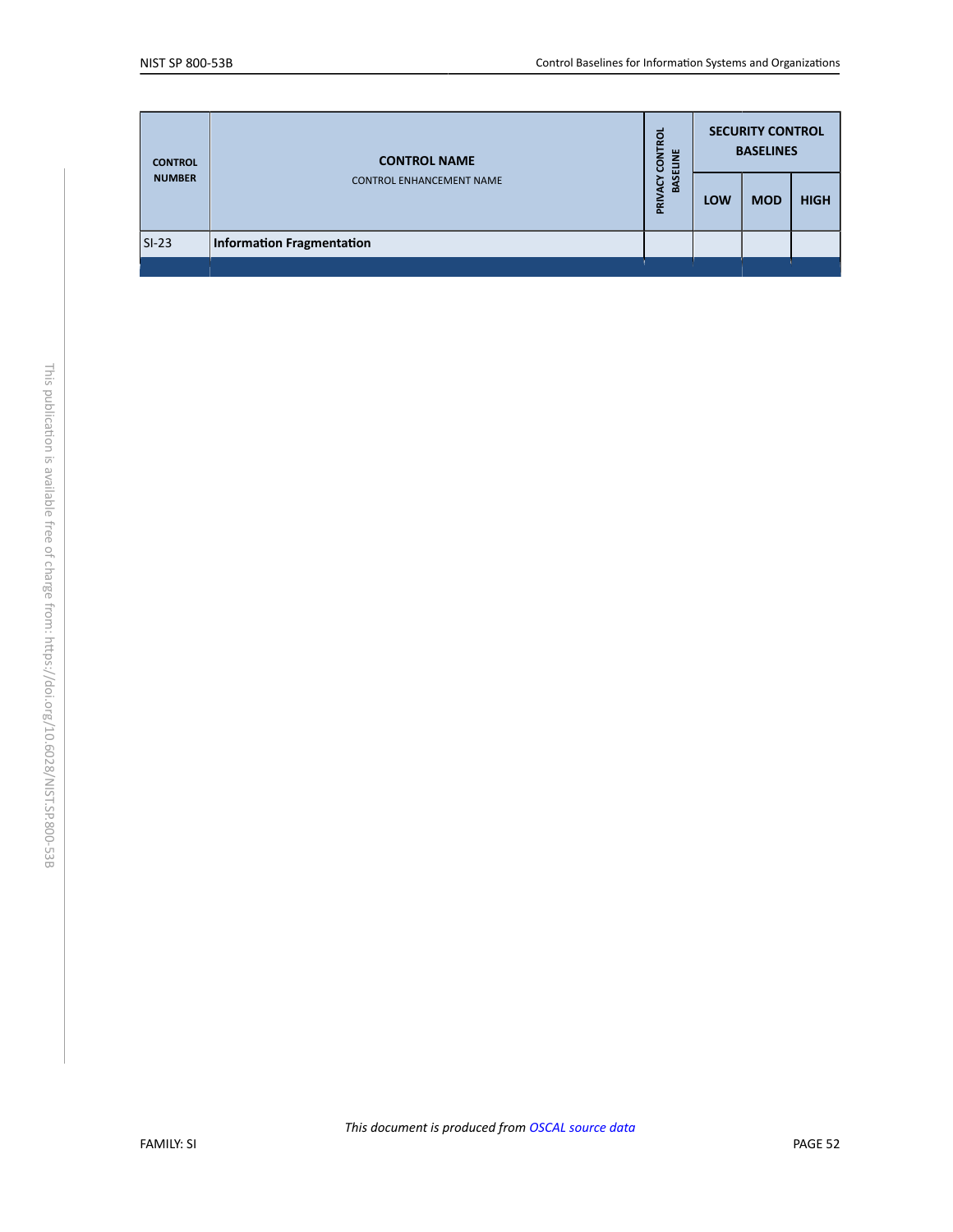### <span id="page-53-0"></span>**3.20 SUPPLY CHAIN RISK MANAGEMENT FAMILY**

Table 3-20 provides a summary of the controls and control enhancements assigned to the Supply Chain Risk Management Family. The controls are allocated to the low-impact, moderate-impact, and high-impact security control baselines and the privacy control baseline, as appropriate. A control or control enhancement that has been withdrawn from the control catalog is indicated by a "W" and an explanation of the control or control enhancement disposition in light gray text.

| TABLE 3-20: SUPPLY CHAIN RISK MANAGEMENT FAMILY |  |  |
|-------------------------------------------------|--|--|
|                                                 |  |  |

<span id="page-53-18"></span><span id="page-53-17"></span><span id="page-53-16"></span><span id="page-53-15"></span><span id="page-53-14"></span><span id="page-53-13"></span><span id="page-53-12"></span><span id="page-53-11"></span><span id="page-53-10"></span><span id="page-53-9"></span><span id="page-53-8"></span><span id="page-53-7"></span><span id="page-53-6"></span><span id="page-53-5"></span><span id="page-53-4"></span><span id="page-53-3"></span><span id="page-53-2"></span><span id="page-53-1"></span>

| <b>CONTROL</b><br><b>NUMBER</b> | <b>CONTROL NAME</b>                                                 | PRIVACY CONTROL<br><b>BASELINE</b> |                    | <b>SECURITY CONTROL</b><br><b>BASELINES</b> |                    |
|---------------------------------|---------------------------------------------------------------------|------------------------------------|--------------------|---------------------------------------------|--------------------|
|                                 | <b>CONTROL ENHANCEMENT NAME</b>                                     |                                    | LOW                | <b>MOD</b>                                  | <b>HIGH</b>        |
| $SR-1$                          | <b>Policy and Procedures</b>                                        |                                    | $\pmb{\mathsf{x}}$ | $\pmb{\times}$                              | $\pmb{\mathsf{x}}$ |
| $SR-2$                          | Supply Chain Risk Management Plan                                   |                                    | $\mathbf{x}$       | $\mathbf{x}$                                | X                  |
| $SR-2(1)$                       | <b>ESTABLISH SCRM TEAM</b>                                          |                                    | X                  | X                                           | X                  |
| $SR-3$                          | <b>Supply Chain Controls and Processes</b>                          |                                    | X                  | $\pmb{\mathsf{x}}$                          | X                  |
| $SR-3(1)$                       | <b>DIVERSE SUPPLY BASE</b>                                          |                                    |                    |                                             |                    |
| $SR-3(2)$                       | <b>LIMITATION OF HARM</b>                                           |                                    |                    |                                             |                    |
| $SR-3(3)$                       | <b>SUB-TIER FLOW DOWN</b>                                           |                                    |                    |                                             |                    |
| $SR-4$                          | Provenance                                                          |                                    |                    |                                             |                    |
| $SR-4(1)$                       | <b>IDENTITY</b>                                                     |                                    |                    |                                             |                    |
| $SR-4(2)$                       | <b>TRACK AND TRACE</b>                                              |                                    |                    |                                             |                    |
| $SR-4(3)$                       | VALIDATE AS GENUINE AND NOT ALTERED                                 |                                    |                    |                                             |                    |
| $SR-4(4)$                       | SUPPLY CHAIN INTEGRITY - PEDIGREE                                   |                                    |                    |                                             |                    |
| $SR-5$                          | <b>Acquisition Strategies, Tools, and Methods</b>                   |                                    | $\mathbf{x}$       | $\mathbf{x}$                                | $\pmb{\mathsf{x}}$ |
| $SR-5(1)$                       | <b>ADEQUATE SUPPLY</b>                                              |                                    |                    |                                             |                    |
| $SR-5(2)$                       | ASSESSMENTS PRIOR TO SELECTION, ACCEPTANCE, MODIFICATION, OR UPDATE |                                    |                    |                                             |                    |
| $SR-6$                          | <b>Supplier Assessments and Reviews</b>                             |                                    |                    | $\pmb{\mathsf{x}}$                          | $\pmb{\mathsf{x}}$ |
| $SR-6(1)$                       | <b>TESTING AND ANALYSIS</b>                                         |                                    |                    |                                             |                    |
| <b>SR-7</b>                     | <b>Supply Chain Operations Security</b>                             |                                    |                    |                                             |                    |
| $SR-8$                          | <b>Notification Agreements</b>                                      |                                    | $\mathbf{x}$       | $\mathbf{x}$                                | $\mathbf{x}$       |
| $SR-9$                          | <b>Tamper Resistance and Detection</b>                              |                                    |                    |                                             | X                  |
| $SR-9(1)$                       | MULTIPLE STAGES OF SYSTEM DEVELOPMENT LIFE CYCLE                    |                                    |                    |                                             | X                  |
| SR-10                           | <b>Inspection of Systems or Components</b>                          |                                    | $\mathbf{x}$       | $\boldsymbol{x}$                            | X                  |
| SR-11                           | <b>Component Authenticity</b>                                       |                                    | X                  | X                                           | X                  |
| $SR-11(1)$                      | ANTI-COUNTERFEIT TRAINING                                           |                                    | X                  | $\pmb{\mathsf{x}}$                          | x                  |